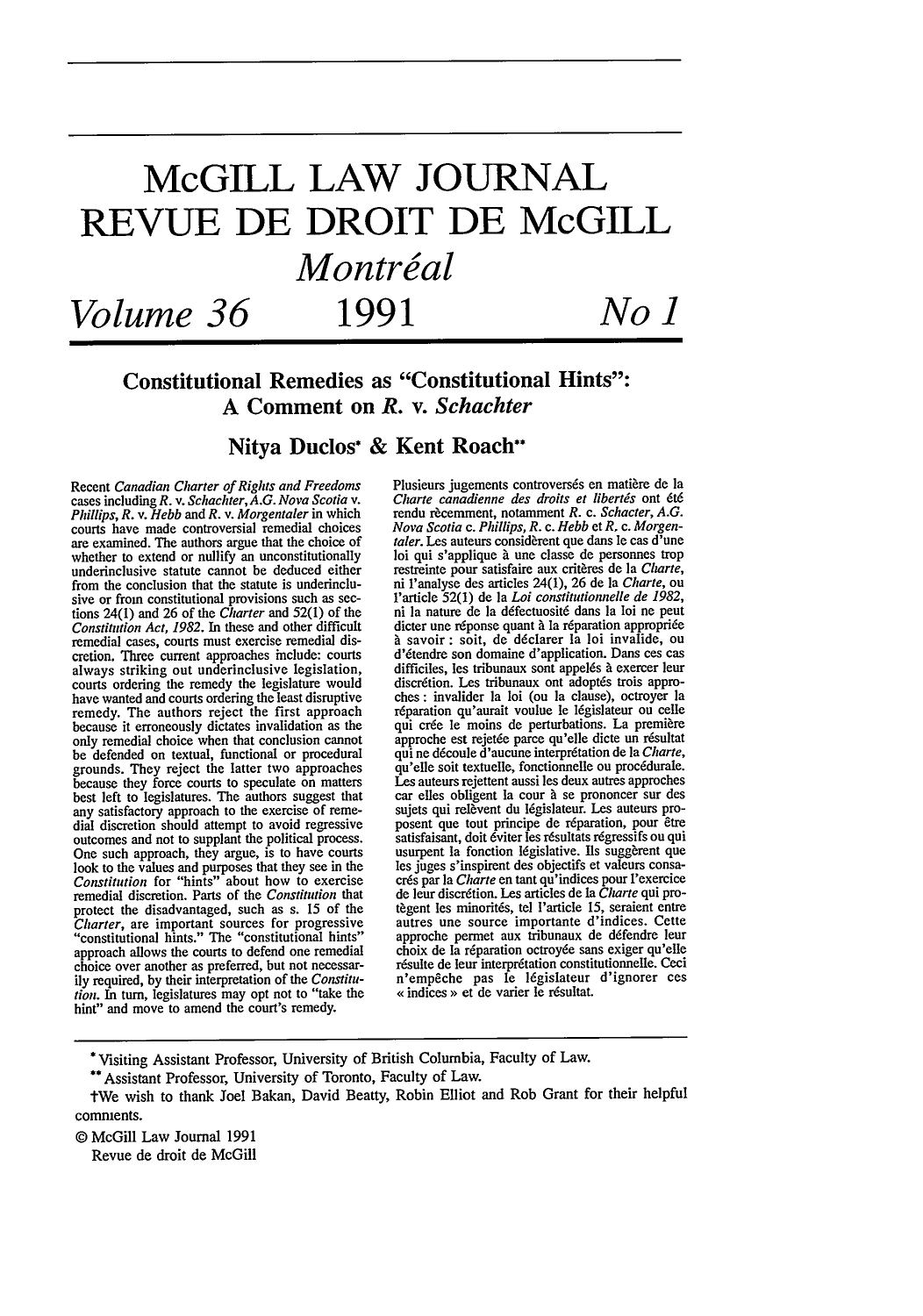*Synopsis*

#### Introduction

**I.** The Problem of Remedial Discretion

# **H.** Current Approaches to Remedies

- *A. The Section 52 Approach: Always Striking Out*
	- **1.** Textual Approaches to Striking Out
	- 2. Functional Approaches to Striking Out
	- 3. Procedural Approaches to Striking Out
- *B. The Remedy the Legislature Would Have Wanted: Second Guessing*
- *C. The Least Disruptive Remedy: Keeping it Cheap*
- **III. Constitutional Remedies as "Constitutional Hints"**
- IV. The Limits of "Constitutional Hints"

\* \* \*

#### **Introduction**

In a recent case, the Nova Scotia Supreme Court found that a male single parent's equality rights under s. 15 of the *Canadian Charter of Rights and Freedoms'* were infringed by a Nova Scotia law which provided to female single parents and disabled male single parents a social welfare allowance.<sup>2</sup> To remedy *this Charter* violation, the Court declared the law invalid.' Not only did Mr. Phillips not get any money from his "win" in court, but the economic oppression of an already impoverished group was seriously exacerbated by this application of the *Charter.4* Indeed this case is one example of a too frequent pattern

4See the respective analyses of the *Phillips* case in J. Fudge, "The Public/Private Distinction: The Possibilities of and the Limits to the Use of *Charter* Litigation to Further Feminist Struggles" (1987) 25 Osgoode Hall **L.J.** 485 at 516ff; R. Hasson, "What's Your Favourite Right? The *Charter*

*<sup>&#</sup>x27;Canadian Charter of Rights and Freedoms,* Part I of the *Constitution Act, 1982,* being Schedule B of the *Canada Act, 1982* (U.K.), 1982, c. 11 [hereinafter *Charter]. <sup>2</sup>*

*A.G. Nova Scotia v. Phillips* (1987), 34 D.L.R. (4th) 633 (N.S.S.C. A.D.) [hereinafter *Phillips].*  $3$ The Nova Scotia legislature limited the damage of this decision by quickly re-enacting the legislation in a gender-neutral form but this does not mitigate the fact that the use of the *Charter* in this case inflicted, rather than ameliorated, suffering.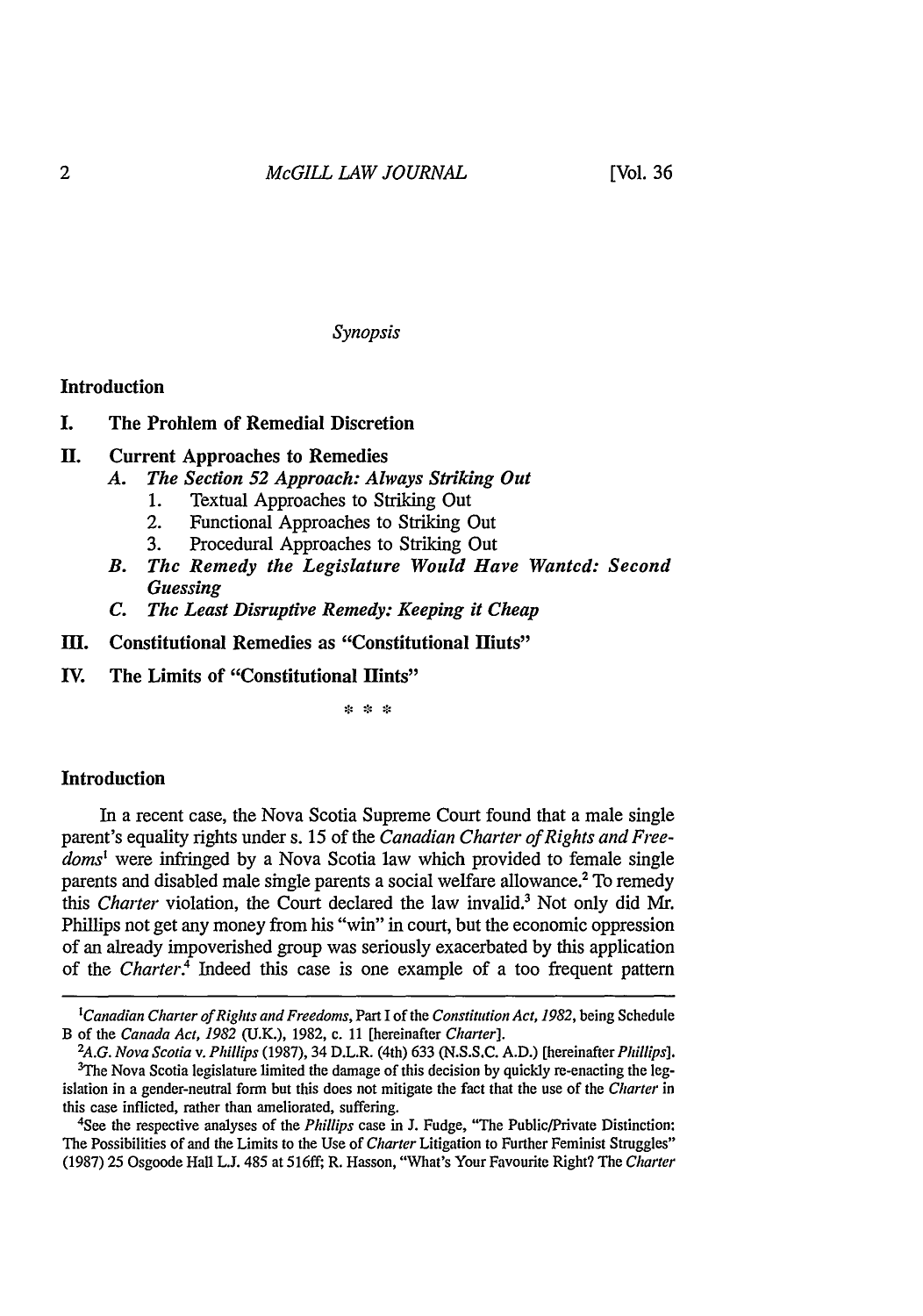whereby *Charter* "victories" translate into devastating losses for people who are already struggling to survive.<sup>5</sup> In these cases, the good that the legislation provides (which is why the litigant seeks its extension), somehow gets left behind when it comes to designing a remedy, a sad reminder that courts do not necessarily share the perspective of litigants.<sup>6</sup> From the litigant's perspective, the remedy is usually the point of the case. As courts decide more and more *Charter* cases, the remedies they devise increasingly affect the lives of Canadians. Those who have little voice in the judicial and political processes, such as the women and men whose benefits were taken away by the decision in *Phillips, are* increasingly at risk.<sup>7</sup> We believe that it is vital to try to reduce that risk.

The main difficulty, at least on the face of judgments like *Phillips,* seems to be that courts feel constrained to invalidate legislation which infringes the *Charter,* regardless of the nature of the constitutional defect. We believe that this and other common constraints upon which courts rely are unjustified limits on remedial discretion. In this paper we will articulate an approach to *Charter* remedies which we believe provides courts with the opportunity to respond in a less damaging way to *Charter* violations. We believe that it is important that courts at least perceive that harmful remedies like those in *Phillips* are not the only option available to them.

Our approach to constitutional remedies is guided by our desire to ensure both that *Charter* litigation does not supplant the political process and that actual outcomes of cases are not regressive.<sup>8</sup> To that end, we will first argue that

and Income Maintenance Legislation" (1989) 5 J.L. & Social Pol'y 1 at 12ff; M. Mandel, *The* Charter *of Rights and the Legalization of Politics in Canada* (Toronto: Wall & Thompson, 1989) at 265-66; **H..** Glasbeek, "A No Frills Look at the Charter of Rights and Freedoms or How Politicians and Lawyers Hide Reality" (1989) 9 Windsor Y.B. Access Just. 293 at 347.

For example, see the surveys of s. 15 litigation showing that more equality litigation is done by men with adverse outcomes for women than to improve the disadvantaged position of women in G. Brodsky & S. Day, Canadian *Charter Equality Rights for Women: One Step Forward or Two Steps Back?* (Ottawa: Canadian Advisory Council on the Status of Women, 1989). See also J. Bakan, "Constitutional Interpretation and Social Change: You Can't Always Get What You Want (nor What You Need)" (1991) 70 Can. Bar Rev. [forthcoming]; Hasson, *ibid.;* Glasbeek, *ibid.* (critiques results of *Charter* litigation for the poor).

6 Nor do the courts share the perspective of non-litigants such as single female parents in *Phillips,* who bear the brunt of the harmful consequences of the remedy.

For example one of the arguments against the injunction issued in *Tremblay v. Daigle,* [1989] 2 S.C.R. 530, 62 D.L.R. (4th) 634 at 648 was that it was an inappropriate constitutional remedy which infringed constitutional rights of women. Although recognizing this argument as "deserving of serious consideration" the Supreme Court decided the case on the basis that the substantive rights upon which the injunction was based did not exist.

<sup>8</sup>In general, by a "regressive" outcome we mean a decision which exacerbates the oppression of an already disadvantaged group. An outcome is "progressive" to the extent that it avoids such consequences. Of course, what is regressive or progressive varies with one's perspective (a decision may be regressive from one group's perspective and progressive from another's) and with the time frame within which the case is evaluated (a progressive decision might appear less progressive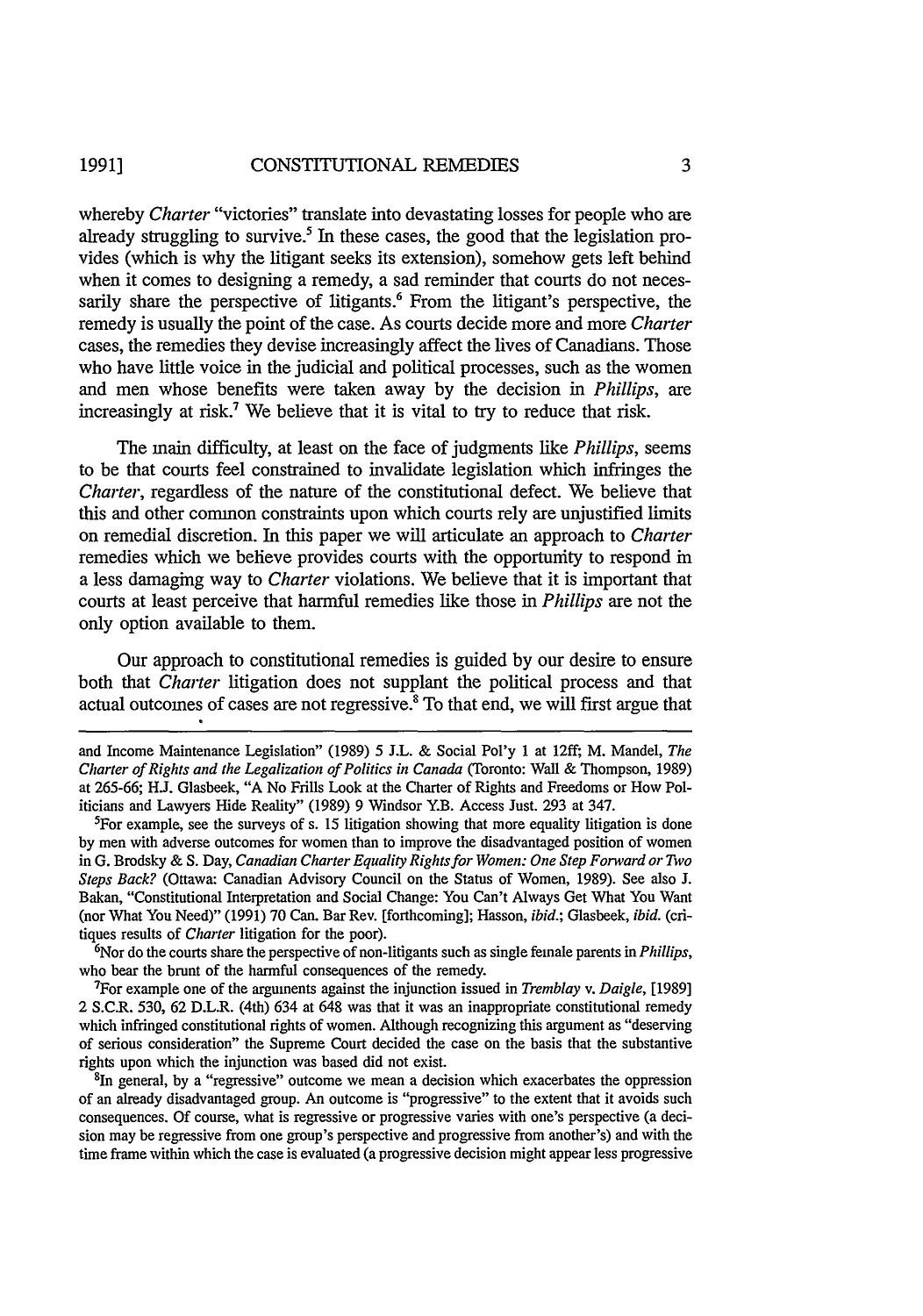current approaches to remedies do not meet these objectives. Second, we will suggest that a remedial approach which infuses values and purposes articulated by courts when discussing *Charter* rights into their remedial choices can both complement the political process and improve the outcomes reached by the judicial process. Throughout our discussion, we will refer to the recent decision in the much publicized "remedies case" of *R*. *v. Schachter*<sup>9</sup> since it illustrates both the pitfalls and the potential of *Charter* remedies.

### I. The Problem of Remedial Discretion

Before discussing current approaches to *Charter* remedies, it is useful to consider what is involved in choosing a remedy for a *Charter* violation and why judges and commentators often find remedial choices problematic.

According to traditional constitutional analysis, a constitution such as the *Constitution Act, 1982<sup>10</sup>* sets the boundaries of permitted legislative action, which the courts patrol. Once the perimeter is established, legislatures are free to act within it. The court, whose authority is tied to the constitution, guards the periphery but may not trespass within the legislative domain and substitute its opinion for that of the legislature. Courts should limit themselves to ordering remedies mandated by their analysis of where the constitution sets its boundaries. Because the constitution is thought to be designed to keep governments in their legitimate space, the remedies ordered tend to be negative in orientation.<sup>11</sup>

By our use of the terms "progressive" and "regressive" we do not mean to obscure the complex enquiry that lies behind the labels, nor to suggest that judges can determine with precision what is the most progressive remedy in any case. We do suggest that, despite its difficulties and uncertainty, the process of assessing the progressive potential of various remedies in light of the political and socioeconomic context of the case has much to recommend it because it requires judges to be conscious of (and to take responsibility for) the consequences of their decisions for groups they identify as disadvantaged.

9(1988), 52 D.L.R. (4th) 525, 18 F.T.R. 199 (F.C.T.D.) aff'd (1990), 66 D.L.R. (4th) 635, 29 C.C.E.L. 113 (F.C.A.) [hereinafter *Schachter].* Leave to appeal to the Supreme Court of Canada has been granted (15 November 1990).

*"'Constitution Act, 1982,* being Schedule B of the *Canada Act 1982* (U.K.), 1982, c. **II** [hereinafter *Constitution].*

**IIA** year after the *Charter* was enacted, Justice Brian Dickson noted that where remedies involved the nullification of governmental action "the remedial options are quite straightforward" but where *Charter* remedies would require positive actions they were "more vexing." See B. Dickson, "The Public Responsibilities of Lawyers" (1983) 13 Man. **L.J.** 175 at 187.

if it precipitates a harsh legislative response). *Phillips* appears obviously regressive from the perspective of all needy single parents. *R.* v. *Morgentaler,* [1988] 1 S.C.R. 30, 44 D.L.R. (4th) 385 [hereinafter *Morgentaler* cited to D.L.R.] was progressive, in our view, because making no abortions criminal advanced the position of women as a disadvantaged group more than other remedial alternatives. Even the new federal legislation is some (albeit painfully little) improvement over the therapeutic abortion committee system in s. 287 of the *Criminal Code,* R.S.C. 1985, c. C-46 (originally s. 251 of the *Criminal Code,* R.S.C. 1970, c. C-34) [hereinafter *Criminal Code].*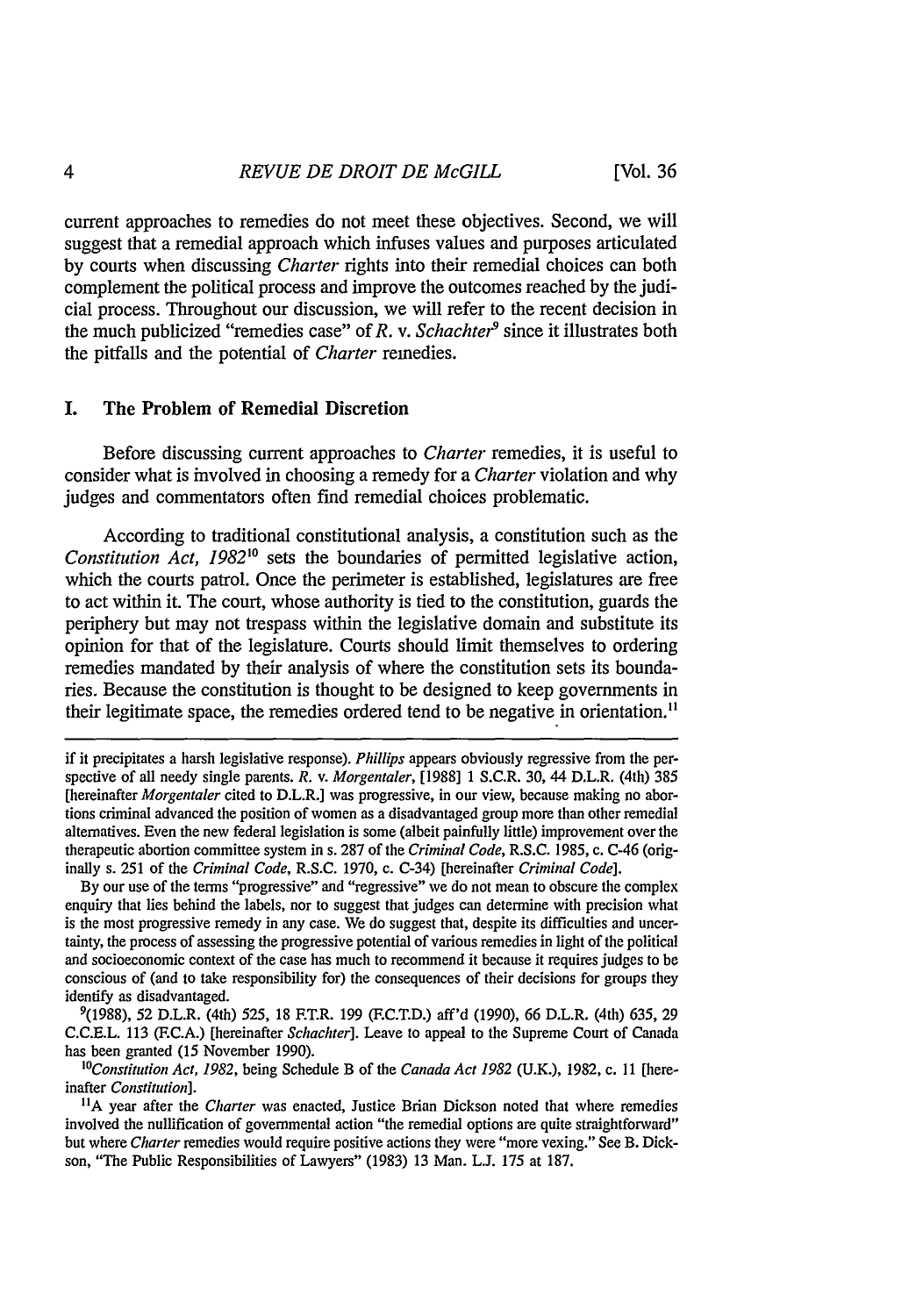In a federal system, constitutional remedies are designed to stop one level of government from jumping the boundaries the court finds set out in the division of powers.<sup>12</sup> In the *Charter* context, the remedies can nullify state action which is thought to invade the new boundaries which protect the individual from the state.<sup>13</sup> In all cases the remedial process simply follows the court's interpretation of the *Constitution;* the division of powers is its own self-executing remedy and *Charter remedies are fused to the underlying rights so that, as in the common* law tradition, where there is a right, there is always (in theory) a single remedy. <sup>14</sup>

This traditional approach appeared appropriate in some early *Charter* cases. For example in *R*. *v. Big M Drug Mart*,<sup>15</sup> once the *Lord's Day Act*<sup>16</sup> was found to have an unconstitutional purpose, the necessary remedial result was to declare the entire statute to be of no force and effect. Where all of the challenged provision is unconstitutional, the only remedy which is consistent with the reasoning that led to the finding of a *Charter* violation is invalidation.<sup>17</sup> Likewise, in determining the appropriate remedy for a violation of the right to

 $12$ In general, courts have struck down the totality of statutes found to violate the division of powers. See P.W. Hogg, *Constitutional Law of Canada,* 2d ed. (Toronto: Carswell, 1985) at 326.

*1 3 Morgentaler, supra,* note 8 at 482, Wilson J.

*1 4 Marbury v. Madison 5* U.S. (1 Cranch) 49 at 59 quoting Blackstone 3 *Commentaries* at 109: "it is a settled and invariable principle in the laws of England, that every right, when withheld, must have a remedy, and every injury its proper redress."; A.V. Dicey, *Introduction to the Study of the Law of the Constitution* 10th ed. (London: MacMillan, 1959) at 199: "There runs through the English *Constitution* that inseparable connection between the means of enforcing a right and the right to be enforced which is the strength of judicial legislation." See generally D. Kennedy "The Structure of Blackstone's Commentaries" (1979) 28 Buffalo L. Rev. 205 at 238ff.

15[1985J **1** S.C.R. 295, 18 D.L.R. (4th) 321 [hereinafter *Big M Drug Mart* cited to S.C.R.]. <sup>1</sup> 6  $\frac{6}{1}$ R.S.C. 1970, c. L-13.

1 1n important early Charter cases such as *Hunter v. Southam,* [1984] 2 S.C.R. 145, 11 D.L.R. (4th) 641 and *R.* v. *Oakes,* [1986] 1 S.C.R. 103, 26 D.L.R. (4th) 200, the Supreme Court struck down the legislation in its entirety. It is now clear that the Court is facing tougher second generation problems in which judges are finding the remedy of total invalidity less appropriate. See *Edwards Books and Art v. R.,* [1986] 2 S.C.R. 713, 35 D.L.R. (4th) 1 (argument for use of constitutional exemption and use of s. 1 ); *Thomson Newspapers Ltd. v. A.G.* Canada (Dir. of Inv. and Res.), [1990] **1** S.C.R. 425, 54 C.C.C. (3d) 417 (regulation of derivative evidence).

Judges who adhere to traditional constitutional analysis often believe that they lack the power to enact positive remedies. For example in *Dixon v. A.G. British Columbia* (1989), 60 D.L.R. (4th) 445 at 448, 37 B.C.L.R. (2d) 231 (S.C.) Meredith J. stated that a judicial reapportionment order "would be to effectively legislate. That must be beyond the remedial powers that are reposed in the court." Likewise in *R.* v. *Van Vliet* (1988), 45 C.C.C. (3d) 481 at 519-21, 38 C.C.R. 133 (B.C.C.A.) [hereinafter *Van Vliet],* Southin J.A. refused to take remedial action which would have given effect to unproclaimed sections of the *Criminal Code,* so that accused persons in British Columbia would have equal opportunities to obtain curative treatment discharges for drunk driving. She stated: "To amend is to legislate. To legislate is to usurp the function of Parliament. The Charter has not conferred the powers of ss. 91-92 [of the *Constitution Act]* upon the courts but has conferred only the power to strike down legislation...The power to amend and repeal could have been given to the courts. It was not."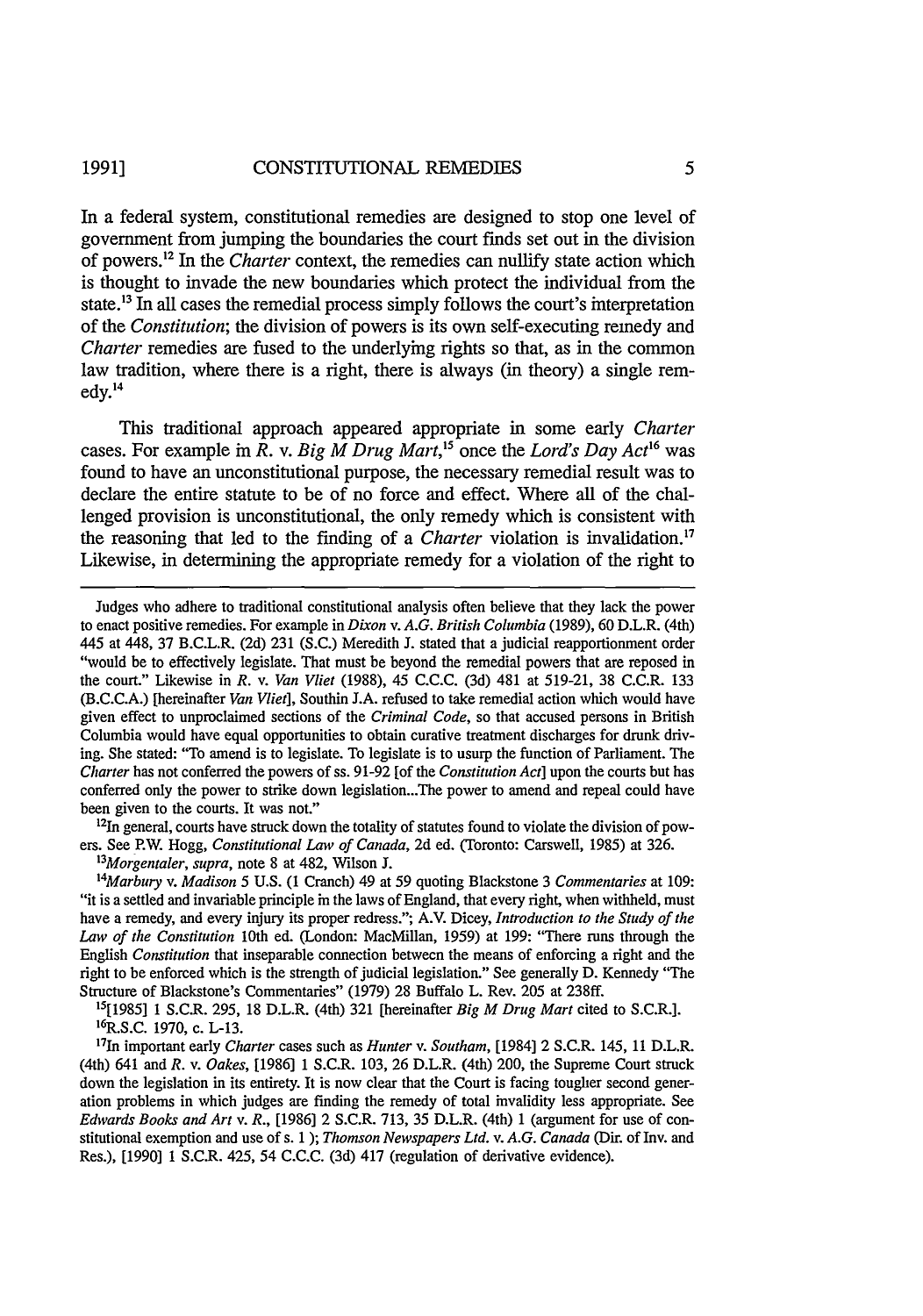a trial in a reasonable time, the majority of the Supreme Court has determined that a stay of proceedings is the appropriate and just remedy."3 In these and other cases, remedial discretion is not seen as a problem because the remedy simply follows the court's interpretation of the *Constitution* and the nature of the right violated is thought to dictate the remedial result.<sup>19</sup> Thus, this conception of the remedial process is most consistent with the courts' traditional perception of their institutional role as guardians of the constitutional perimeter.

However, in many cases, it is much less clear which remedy will cure the constitutional defect. No single remedy seems to follow inexorably from the court's interpretation of the *Constitution* and the dilemma of how to exercise remedial discretion emerges. An example of this occurs when a law confers a benefit on some people but not others. This was the problem that arose in *Schachter.* In that case, one adoptive parent of either sex could obtain up to 15 weeks of benefits under the *Unemployment Insurance Act20* with respect to the care of a newly adopted child. Biological<sup>21</sup> parents had no similar provisions; expectant mothers were entitled to 15 weeks of maternity benefits which could commence before birth $2<sup>2</sup>$  and biological fathers could qualify for parental leave benefits

Since the landmark case of *R.* v. *Collins,* [1987] 1 S.C.R. 265, 33 C.C.C. (3d) 1, the Court has come close to having the remedy of exclusion of evidence follow from the violation of the right to a fair trial. Other cases, however, have made it clear that the court's analysis of the right does not always determine the remedy. See *R.* v. *Tremblay,* [1987] 2 S.C.R. 435, 37 C.C.C. (3d) 565; *R. v. Mohl,* [19891 1 S.C.R. 1389,47 C.C.C. (3d) 575 (admission of evidence because of accused's conduct); *R.* v. *Genest,* [1989] 1 S.C.R. 59, 45 C.C.C. (3d) 385; *R.* v. *Greffe,* [1990] 1 S.C.R. 755, 55 C.C.C. (3d) 161 (exclusion of evidence because of flagrant police improprieties).

 $^{20}$ S.C. 1970-71-72, c. 48, ss. 22(3), 30, 32, 32.1, (as amended, now R.S.C. 1985, c. U-1) [hereinafter *Unemployment Insurance Act* cited to R.S.C. 1970-71-72 c. 48].

Section 30 provided up to 15 weeks of benefits for maternity leave which may be chosen within a period 8 weeks before the week of the expected birth and up to 17 weeks after the week of birth. Section 32 provided benefits for one adoptive parent starting in the week of the placement and within 17 weeks of the placement if she/he proves it is reasonable to remain at home by reason of the placement of the child with the claimant for purposes of adoption. Section 32.1 provides for biological fathers to receive similar benefits to adoptive parents where it is reasonable for them to stay home by reason of the death of the mother or a disability rendering her incapable of caring for the child. Section 22(3) limits benefits under any of the above to 15 weeks. <sup>2</sup>

<sup>21</sup>We use the adjective "biological" rather than the value laden term "natural" to denote the status of those parents in which the female partner gives birth to a child who is biologically related to both partners.

 $22$ These benefits were (at least in part) intended to respond to the physiological stresses of birth and so were not equivalent to the parental leave provided to adoptive parents. See *Schachter, supra,* note 9 at 551, Strayer **J.**

<sup>1</sup> 8 R. v. *Rahey,* [1987] **1** S.C.R. 588 at 614-15, 33 C.C.C. (3d) 289, Lamer J. See also Le Dain **J.** at 617-18, Wilson J. at 619. But see La Forest J. at 648.

**<sup>19</sup>**In the Supreme Court's first case deciding if evidence should be excluded under s. 24(2) of *the Charter,* Estey J. excluded evidence in what can be seen as an attempt to justify the remedy as demanded by the nature of the constitutional right that was violated. *R.* v. *Therens,* [1985] **1** S.C.R. 613, 18 D.L.R. (4th) 655. On this rights protection approach see K. Roach, "Constitutionalizing Disrepute: Exclusion of Evidence After Therens" (1986) 44 U.T. Fac. L. Rev. 209.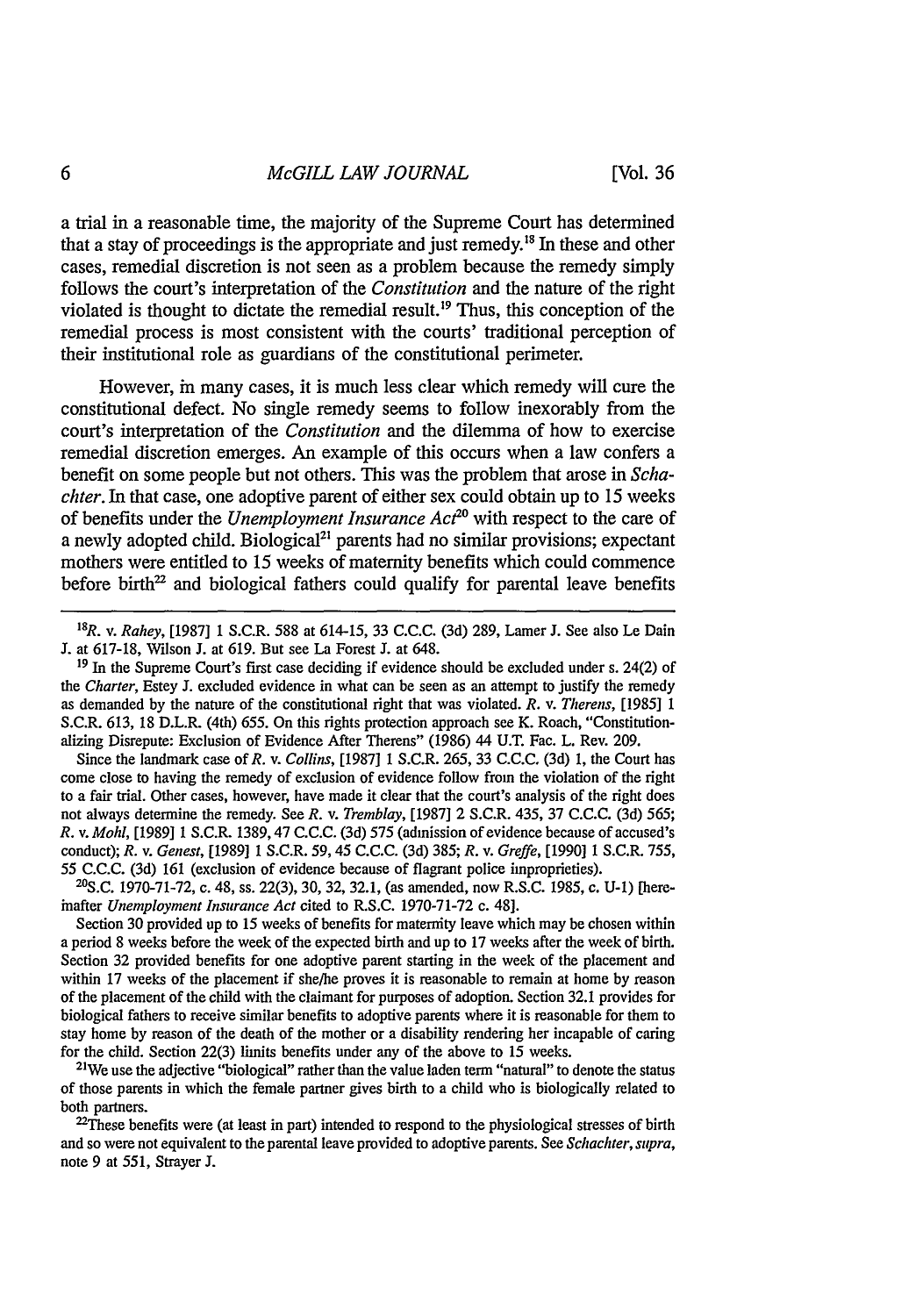#### CONSTITUTIONAL REMEDIES **1991]**

similar to adoptive parents only if the mother had died or was unable to care for the newborn child. In *Schachter* the courts concluded that it was the uneven distribution of benefits by legislation that violated s. 15. Their analysis did not require that the parental leave benefit be given or withheld. From the judges' reading of the *Constitution,* either extending the benefit to all parents or denying it to them would cure the constitutional defect of uneven distribution. However, either remedy necessarily went beyond the court's interpretation of what the *Constitution* required, and entered what has traditionally been understood as the legislative sphere. Remedies like that in *Schachter* are problematic because there is no way for the court to cure the constitutional violation without stepping off the constitutional perimeter it sets for itself.<sup>23</sup>

Cases like *Schachter* are also problematic because even if a court was to set aside traditional constraints on its institutional role and adopt a principle of avoiding regressive outcomes in ordering *Charter* remedies, it would have a hard time determining what to do to avoid being "regressive." At first glance, it may appear that extending parental leave benefits to all parents is a progressive outcome and striking down the adoptive parents' benefits is a regressive outcome. But this conclusion may neglect the social and economic framework within which the unemployment insurance benefit scheme now operates: who the money comes from, who it goes to, and the positions of these various groups in society.24 For example, if those parents eligible for the benefits (or those who actually use them) as a result of *Schachter* are wealthier, on average, than those who pay for them, then the decision to extend the benefits would look regressive.

The remedial discretion problem in *Schachter* is not confined to s. 15 cases but actually arises quite often. For example, in *Morgentaler,* according to Dickson **C.J.,** the constitutional infirmity in the former s. 251 of the *Criminal Code* was not that it infringed women's constitutional rights to abortion, but that the

<sup>&</sup>lt;sup>23</sup>R. Ginsburg, "Some Thoughts on Judicial Authority to Repair Unconstitutional Legislation" (1979) 28 Clev. St. L. Rev. 301 at 317.

A brief consideration of Bill C-21, *An Act to Amend the Unemployment Insurance Act and the Employment and Immigration Department and Commission Act,* 2d Sess., 34th Parl., 1989 [hereinafter Bill C-21], the federal government's new unemployment insurance package, is illustrative. The Bill terminates all federal government funding of unemployment insurance (a net loss of between \$775 million and \$1.2 billion per annum) so that the total amount of funds is smaller. The scheme will now be financed entirely through employer and employee premiums, already a regressive form of taxation, since all employees pay 2.25% of their earnings in premiums, regardless of income. The losses associated with the cutback on government funding and the extension of benefits required by *Schachter* (and to those over 65 who were previously not entitled to UT benefits) will be recouped through increasing the eligibility requirements, which disproportionately disqualifies low-income workers; a group which, in turn, is disproportionately populated by women (particularly single parents). Thus, to the extent that Bill C-21 was precipitated by *Schachter,* the effect of this *Charter* "equality" case may well be to hurt some of the groups the *Charter* (and especially s. 15) ostensibly was most meant to protect. But see *infra,* note 100.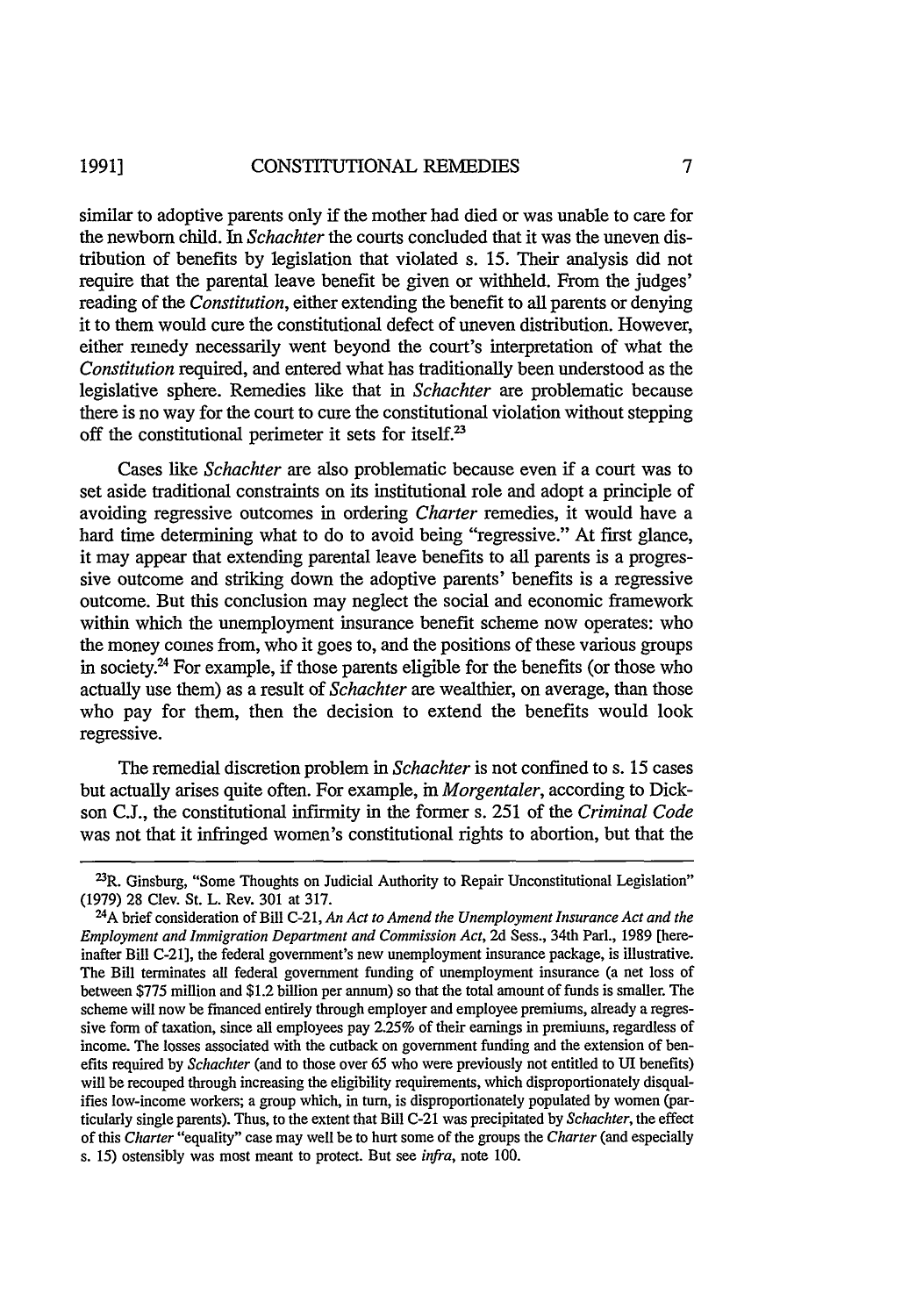exemption clause in s. 251(4) was defective in light of the procedural protections of s. 7 of the *Charter*.<sup>25</sup> On his reasoning, the *Charter* permitted a remedial choice as to whether to strike down only the defective procedural sections or to invalidate the entire section.<sup>26</sup> In deciding to invalidate all of s. 251, therefore, Dickson **C.J.,** was not carrying out any perceived constitutional directive but exercising remedial discretion.<sup>27</sup>

Even in the criminal justice context where traditional remedial approaches might be thought most appropriate, problems of remedial choice arise. In *R.* v. *Smith*<sup>28</sup> a mandatory seven year prison sentence for importing narcotics was held to be cruel and unusual punishment contrary to s. 12 of the *Charter,* on the basis that,

[a] judge who would sentence to seven years in a penitentiary a young person who while driving back into Canada from a winter break in the USA, is caught with only one, indeed, let's postulate, his or her first 'joint of grass,' would be considered by most Canadians to be a cruel and, all would hope, a very unusual judge.<sup>29</sup>

Although the Court struck down the section, its interpretation of *Charter* rights did not mandate this result in the sense that it required invalidation of the statute in *Big M Drug Mart.* A sentence of seven years incarceration might be appropriate for people such as Smith who imported large quantities of drugs for profit, and would be harsh but less than "cruel and unusual" in a larger group of cases. In ordering the remedy it did, the Court again stepped off its selfimposed constitutional perimeter.<sup>30</sup>

 $^{27}$ None of the judges considered exercising their remedial discretion to fashion a remedy which would guarantee women access to abortions or, even more unlikely, one which socialized the costs of reproduction. See Bakan, *supra*, note 5 at 11-12.<br><sup>28</sup>[1987] 1 S.C.R. 1045, (1987) 5 W.W.R. 1 [hereinafter *Smith*].

<sup>29</sup>*Ibid.* at 1053, Lamer J.<br><sup>30</sup>In other words the Court was faced with a remedial choice between striking the law down under s. 52(1) or relying on s. 24(1) to fashion relief in individual cases where the penalty would be cruel and unusual. Only Le Dain **J.** provided a justification for the choice of the former. He stated that the appellant, even though not directly affected by the mandatory minimum penalty, did have an "interest in having the sentence considered without regards to a constitutionally invalid mandatory minimum sentence provision." *(ibid.* at 1113). McIntyre **J.** in dissent objected to the remedial choice made by the court and argued that the court should wait for a case where the accused was directly affected by the minimum penalty. See generally K. Roach, "Smith and the Supreme Court: Implications For Sentencing Policy and Reform" (1989) 11 Sup. Ct L. Rev. 433 at n. 20.

*<sup>&</sup>lt;sup>25</sup>Supra*, note 8 at 399.

<sup>&</sup>lt;sup>26</sup>What the *Charter* prohibited was the defective procedure in granting exemptions. Absent a finding, such as made by Wilson J., of a *Charter* right to abortion or a fetal right to prohibit abortion, the *Constitution* would permit either striking down all of the former s. 251, making all abortions legal or striking down only the procedurally defective exemption clause, making all abortions illegal.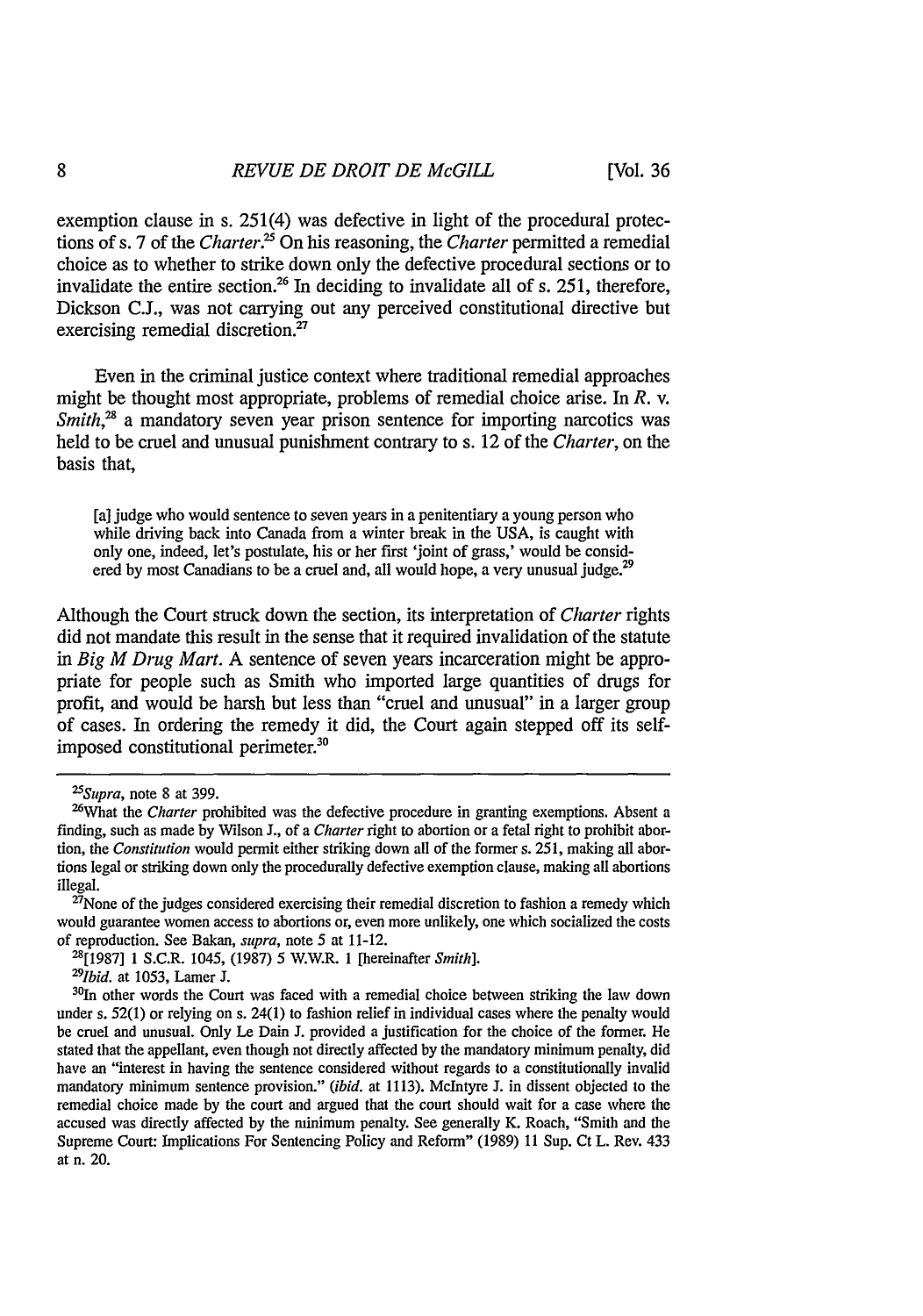#### CONSTITUTIONAL REMEDIES **1991]**

In *R. v. Hamilton*<sup>31</sup> the Ontario Court of Appeal found that three people accused of drunk driving in Ontario were denied equal protection and benefit of the law because of Ontario's refusal to proclaim in force curative treatment discharge provisions for those convicted of drunk driving offences under the *Criminal Code.* On the Court's reasoning, it was the provision of this benefit in some provinces but not Ontario that violated s. 15 of the *Charter.* Nothing in the Court's opinion indicated that, absent Parliament's decision to allow each province to choose to provide such a sentencing option, an accused would have a constitutional right to be considered for a curative treatment discharge. The Court decided that the appropriate and just remedy was to make the benefit available for qualified drivers in Ontario. However, the uneven distribution of benefits could also have been cured by striking down the availability of this benefit in other provinces. The remedy in this case once again went beyond the Court's own interpretation of the *Constitution* so that the Court was exercising remedial discretion.

There are many kinds of cases in which a court confronts a situation where *a Charter* violation must be cured, but the various remedial options all seem to do more than what the court has held that the *Constitution* requires. These include cases dealing with statutes that may be only partially invalid. For example, laws may be seen as having the potential to infringe *Charter* rights on some occasions because of overbreadth or vagueness in their drafting. The courts will be faced with choices such as striking the entire law down as was done in *Smith,* placing a narrowing interpretation on the law, or waiting for a case in which the law is thought to violate the *Constitution* and then fashioning a constitutional exemption. Likewise, courts dealing with laws lacking in procedural protections or providing benefits in an underinclusive fashion are faced with the dilemma of striking the law down in its entirety or devising a remedy which "reads in" the constitutional deficiency they perceive. The differences between these cases can be important in some contexts, $32$  but it is equally important to remember that courts are faced with decisions about what remedy to order when their analysis of the *Constitution* does not direct a single outcome *all of the time.* Indeed, the terms of s. 24(1) of the *Charter* acknowledge the pervasiveness of remedial discretion.3 The pressure to find some justificatory principles to guide these

<sup>31(1986), 30</sup> C.C.C. (3d) 257 (Ont. C.A.) [hereinafter *Hamilton].* When the British Columbia Court of Appeal dealt with the same issue, it refused to decide if s. 15 was violated on the basis that the remedy requested, making the curative treatment provisions operative in British Columbia, was a legislative act that the Court could not perform. See *Van Vliet*.

 $32$ In this comment we will focus primarily on problems surrounding underinclusive legislation, which *Schachter* exemplifies. The remedial choices stemming from vague and overbroad statutes are discussed in C. Rogerson, "The Judicial Search for Appropriate Remedies Under the Charter: The Examples of Overbreadth and Vagueness" in RJ. Sharpe, ed., *Charter Litigation* (Toronto: Butterworths, 1987).

*Mills v. R.,* [1986] 1 S.C.R. 863 at 965-66, 52 C.R. (3d) 1.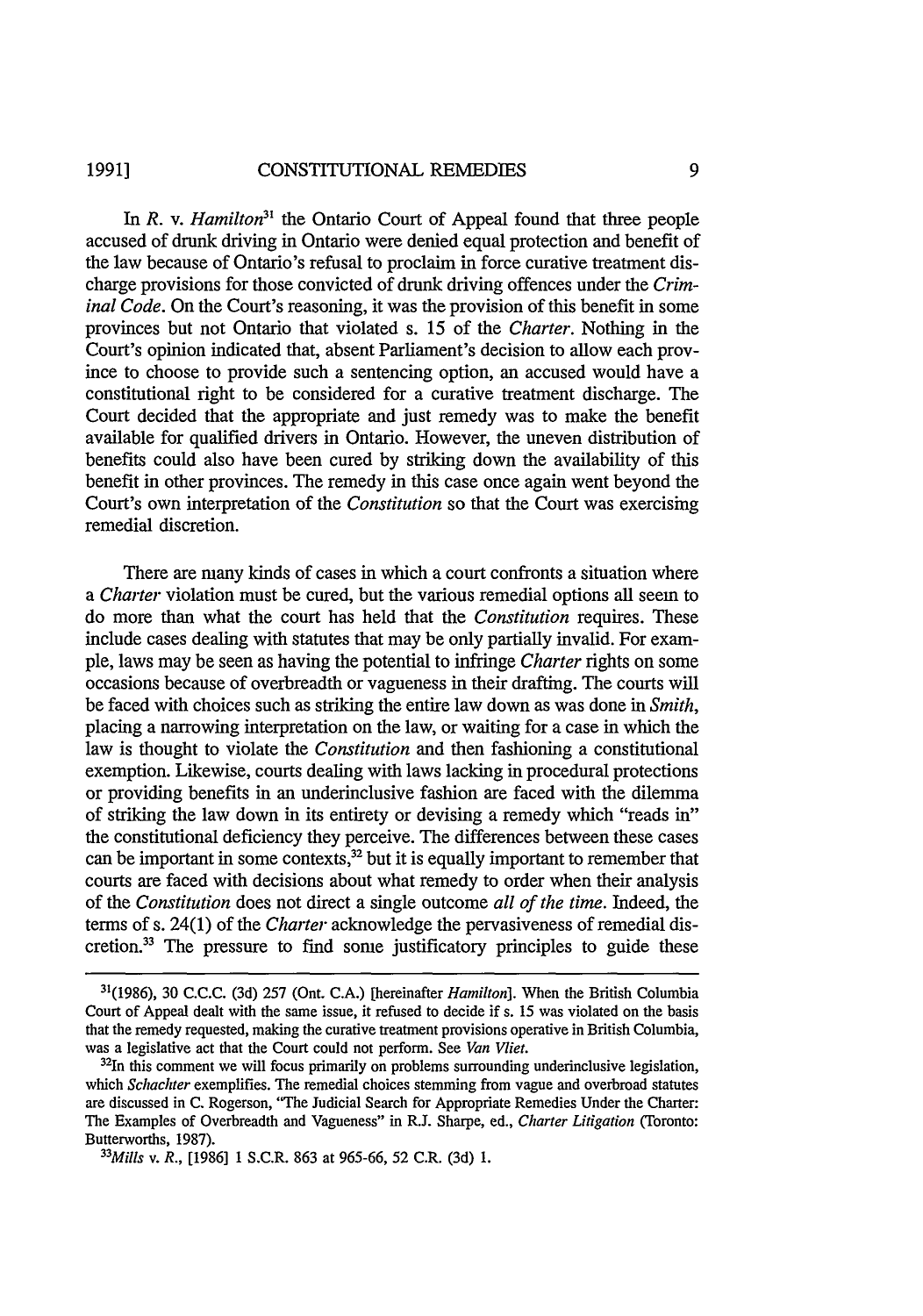choices and to legitimate the institutional competence of courts to order remedies is therefore very great.<sup>34</sup> The pressure is augmented, as we have noted, by the fact that remedies are the part of *Charter* litigation that most directly affect the lives of the disadvantaged.<sup>35</sup> It is the outcome, not the reasoning, that has the most drastic effect on the real world. These concerns compel us to assess current judicial approaches to remedies and to try to suggest better alternatives.

### **I.** Current Approaches to Remedies

There are three main approaches to the remedial problems raised by underinclusive legislation. First, it has been argued that courts lack jurisdiction and competence to do anything other than declare such legislation invalid under s. 52(1) of the *Constitution.* Second, some courts have been attracted to justifying their exercise of remedial discretion with reference to legislative intent. Third, courts may try to select the remedy that seems least disruptive of the *status quo,* usually by selecting the least expensive option. In our view, none of these three approaches adequately avoids regressive outcomes or creates a constructive relationship between courts and legislatures.

#### *A. The Section 52 Approach: Always Striking Out*

This approach has the allure of conceptual simplicity. It attempts to make the difficulty of remedial choice disappear by making all cases analogous to traditional ones in which the remedy of invalidation is perceived as unproblematic. The court's interpretation of the *Constitution* will always have provided a complete justification for its remedy of striking out legislation.

### 1. Textual Approaches to Striking Out

The Crown's central argument in *Schachter* was that courts lack jurisdiction to invoke remedial discretion under s. 24(1) of the *Charter* whenever the case involves a challenge to legislation.<sup>36</sup> The only remedy available is to strike down legislation in violation of the *Charter.* Mahoney J.A. in his dissent agreed

<sup>34</sup> Kovacic, writing in the American context, argues that the absence of a coherent, consistent remedial approach not only makes the outcome of litigation a gamble, but can result in a pattern of decisions whereby courts perpetuate discrimination through their remedial orders. In the United States, in cases where benefits are conferred on women but not on men, courts tend to invalidate the benefit, whereas in cases where the benefit complained of is not conferred on women alone, the judicial tendency is to extend it. See C. Kovacic, "Remedying Underinclusive Statutes" (1986) 33 Wayne State L.R. 39 at 53. 35The legal realists, writing in the **U.S.** in the 1930s and 40s had a similar perspective. For exam-

ple, they reversed the traditional contract law syllabus, teaching remedies first instead of last, an order that was (and is) popular in Canada. *<sup>36</sup>*

*Schachter, supra,* note 9, at 127.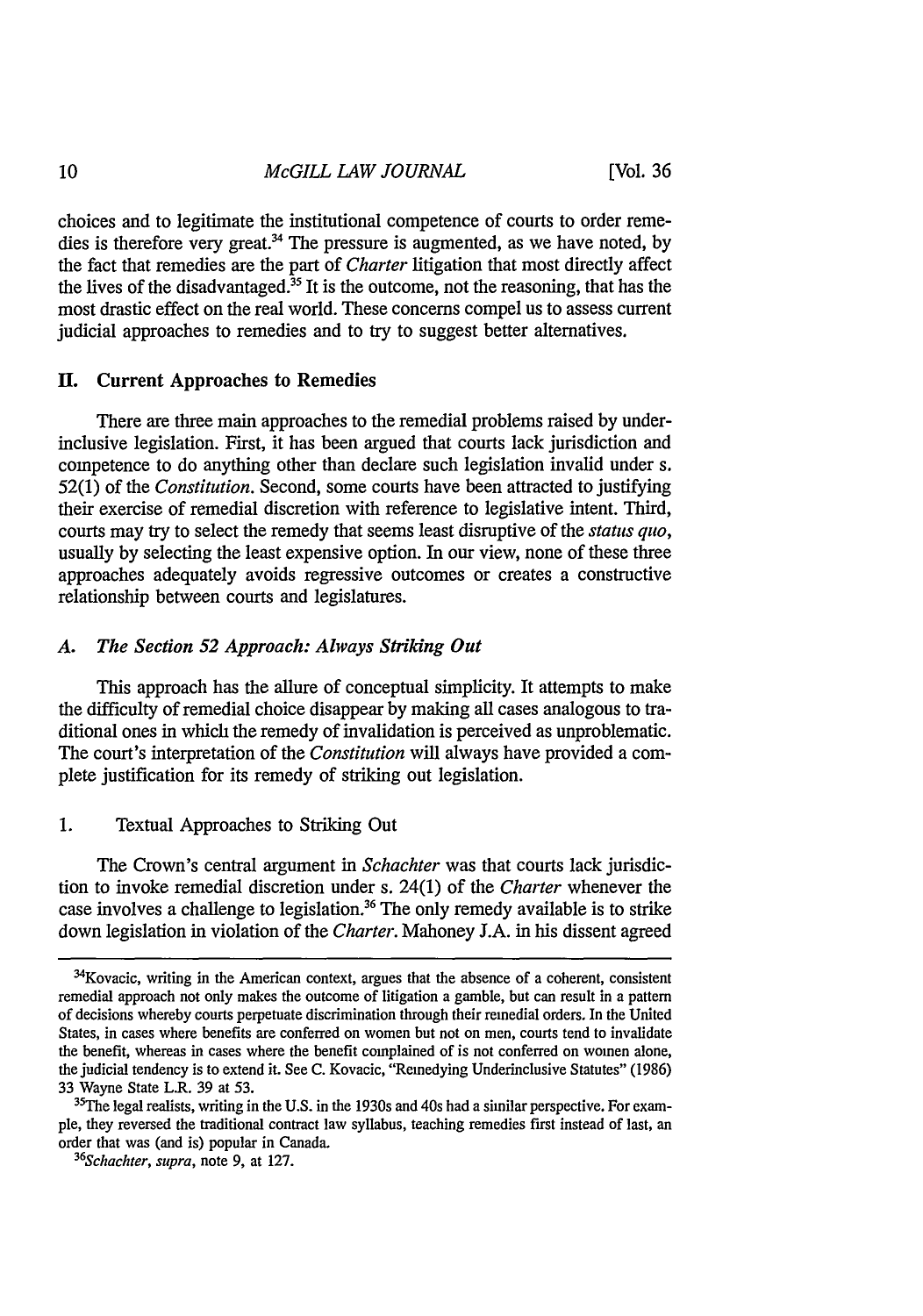with the Crown and denied that he had any remedial choice to make. In his view:

Having found that s. 32 of the *Unemployment Insurance Act, 1971* was inconsistent with a provision of the Constitution of Canada, the learned trial judge was bound to find it to be of no force and effect. Had that finding been made, the absence of any conflict between ss. 24(1) and 52(1) would be apparent. There is no offending legislation and, therefore, no s. 24(1) remedy called for.

In my opinion, s. 52(1) does not provide a "remedy" in any real sense of the word. It states a constitutional fact which no court can ignore when it is invoked in a proceeding and found to apply.<sup>37</sup>

The majority of the Federal Court of Appeal rejected this argument and held that it could exercise remedial discretion under s. 24(1). Heald J.A. stated that in cases where the *Charter* violation arises from the underinclusiveness of the legislation, the problem is actually one of "insufficiency," not "inconsistency." Thus, in his view, s. 52(1), which governs laws *inconsistent* with the *Charter,* "is not engaged" and "cannot apply."<sup>38</sup> Further, he found no textual support for the proposition that s. 52(1) precluded the operation of s. 24(1) and indicated that, in the context of s. 15, where a desired result cannot be achieved by striking out because of the way the law was drafted, s. 24(1) should be used.<sup>39</sup>

Dale Gibson has made another textual argument to extend underinclusive legislation rather than to nullify it under s.  $52(1).$ <sup>40</sup> He argues that invalidating legislation which is underinclusive in its provision of a benefit is a "destructive" remedy and that this remedial route is foreclosed by s. 26 of the *Charter* which provides that "[t]he guarantee in this *Charter* of certain rights and freedoms shall not be construed as denying the existence of any other rights and freedoms that exist in Canada."<sup>41</sup> In Gibson's view, courts cannot invalidate legislation when to do so would take away existing benefits that are not in themselves unconstitutional.

In our view, the various textual arguments for and against always invalidating are not in themselves compelling. The directive in s. 52(1) of the *Constitution* that "any law that is inconsistent with the provisions of the *Constitution* is, to the extent of the inconsistency, of no force or effect" can fairly be interpreted to include or exclude the problem of insufficiency that arises in cases of underinclusive legislation. Mahoney J.A.'s dissent obscures the ambiguity of the phrases "inconsistent" and "to the extent of the inconsistency" by not focussing

*<sup>37</sup>Ibid.* at 142-43. *<sup>38</sup>*

*<sup>1</sup>bid.* at 128. *<sup>39</sup>*

*<sup>1</sup>bid.* at 129-33.

<sup>4</sup> 0D. Gibson, "Non-Destructive *Charter* Responses to Legislative Inequalities" (1989) 27 Alta.

L. Rev. 181 at 182. 4'Section 26 of the *Charter.*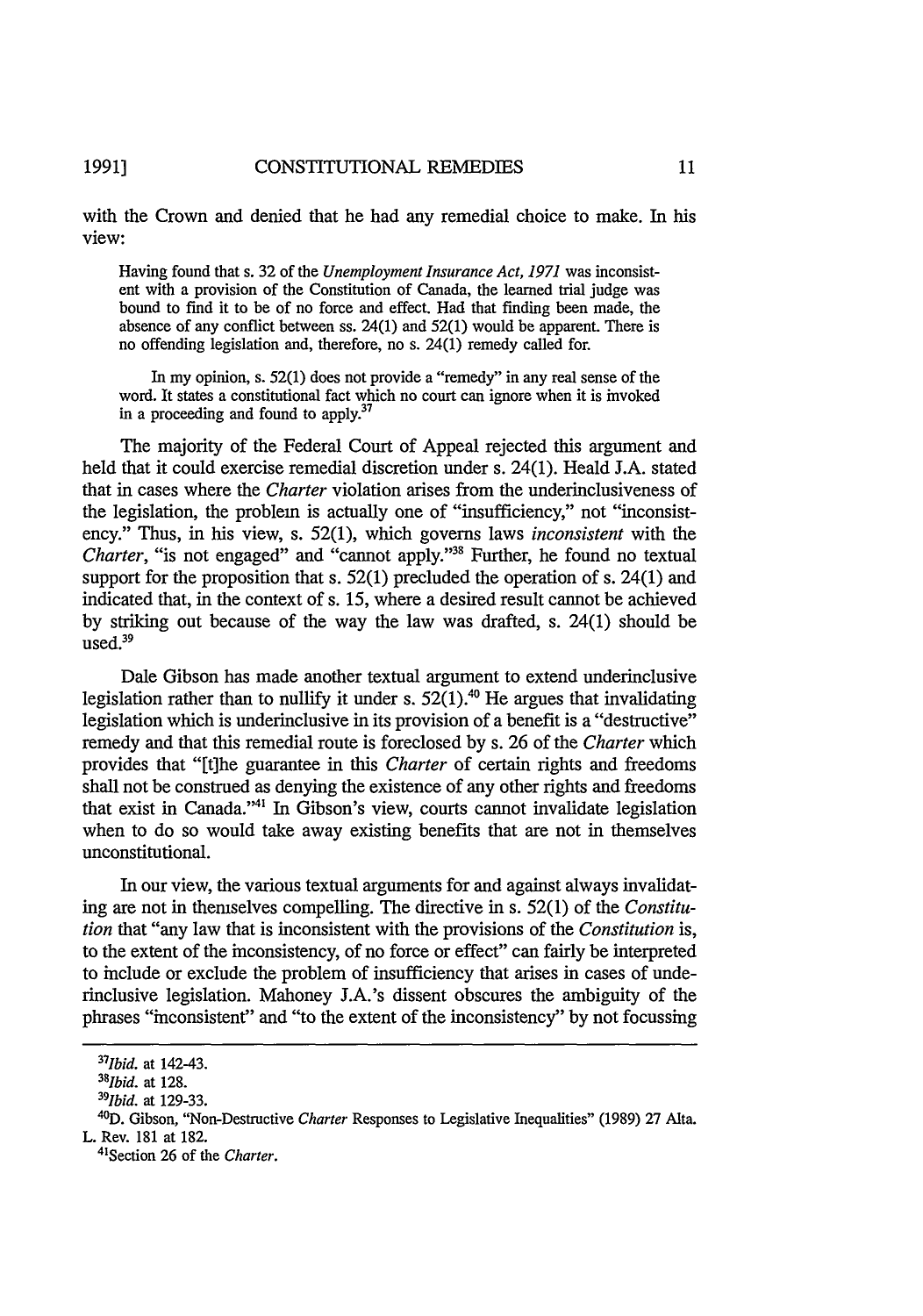on the limited sense in which the underinclusive legislation is thought to be inconsistent with the *Charter.* In short, he attempts to assimilate *Schachter* to simpler cases such as *Big M Drug Mart* where invalidation follows inexorably from a finding of unconstitutional purpose. Even when the remedy is devised under s. 52(1), the remedial process will in many cases not be as simple or as self-executing as Mahoney J.A. suggests. There will often remain a choice between striking the entire legislation down or determining that the extent of the inconsistency requires less than total invalidation.

With respect to the majority of the Court of Appeal, Heald J.A.'s categorical statement that s. 52(1) "is not engaged" and "cannot apply" because the constitutional defect arises from "insufficiency" as opposed to "inconsistency" also obscures the ambiguity of the reference in s. 52(1) to striking out legislation "to the extent of the inconsistency." Even if the remedial decision is made under s. 24(1) of the *Charter,* the majority should offer persuasive reasons why extending the benefit rather than nullifying it is appropriate and just in the circumstances. The difficulties of remedial choice that both the majority and minority of the Federal Court of Appeal seek to avoid through their textual interpretations that s. 52 either is not engaged or dictates total invalidation cannot be avoided. Remedies, in our view, cannot be deduced from the indeterminate language of either s. 52(1) or s. 24(1).

The primary difficulty with Gibson's textual argument is that it proves too much. On his view of s. 26 of the *Charter,* a court would always be bound to extend legislation in order to preserve existing statutory rights and freedoms, a result which is at odds with the discretionary nature of remedial power under s.  $24(1).42$  It may also not always be clear that underinclusive statutory provisions provide "rights and freedoms" which should be preserved and extended or if they prescribe burdens which should be struck down.<sup>43</sup> Given the wide range of contexts in which these types of remedial problems emerge, it is difficult to imagine arguments based on a general interpretive provision such as s. 26 satisfactorily resolving difficult and contextual problems of remedial choice.

*<sup>42</sup> Mills v. R., supra,* note 33 at 965-66, McIntyre **J.:**

It is difficult to imagine language which could give the court a wider and less fettered discretion. It is impossible to reduce this wide discretion to some sort of binding formula for general application in all cases, and it is not for appellate courts to pre-empt [sic] or cut down this wide discretion...the circumstances will be infinitely variable from case to case and the remedy will vary with the circumstances.

<sup>&</sup>lt;sup>43</sup>For Gibson, s. 26 will not resolve problems of remedial choice when dealing with underinclusive burdens. He suggests that an underinclusive burden, such as a law that prohibits "gross indecency" by male persons should be extended to all persons as this would "display as much deference to the legislative will as possible in the circumstances" (Gibson, *supra,* note 40 at 186). As will be discussed subsequently, we do not believe that resort to the fiction of legislative intent is any more satisfactory an approach to remedial choice.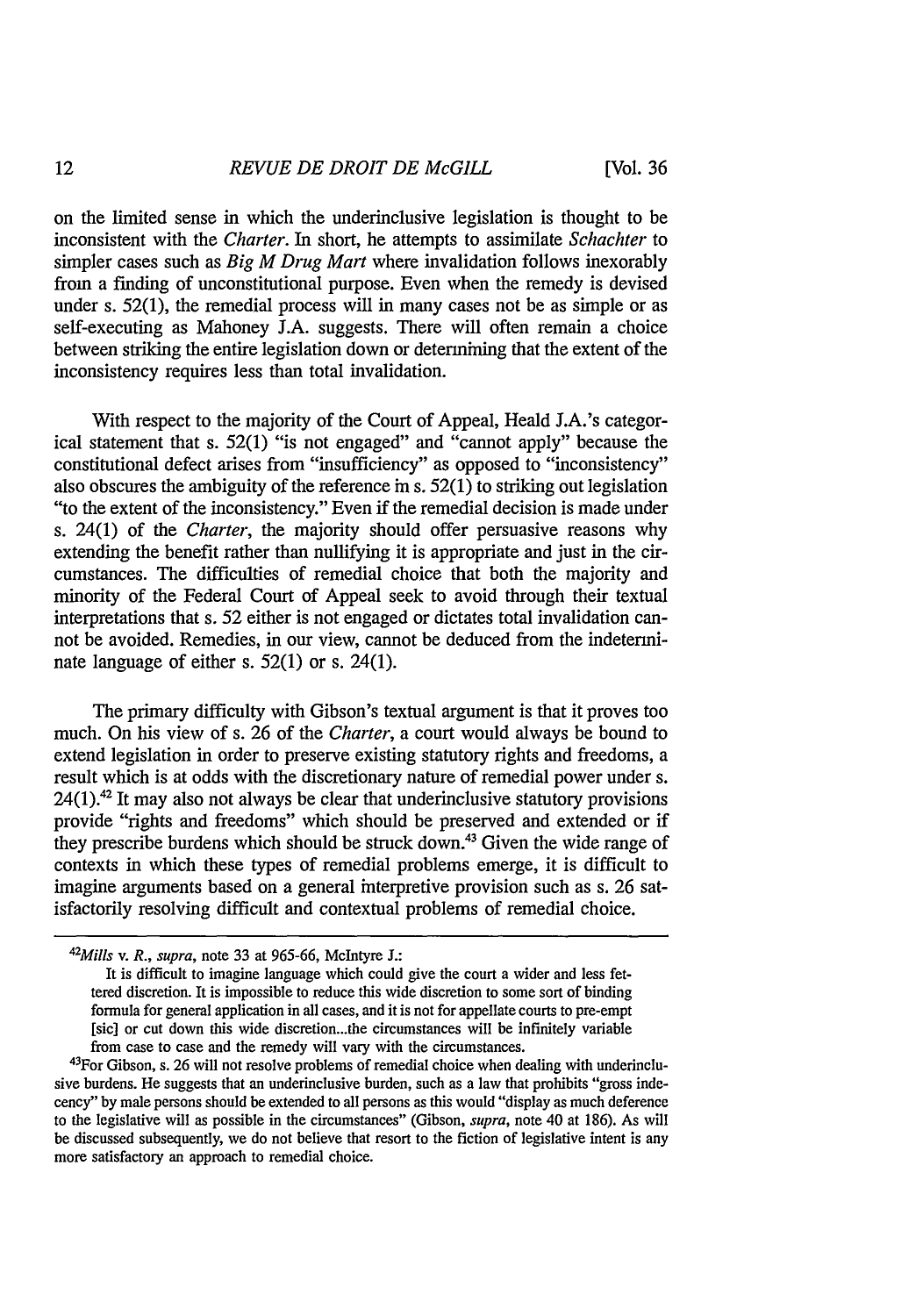### 2. Functional Approaches to Striking Out

If the text of the *Constitution* cannot provide the answer, what about functional considerations of institutional legitimacy and competence? One animating force behind the argument that striking out underinclusive legislation is the only solution is a concern that courts should not legislate. Although it is difficult to be confident about stark divisions between legislative and judicial functions, we do not think that this concern can be dismissed out of hand. For reasons of comparative competency and legitimacy, courts should be wary about enacting remedies that parallel what traditionally have been considered legislative and administrative functions. Nevertheless when courts are faced with underinclusive legislation in cases such as *Schachter,* it is just not possible to select a remedy that will keep the court on its self-defined constitutional perimeter and away from what has been understood as the domain of legislative choice.

Extending legislation, especially if it requires the government to spend money in a visible fashion, is easily seen as "legislating." This clearly troubled Mahoney J.A. in his *Schachter* dissent and led him to strike out the benefits to adoptive parents.<sup>44</sup> But the problem here is that Justice Mahoney's remedy of invalidating legislation which is not entirely unconstitutional is also "legislating." Striking down the adoptive parents' benefits in s. 32 of the *Unemployment Insurance Act* would have solved the problem of discriminatory distribution (at least as between adoptive and biological parents), but the remedy would have gone beyond Strayer J.'s analysis of s. 15 in the sense that his analysis did not require that no benefits be provided. It would have intruded in the traditional sphere of legislative choice by taking away from adoptive parents a benefit Parliament clearly intended them to have. We agree with Andrew Petter that striking down legislation in this situation is no less a political act than preserving it in some modified form.<sup>45</sup> At the least, Mahoney J.A. should have provided persuasive reasons why striking out these benefits achieved a better result than their extension.

<sup>&</sup>lt;sup>44</sup>Mahoney J.A. accepted the argument made in *Van Vliet*, that it is illegitimate under our constitutional system for the courts to legislate. He added to this an argument that the judicial appropriation of funds which would be required to implement the remedy of extension would also be illegitimate. See *Schachter, supra,* note 9 at 133-36. But see note 49, *infra.* <sup>45</sup>

A. Petter, "Canada's *Charter* Right: Soaring Backwards into the Future" (1989) 16 J.L. & Soc. 151 at 160. Heald l.A. for the majority in *Schachter, supra,* note 9 at 135 recognized that:

a declaration of invalidity pursuant to s. 52(1) will... [like the remedy of extension] impact upon the public purse in that such a result would save the Government of Canada monies heretofore payable as child care benefits under section 32 to adoptive parents. If a positive result is constitutionally invalid for this reason, then surely a negative result would, likewise be impermissible.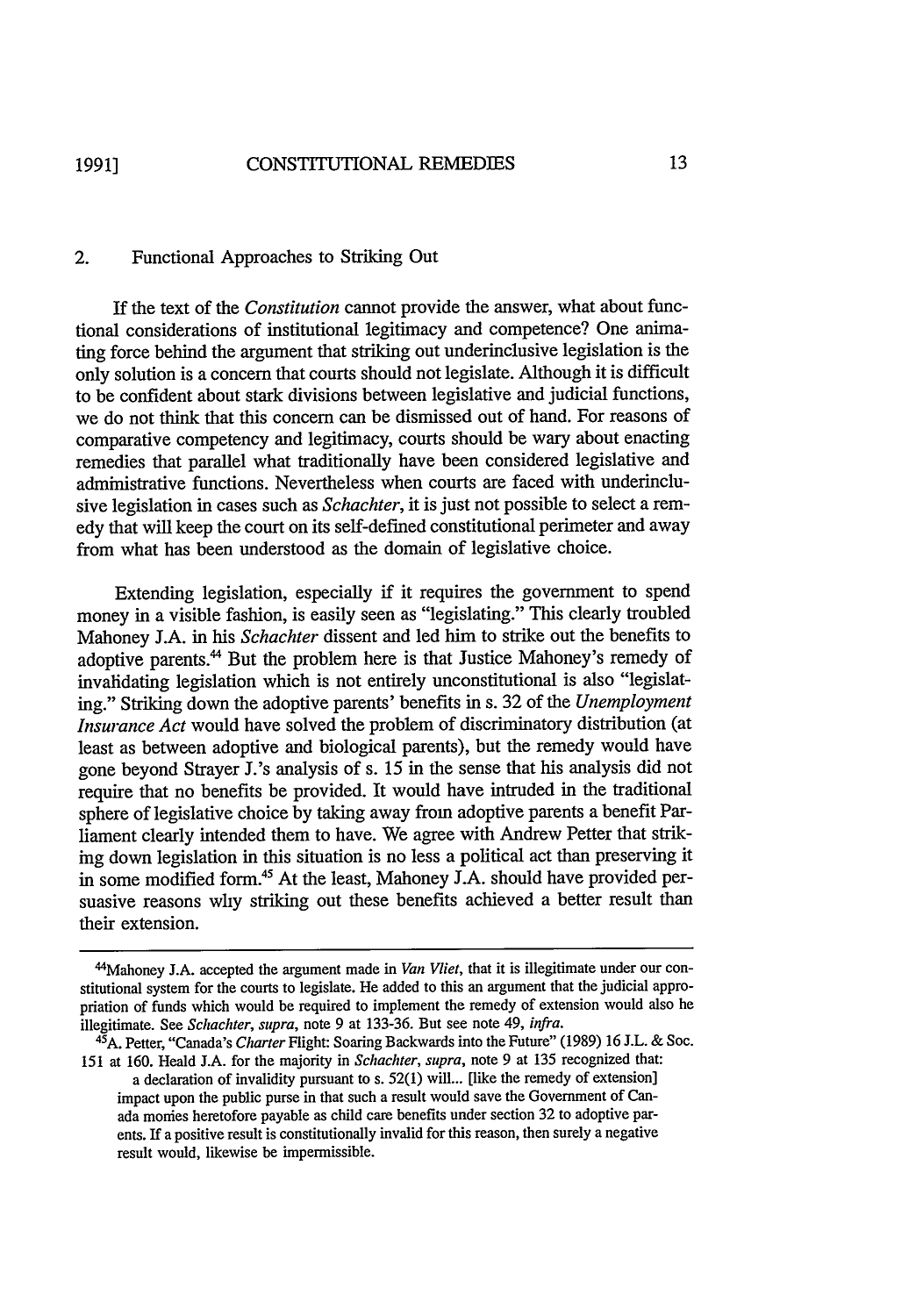Although invalidation in some cases may be regressive in the sense of striking down social welfare benefits, this will not always be so. What outcomes can be achieved by striking out statutory provisions depends on the fortuitous exercise of how legislation is drafted. Invalidation may well effectively extend a benefit or state service if the statute is appropriately drafted. Thus the cases which become "difficult" remedies cases in which the court is perceived to extend government activity are quite serendipitous. As Heald J.A. indicated, with slightly different drafting, *Schachter* itself may not have become so famous:

For example, had s. 32 of the *Unemployment Insurance Act* been drafted in the reverse, i.e., by providing that child care benefits were available to all parents excepting those who were natural parents, appropriate relief could have been given by striking out the exception under s. **32...**

As Heald J.A. noted, fortuitously drafted statutes in the *Andrews and Blainey"* cases allowed the courts to effectively *extend* benefits (the right to be called to the Bar and the right to be free from gender discrimination, respectively) by striking down legislative provisions. Limiting courts to the remedy of striking out cannot guarantee that they will not in effect extend the activity of the state. In these cases, form does not determine function.

It might be argued that *Schachter* can be distinguished from cases such as *Andrews and Blainey4 <sup>s</sup>*since the remedies in the latter cases do not involve the "appropriation" of funds from the legislature, and that while extension remedies may be fitting in some cases, courts cannot grant relief which "represents an invasion of the fiscal preserve of Parliament."49 Like the argument that striking out what the *Constitution* does not prohibit is somehow not legislating, this argument rests on the equally fallacious premise that preventing the government from spending money the way it wishes does not intrude on the state's budgetary and spending domain. Moreover, this premise carries with it an ideological bias against social welfare benefits. When a court finds a law conferring fiscal

*Schachter, supra,* note 9 at 135, Heald J.A. Mahoney J.A., *supra* at 141-42, criticizes the remedy in *Schachter* on this ground. It should also be noted that the "appropriation" problem is illusory in the context of *Schachter,* at least, since under the new legislation, the federal government will no longer be spending any money on unemployment insurance; *supra,* note 24.

*<sup>46</sup>Ibid.* at 132.

*<sup>47</sup> Andrews v. Law Society of British Columbia,* [1989] 1 S.C.R. 143, 91 N.R. 255 [hereinafter *Andrews* cited to S.C.R.J; *Re Blainey and O.H.A.* (1986), 54 O.R. (2d) 513, 24 D.L.R. (4th) 728 (C.A.) [hereinafter *Blainey*].

 $48$ It should not be assumed that extension in these circumstanees is without costs. The extension of procedural protections and the scope of human rights protections may require the government to spend more money on enforcement and implementation. Nevertheless courts have shown little reluctance to extend procedural protections in the criminal context. See *R.* v. *Hebb* (1989), 69 C.R. (3d) 1 (N.S.S.C.T.D.) [hereinafter *Hebb] and Hamilton* (extension of benefits and protections in the criminal justice context). Extending social welfare benefits that would have visibly required the government to spend more money has been much more problematic. *<sup>49</sup>*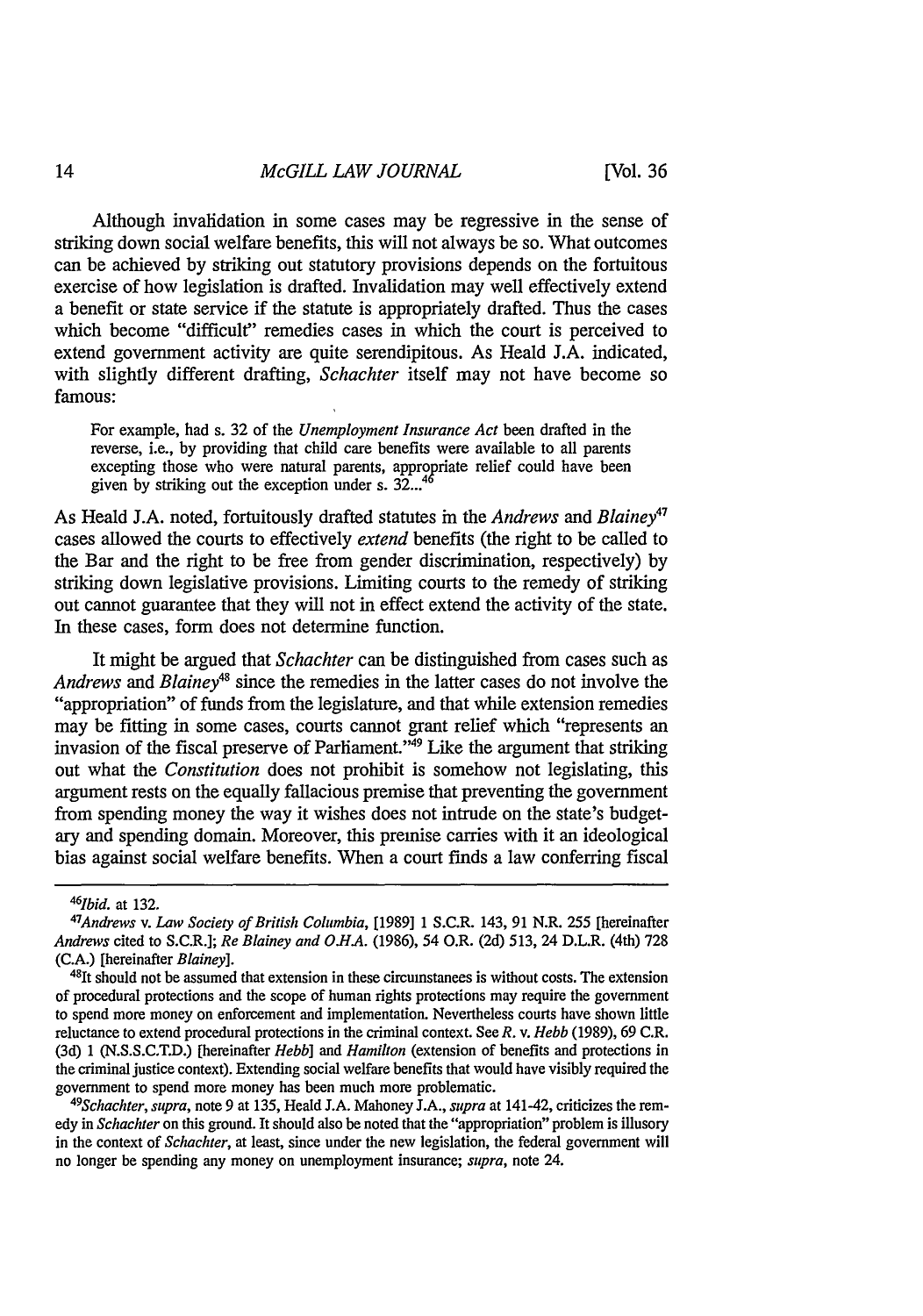benefits to be underinclusive and unconstitutional, there is simply no way to grant relief without affecting the state's budget. Invalidating the benefit is not so much "saving money" as telling a legislature it cannot spend the public's money as it chooses. Given that the legislature has, as in *Schachter,* indicated that it wishes to spend its money on parental leave benefits for adoptive parents or, as in *Phillips,* allowances for single mothers, ending the benefit means that the court is preventing the legislature from spending funds on a benefit which, in itself, is constitutionally permissible. We would hope that if the *Charter* is examined in its context of Canadian democracy, there is little reason to think that saving governments money by curbing their legitimate activity is a remedial constraint favoured by the *Constitution."0*

Thus, the "always strike" solution does not solve the problem at all. Choices about what to invalidate raise the same textual and functional problems as choices about invalidation versus extension. Depending on the happenstance of statutory drafting, nullification can either effectively extend state activity or curb it. Neither extension nor nullification excludes the court from the legislative and budgetary realm and there is little reason to think that nullification of benefits is any less of an intrusion on legislative prerogatives than their extension. There is no remedy in these kinds of cases which keeps intact the traditional boundaries between judicial and legislative spheres.

#### 3. Procedural Approaches to Striking Out

In cases such as *Schachter,* we would suggest that there may be a number of procedural reasons<sup>51</sup> to prefer extension over invalidation. First, invalidation creates a significant disincentive to litigate since someone complaining about his or her exclusion from a government benefit will not get the benefit even if she/he wins the case.<sup>52</sup> Second, it is likely easier for a legislature to repeal a judi-

We will examine various reasons for extending legislation that may be found in the substance of the *Constitution* in part III of this paper.

**<sup>50</sup> 1f** anything, the *Charter* can often be read as favouring state activity. The *Charter* is permeated with sections which suggest a legitimate role for state activity promoting the interests of the disadvantaged. For example s. 15(1) makes reference to the protections and benefits of laws and s. 15(2) provides for positive activity to ameliorate the conditions of the disadvantaged. The delay in the implementation of s. 15 suggests a need for governments to take positive measures to ensure compliance with it. For the social welfare context in which the *Charter* was introduced see M. Jackman, "The Protection of Welfare Rights Under the *Charter"* (1988) 20 Ottawa L. Rev. 257.

Even the most traditional *Charter* rights such as those which protect individuals from state intrusions require the government to spend money. The seemingly negative right not to suffer cruel and unusual punishment requires the state to spend money on facilities and programs for those who it imprisons. See *Creating Choices: The Report of the Task Force on Federally Sentenced Women* by B. Diamond et al. (Ottawa: Correctional Services of Canada, April 1990).

To suggest that extension and invalidation are "equal" remedial options in cases like *Schachter* clearly overlooks the perspective of the complainant. Mr. Schachter was not saying "give parental leave benefits to every parent or to no parents," he was saying, "give parental leave benefits to me."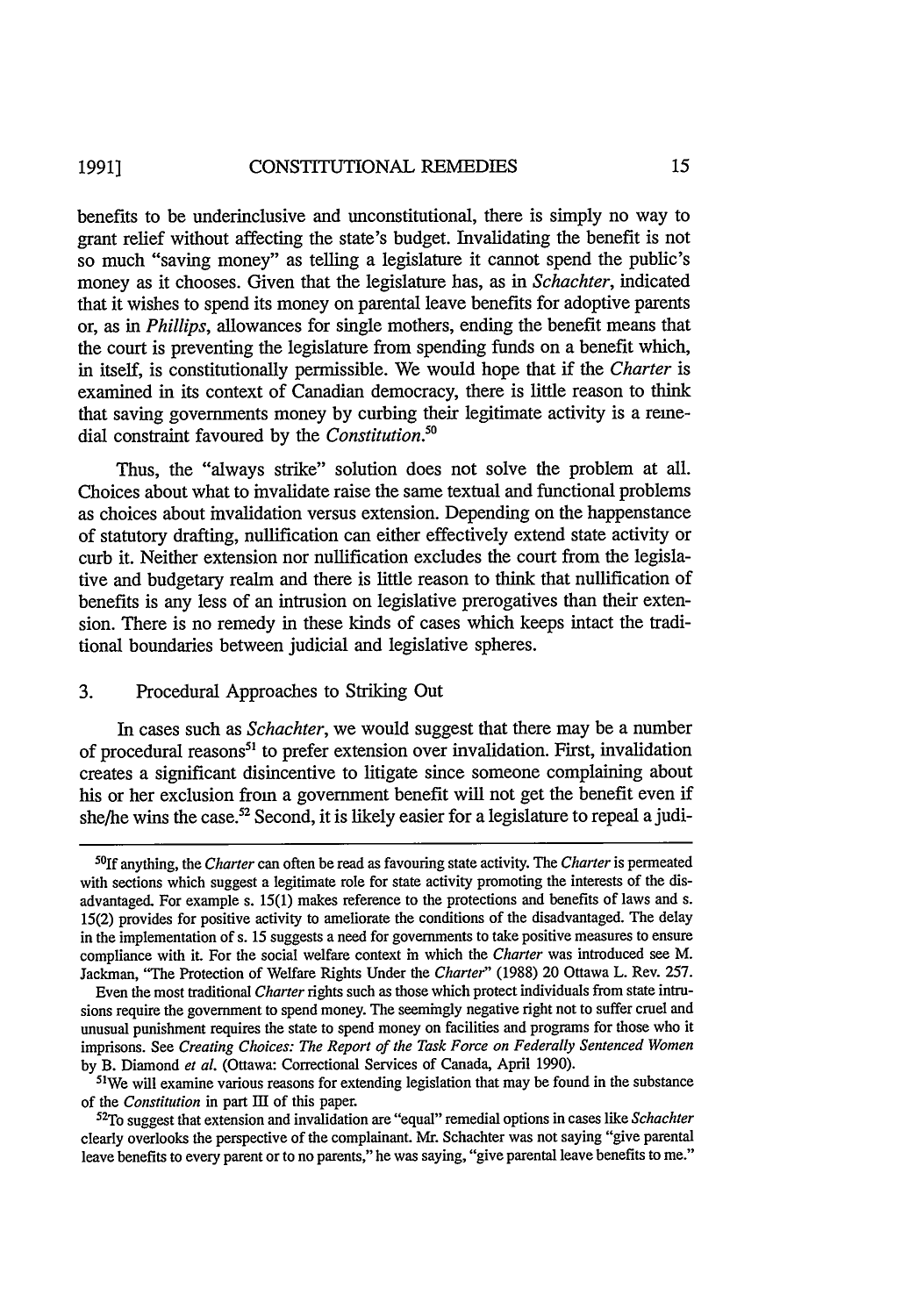cially extended statute than to re-draft and re-enact a judicially invalidated law. This is especially so if the judicial act of nullification casts a constitutional pall over the very existence of the legislation.<sup>53</sup> Finally and most importantly, in our view, the group most directly affected by invalidation will, as was the case with adoptive parents in *Schachter* and the low-income single mothers and disabled fathers in *Phillips,* often not have appeared before the court and thus not have had an opportunity to speak before being deprived of a benefit. This seems contrary to basic principles of procedural fairness, particularly when it is remembered that the benefits in these cases will often be conferred on disadvantaged groups whose ability to influence either judicial or political processes is poor.<sup>54</sup>

While these are strong procedural reasons to prefer extension over invalidation in cases such as *Phillips and Schachter,* we do not mean to replace the "always strike" solution which we have criticized with the equally blunt counterpart of "always extend." Procedural objections to nullification could be met in several ways. Complainants that raised a legitimate consitutional issue, but did not get the remedy they wanted could at least be awarded costs or public interest funding. Courts that decided to invalidate underinclusive legislation could temporarily delay implementation of their remedy for a set period in order to encourage legislatures quickly to consider whether the law should be saved by an amendment. Moreover, those potentially affected by the remedy should be given notice and broad rights of intervention.

There are far too many different types of statutes and different ways in which they may infringe the *Constitution* for us to be sanguine about simple solutions. For example "benefits" should not be preserved and extended if they would, even in an extended form, work to the detriment of disadvantaged groups (as they may in the case of *Schachter*).<sup>55</sup> The same may be said of burdens which are thought to impinge on other constitutional interests such as freedom of expression or privacy. No single remedy can, in all cases, avoid all

We do not mean to imply that every group of recipients of state benefits is a socioeconomically disadvantaged group. There is a world of difference between the adoptive parents considered in *Schachter,* and the single parents whose benefits were removed in *Phillips.*

55See text accompanying note 24. See also notes 70, 74 and text accompanying note 102.

Plaintiffs in *Charter* cases are certainly not neutral about the remedy; from their perspective the remedy is likely more important than the reasoning which leads to it.

 $53$ In the current climate of economic restraint and legalized politics, there is a substantial risk that benefits nullified by courts will not be re-enacted.

<sup>54</sup>See R. Gold, "From Right to Remedy: Putting Equality to Work" (1989) 14 Queen's L.J. 213 at 236; C. Kovacic, *supra,* note 34 at 44-46, 86-89. Kovacic lists some of the benefits which could have been lost if American courts had not adopted extension as the preferred remedy in cases of underinclusive beneficial legislation. They include parental support, social security, welfare, medical care benefits, child care benefits, widows' benefits, education benefits, worker's compensation, and death benefits, all of which were vulnerable on grounds of discrimination such as gender, age, legitimacy, marital status, military/civilian status, and residency.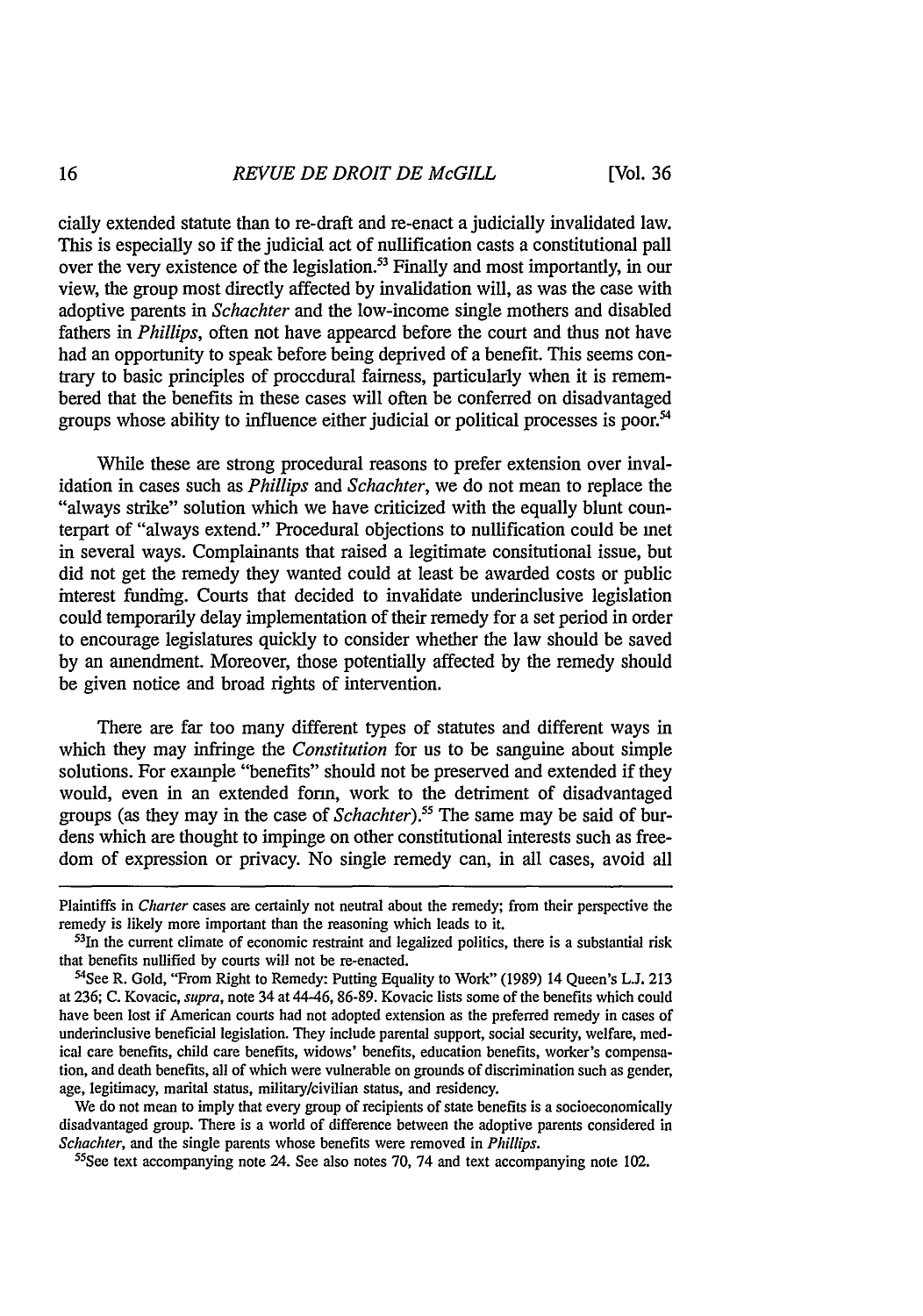regressive outcomes or promote a constructive relationship between courts and legislatures. Any "always" answer is just not going to work.

#### *B. The Remedy the Legislature Would Have Wanted: Second Guessing*

In deciding whether to extend or nullify legislation, courts might try to justify their exercise of remedial discretion with reference to legislative intent. Because the *Constitution* is not thought to mandate the choice between remedial options, it seems quite appealing to resort to the principle of legislative supremacy. American courts have generally taken this route and justified decisions to extend underinclusive legislation on the grounds that extension best supports the legislative intent in providing the benefits in the first place.<sup>56</sup> The professed fidelity to legislative intent has encouraged American legislatures to enact explicit severability clauses when devising benefits that might be unconstitutionally underinclusive and the United States Supreme Court has accepted such legislative directions to their remedial discretion.<sup>57</sup>

While a severability clause might provide the court with clear information about the legislature's intention in the event of a provision being found unconstitutional, these clauses are virtually unknown in Canada. Without such a clause, recourse to legislative intent to determine remedies quickly becomes absurd. At the outset, it is unclear to which legislature a court should look in ascertaining the elusive intention. Should it conduct an historical enquiry into what the enacting legislature would have intended or should it second guess what the current legislature would do if it responded to this new problem?<sup>55</sup> Given that the legislation that the enacting legislature in fact intended is unconstitutional, it is impossible to know what the legislature's intentions would have been if this had been realized. In *Morgentaler,* Dickson C.J. justified his decision to invalidate the whole of the former s. 251 of the *Criminal Code* rather than only the exculpatory provisions on the basis that Parliament intended s. 251 to be a "comprehensive code"<sup>59</sup> to govern abortions and that if one part was invalidated by the *Constitution* then the whole must go. But the intention of the Parliament that enacted s. 251 in 1969 was only to produce the legislation that had been found defective. If that Parliament had been aware that the therapeutic

*<sup>56</sup> E.g. Califano v. Westcott* 443 U.S. 76 (1979), but see the recognition of Justice Harlan in *Welsh v. U.S.* 398 U.S. 333 at 366-67 (1969) that extension of an underinclusive exemption for religious objectors to all conscientious objectors was not "a reflection of congressional statutory intent but [a] ... patchwork of judicial making that cures the defect of underinclusion."

<sup>&</sup>lt;sup>57</sup>Heckler v. Mathews 465 U.S. 728 (1984) (following legislative provision that should a gender specific benefit be found unconstitutional, the benefit be nullified and not extended on a gender neutral basis). For a criticism see B. Miller, "Constitutional Remedies for Underinclusive Statutes: A Critical Appraisal of Heckler v. Mathews" (1985) 20 Harv C.R. & C.L. L. Rev. 79.

<sup>581</sup>n *Big M Drug Mart,* Dickson C.J. rejected the American doctrine of "shifting purpose" in determining Parliament's reason in enacting the *Lord's Day Act.* Instead, he decided that in characterizing the purpose of legislation under the *Charter,* the court must refer to the intentions of the legislature which actually enacted the law.

*Morgentaler, supra,* note 8 at 420.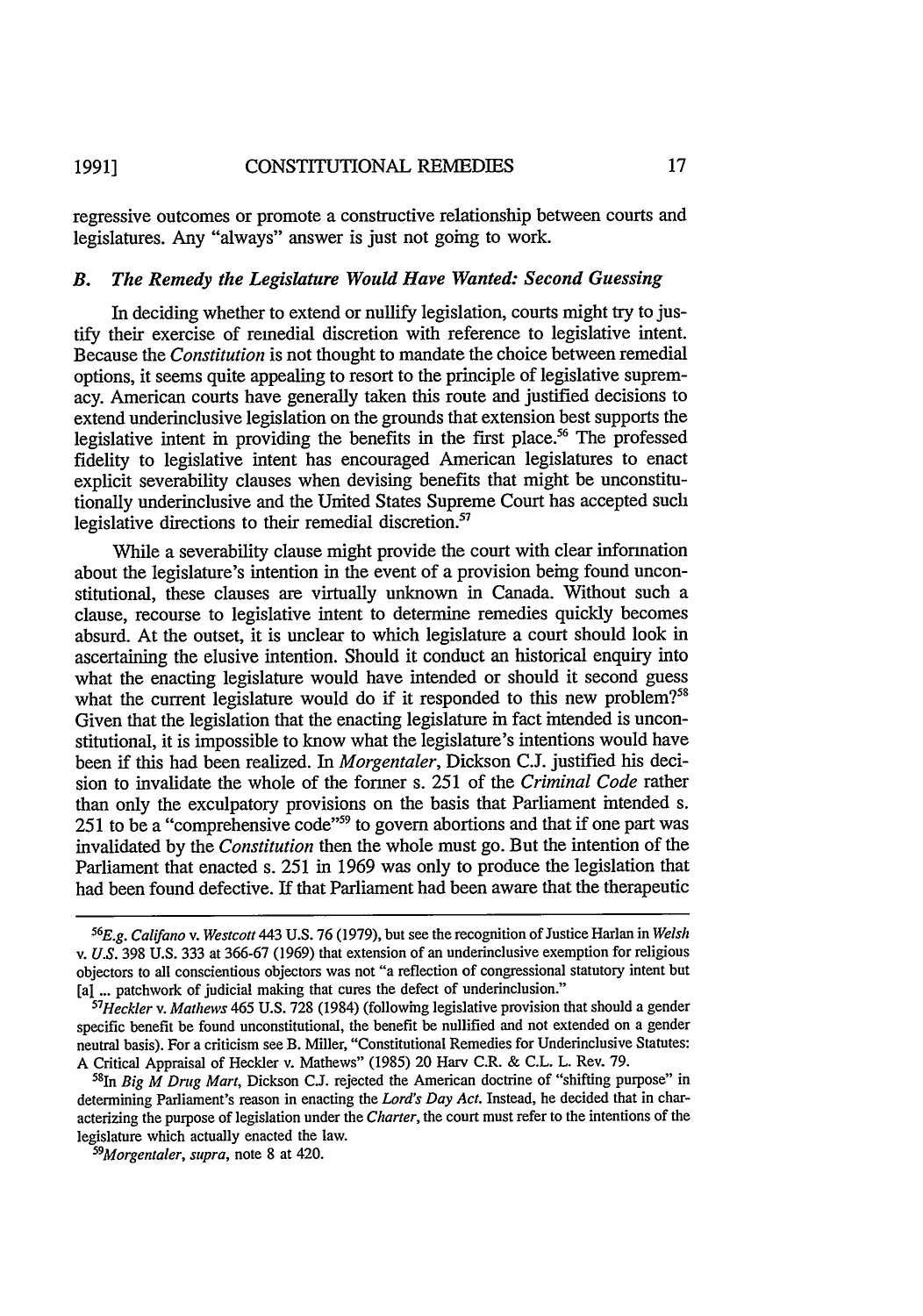[Vol. **36**

abortion committee approval requirement would be held unconstitutional under a new constitutional bill of rights, it might have enacted a more or a less liberal law, or even no new law at all. Guessing at what the present Parliament would intend is even worse. One commentator has criticized any attempt "to predict the mood of a present or future [legislature as]... an exercise in reading political tea leaves."<sup>60</sup> Whatever the accuracy of such an exercise, courts will certainly not openly discuss their predictions about the state of politics, even if such considerations do actually play a role in their exercise of remedial discretion.

In fact, any attempt to determine legislative intent in this context is meaningless. It imposes a contingent fiction of "what if' on top of the basic fiction of legislative intent.6' While those who favour extension will stress the legislative intent in providing the benefit in the first place, those who favour nullification will emphasize that the legislature previously made a deliberate decision to limit the provision of the benefit. In terms of what the legislature actually did, both of these positions are half-right and half-wrong. In terms of what the legislature actually would have done, both positions are very likely wrong.

*In Schachter,* the Federal Court displayed little interest in the legislative intent behind the various provisions of the *Unemployment Insurance Act* under scrutiny. Parliament had provided child-bearing benefits to biological mothers in s. 30 of the *Unemployment Insurance Act* in 1971 following the recommendations of the Royal Commission on the Status of Women. Later in 1982, parental leave benefits to adoptive parents were provided in s. 32 of the Act but not to biological parents. What would Parliament have intended had it been faced with a choice between conferring parental leave benefits on all parents or none of them? Strayer J. found that s. 32, enacted in 1982, was "based on the social importance of a parent or parents being able to spend time at home at the time of introduction to that home of a pre-school child, without regard to the sex of the parent claiming benefits."<sup>62</sup> Section 32.1, enacted in 1988, permits a biological father to claim benefits in respect of time away from work to care for a newborn child only when the mother has died or is unable to care for the child. One could argue that the Parliament that enacted s. 32 in 1982 would have been willing to extend parental leave benefits to both biological parents since s. 32 provides gender-neutral benefits to adoptive parents. If one considers what the current Parliament would do, however, the 1988 amendment may be seen as evidence that Parliament prefers child care by "natural" mothers over biological fathers and, on balance, would prefer to extend no benefits to any parents

**<sup>60</sup>A.B.** LaFrance, "Problems of Relief in Equal Protection Cases" (1979) 13 Clearinghouse Rev. 438 at 440.

As Kovacic, *supra,* note 34 at 58, argues, "With an underinclusive statute... the court seeks to determine an intent the legislature never had; that is, what it would have done if it had enacted the statute in a different way or if it had known that the only two choices were to expand the statute it had enacted or not to enact the statute." On the basic fiction of legislative intent see J. Willis, "Statute Interpretation in a Nutshell" (1938) 16 Can. Bar Rev. 1.

*<sup>62</sup> Schachter, supra,* note 9 at 541.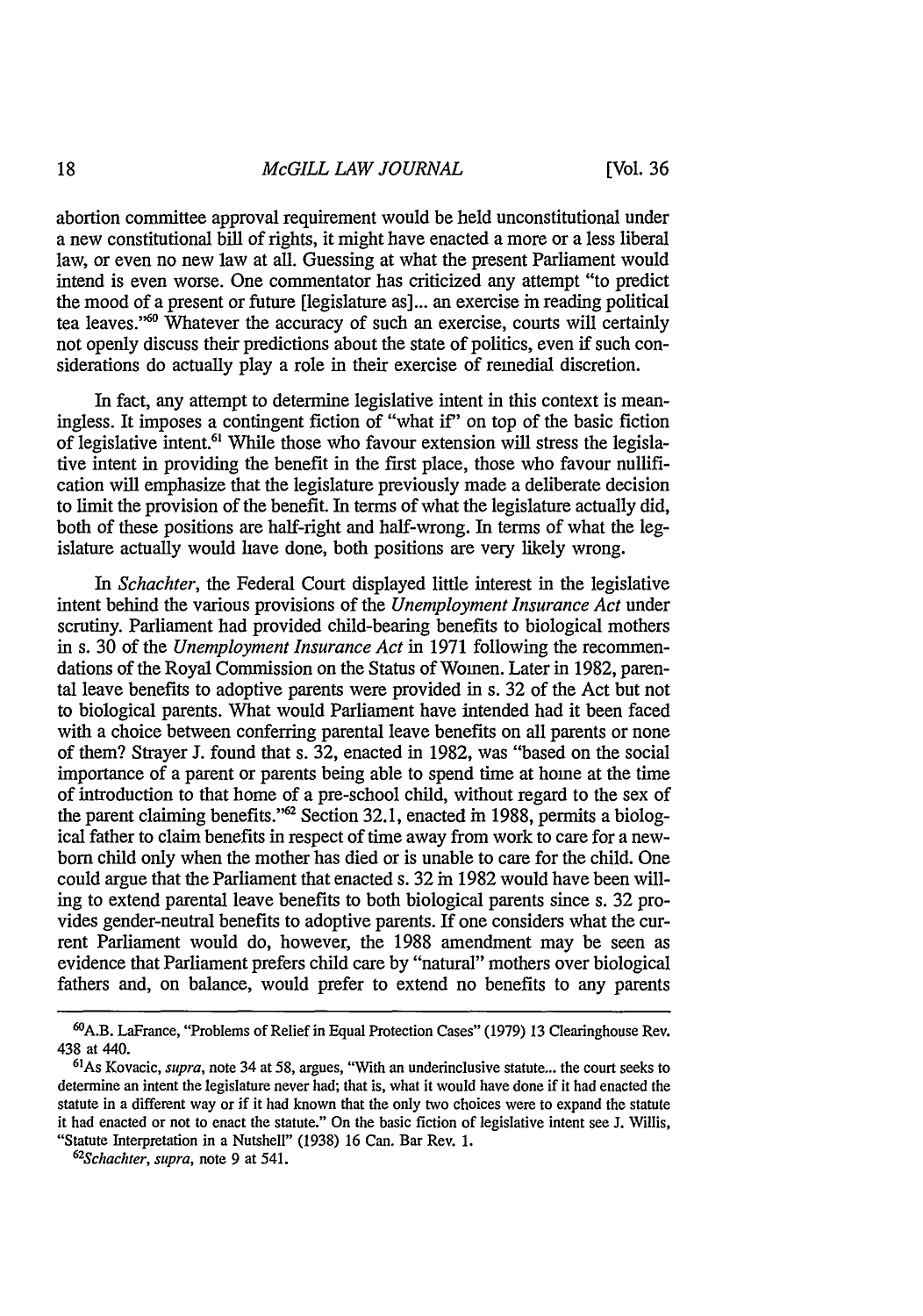beyond maternity benefits. Trying to divine legislative intent from such a wide array of legislative provisions enacted at different times by different Parliaments is manifestly futile. The artificiality of the whole exercise is heightened by the fact that what Parliament actually intends to do in the wake of *Schachter* is to provide 10 weeks of parental leave benefits for all parents and to make fewer parents eligible for any benefits.<sup>63</sup>

Even if courts can anticipate legislative responses such as the amendments passed in response to the *Schachter* decision, judicial replication of such compromise responses has not been considered institutionally appropriate. It would be a bold judge, to say the least, who would be willing to formulate a compromise remedy of lowering adoptive parents' benefits to 10 weeks and extending this lowered period to all biological parents. Thus, a major problem with judicial recourse to legislative intention is that it obscures the reality that there are important differences between judicial and legislative remedies. Legislatures are not bound to the dichotomous choice of extending or invalidating that seems to constrain judges.<sup>64</sup>

Legislative intention is thus an unsatisfactory remedial approach. It does not encourage courts to enquire into what outcomes would be more or less regressive (and for whom) or to avoid harmful outcomes if the court guesses that the legislature would have desired such a response. Moreover, it obscures the court's responsibility for the remedial choices it makes. It cannot foster a constructive institutional relationship between courts and legislatures because in trying to make legislative determinations, it puts the court into shoes the legislature would never be forced to wear. If courts truly wish to devise constitutional remedies that replicate what the legislature desires, they would be far better off, from the standpoint of their own competence and legitimacy, to find ways to remand the case back to the legislature. The legislature could then choose among the broad range of constitutionally permissible options.<sup>65</sup>

 $65$ This could be done if the court temporarily stayed its own remedy in order to invite a legislative solution to the problem of uneven distribution. For example, a stayed remedy of extension would have allowed Parliament to replace the court's remedy of an extended 15 weeks of parental leave before it was implemented with promptly passed legislation providing for 10 weeks of benefits. (Of course, prompt passage of legislation through both Houses is not always possible!)

This general approach was used in *Dixon v. A.G. British Columbia* (1989), 59 D.L.R. (4th) 247, 35 B.C.L.R. (2d) 273 (S.C.) when the court stayed its own remedy of striking out malapportioned electoral boundaries and successfully induced the legislature to create its own reapportionment

<sup>63</sup> This change was contained in a policy paper, *Success in the Works,* released by Employment and Immigration Canada on April 11, 1989, before the Federal Court of Appeal delivered its judgment. See Hasson, *supra,* note 4 at 18. See also s. 11(3)(b) of Bill C-21, *supra,* note 24.

<sup>64</sup>The classic statement of this is Justice Harlan's in *U.S. v. Welsh* 398 U.S. 333 (1970) at 361. In *Califano v. Westcott, supra,* note 56 at 95, n.1, the United States Supreme Court extended a benefit for children whose fathers were unemployed to those whose mothers were also unemployed. The Court rejected the compromise remedial suggestion (one that had been actively discussed in Congress) that the benefit be provided to children in families in which the principal wage earner was unemployed. They held that such a remedy raised "definitional and policy questions" that they as judges could not resolve. See also Ginsburg, *supra*, note 23 at 315.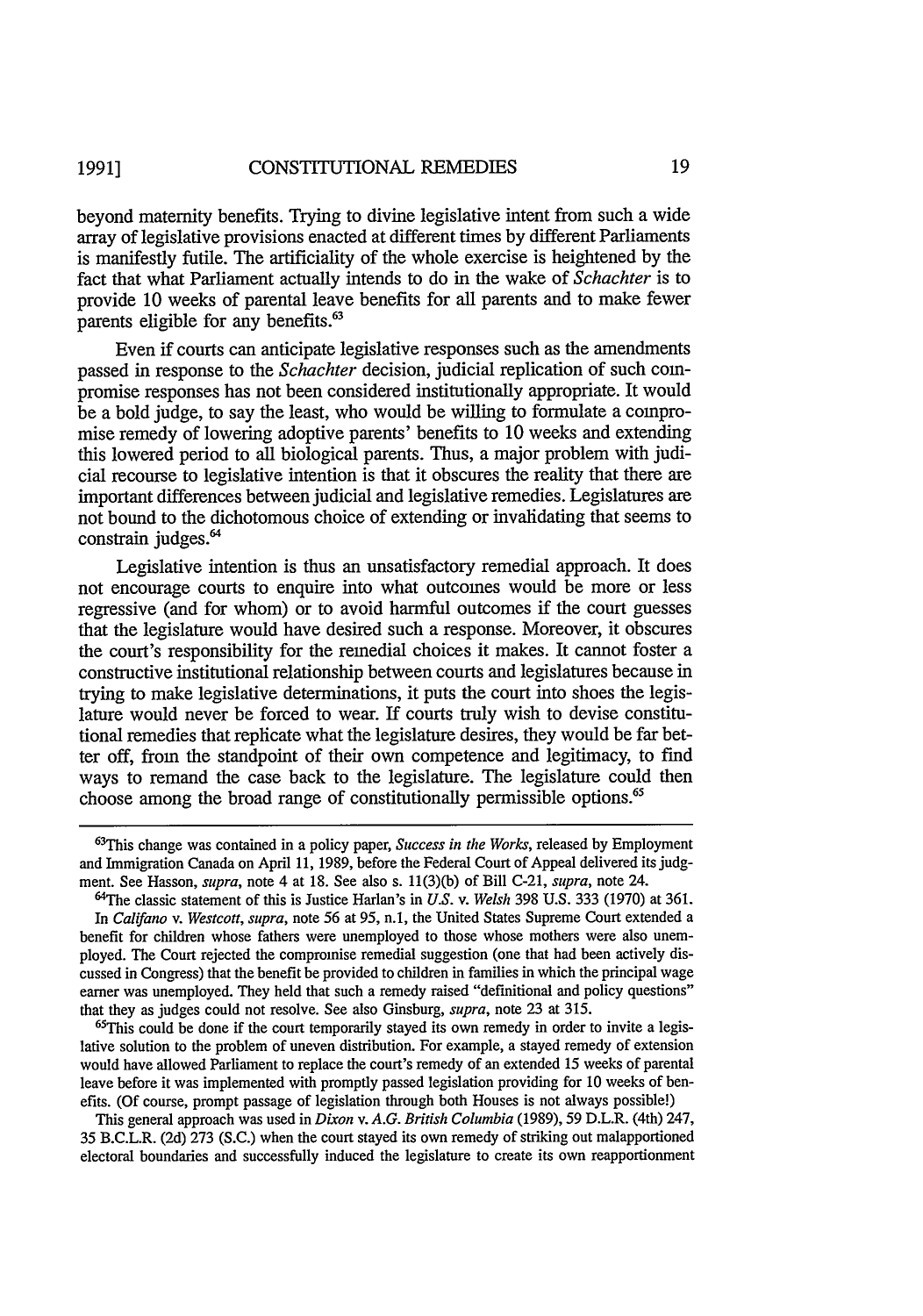# *C. The Least Disruptive Remedy: Keeping it Cheap*

In deciding whether to extend or nullify legislation, courts may be influenced in their exercise of remedial discretion **by** their perceptions of the **costs<sup>66</sup>** of alternative remedies. Significantly, however, the Federal Court in *Schachter* did not analyze its remedial choices on the basis of the relative financial costs or the disruption they would cause.<sup>67</sup> At trial, Strayer J. mentioned that evidence estimating the costs of extension of parental leave benefits at **\$502** million in 1986 was presented to the court but stated that he did not take this "into account in reaching my decision as to the appropriate declaration."68 The Court of Appeal divided on the issue of whether the courts could order a remedy that "appropriated" public funds but did not deal with the issue of the comparative costs of extending benefits to biological parents or depriving adoptive parents of existing benefits.

In not allowing the remedy to be determined by cost considerations, the Federal Court implicitly rejected a test for calculating costs and disruption used by the Supreme Court of Canada in deciding whether to grant interlocutory stays of legislation challenged as unconstitutional. In *Re Attorney General of Manitoba and Metropolitan Stores*<sup>69</sup> the Supreme Court built upon the traditional test of assessing the balance of convenience before granting interlocutory remedies and stated that even under s. 24(1) of the *Charter,* a court must consider the effect of granting an interlocutory remedy on the public interest. In defining the public interest, the Court relied on a conceptual distinction between those cases in which an interlocutory stay would operate to suspend the operation of an impugned law for a large number of people and those in which it would have the less intrusive effect of exempting a small number of people from the legislation. The use of this test to determine remedies in cases such as

<sup>66</sup>Costs include not only quantifiable financial costs to the government treasury but also social and economic costs that are not borne by the government. We believe that when courts consider costs, they will tend to concentrate on the former rather than the latter type of costs. See infra, note 73 and accompanying text.

<sup>67</sup>It has been argued that in *Phillips*, the Court selected the most disruptive remedy. In that case the court struck down benefits extended to single mothers and disabled single fathers rather than ordering the less disruptive remedy of extending them to the smaller group of single fathers who would qualify for the allowance. See Gibson, *supra,* note 40 at 187.

Gibson's argument assumes that costs and disruption will be measured in a more qualitative sense than simply the level of state expenditures. On the cruder measure, the court's remedy of striking down benefits in *Phillips* saved the government money. *<sup>68</sup>*

*Schachter, supra,* note 9 at 551. He also suggests that such evidence would be relevant under **s.** 1.

6911987] 1 S.C.R. 110, 38 D.L.R. (4th) 321 [hereinafter *Metropolitan Stores].*

remedy. The legislature's remedy balanced equality of voting power against geographic and regional considerations in a fashion that the court would have had difficulty doing itself. See generally K. Roach, "Reapportionment in British Columbia" (1990) 24 U.B.C.L. Rev 79.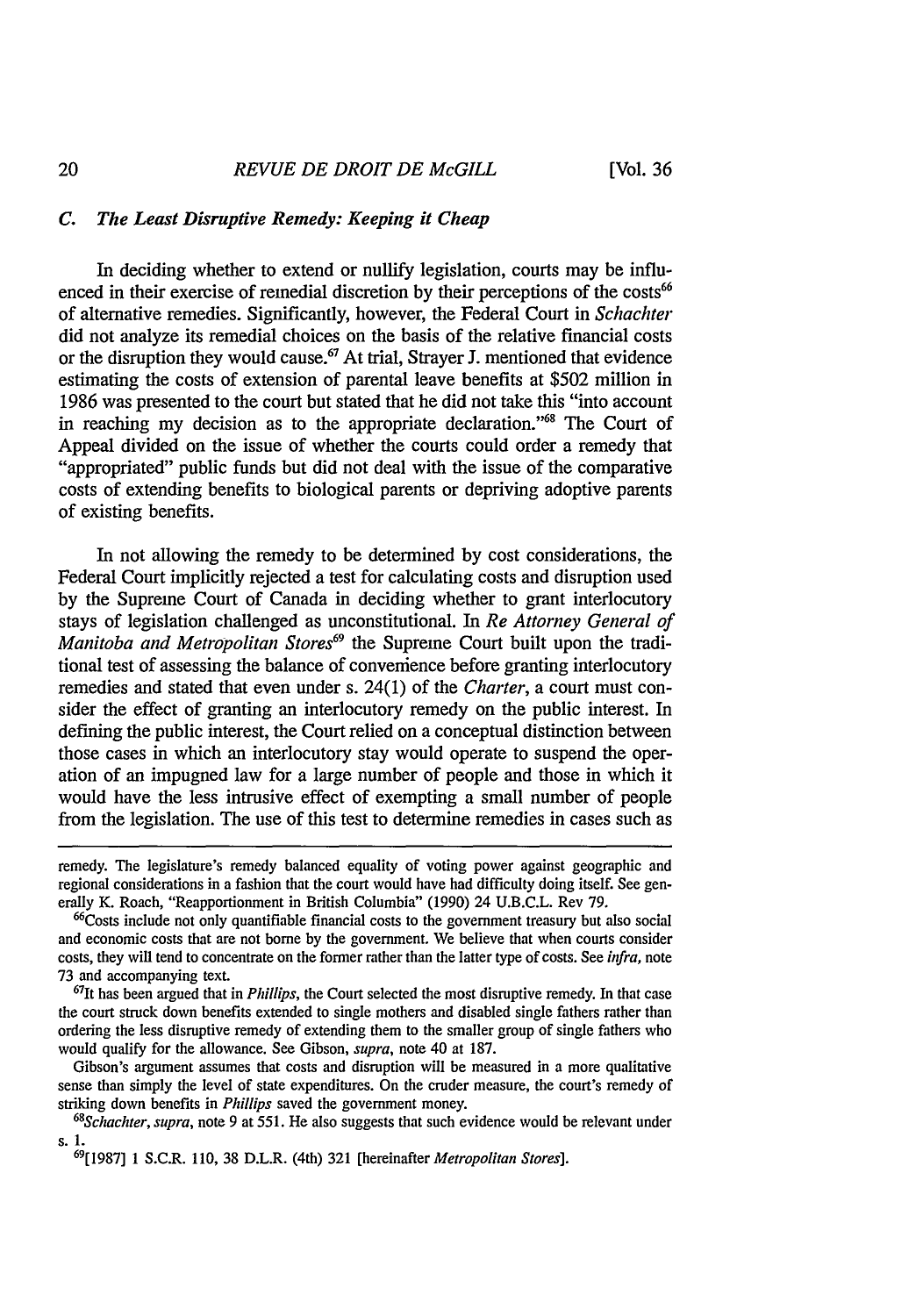*Schachter* where the law and facts have been decided would, in our view, be most unfortunate.

Under the *Metropolitan Stores* test, one might argue that the remedy of extending parental leave benefits to biological parents is "more intrusive" than the alternative remedy of striking down the parental leave provisions for adoptive parents. Because of the operation of legal precedent, by extending parental leave benefits to Mr. Schachter, the court would effectively extend benefits to a much larger group (biological parents) than would be affected if the benefits presently enjoyed by adoptive parents were repealed. The application of this test, however, begs the moral question of how fair it is to deprive one group of a remedy because it is cheaper to do that than to extend it to a numerically larger group. It also entirely neglects complex questions about the fairness of who wins and who loses as a result of this outcome in the larger social context  $$ and which remedy is more intrusive to whom.<sup>70</sup> If the nullification remedy were chosen under the *Metropolitan Stores* test, adoptive parents would lose the benefits essentially because there are less of them than biological parents. Courts, in our view, should not allow constitutional remedies to be determined by this kind of mechanical preference for majorities over minorities.<sup>71</sup>

 $11$ In the interlocutory context, the Supreme Court did not shy away from the implications of its test in *Metropolitan Stores*. For example in that case Justice Beetz cited with approval *Société de* développement de la Baie James v. Chief Robert Kanatewat, [1975] C.A. 166 in which the Quebec Court of Appeal struck out an interlocutory injunction halting the James Bay development by noting that the grant of the injunction "is a striking illustration of interlocutory relief which compromised the common good of the public as a whole" *(Metropolitan Stores, supra,* note 69 at 339). Justice Beetz thus seems to approve of a process in which a disadvantaged and vulnerable minority, the James Bay Cree, would be denied relief because the benefits of halting development to their society were judged to be less compared to those enjoyed by a larger group, "the people of Quebec," by virtue of hydro-electric development in the James Bay Area: *Société de développement de la Baie James v. Chief Robert Kanatewat, supra,* at 177, Turgeon J.A. It is hoped that courts would not use this majoritarian and ultimately racist form of social cost accounting in determining Charter remedies.

<sup>70</sup> Candace Kovacic, *supra,* note 34 at 59 argues that if the courts are going to try and assess the costs of extension versus invalidation, they should consider not only the cost of providing the benefit to the government, but also the cost of *losing* the benefit to the recipient. We would add that it is not only the cost to the government of providing the benefit that should be considered, but also the cost to those who will be supplying the government with the money.

What remedy is "fair" in this wider context depends on the socio-economic position of adoptive parents relative to other groups, particularly those who are now subsidizing their parental leave benefits. For example, adoptive parents although a minority of parents, are not an economically disadvantaged minority. Because of *defacto* adoption policies, adoptive parents tend to be upper middle class, two parent (and often two-earner) families. Whether it is "fair" for taxpayers, employers and employees to subsidize child care by this group after placement is a difficult question, particularly if it is argued that parental leave benefits primarily assist the adopted child rather than his or her parents or if the benefits of extending parental leave to biological parents and their children are considered.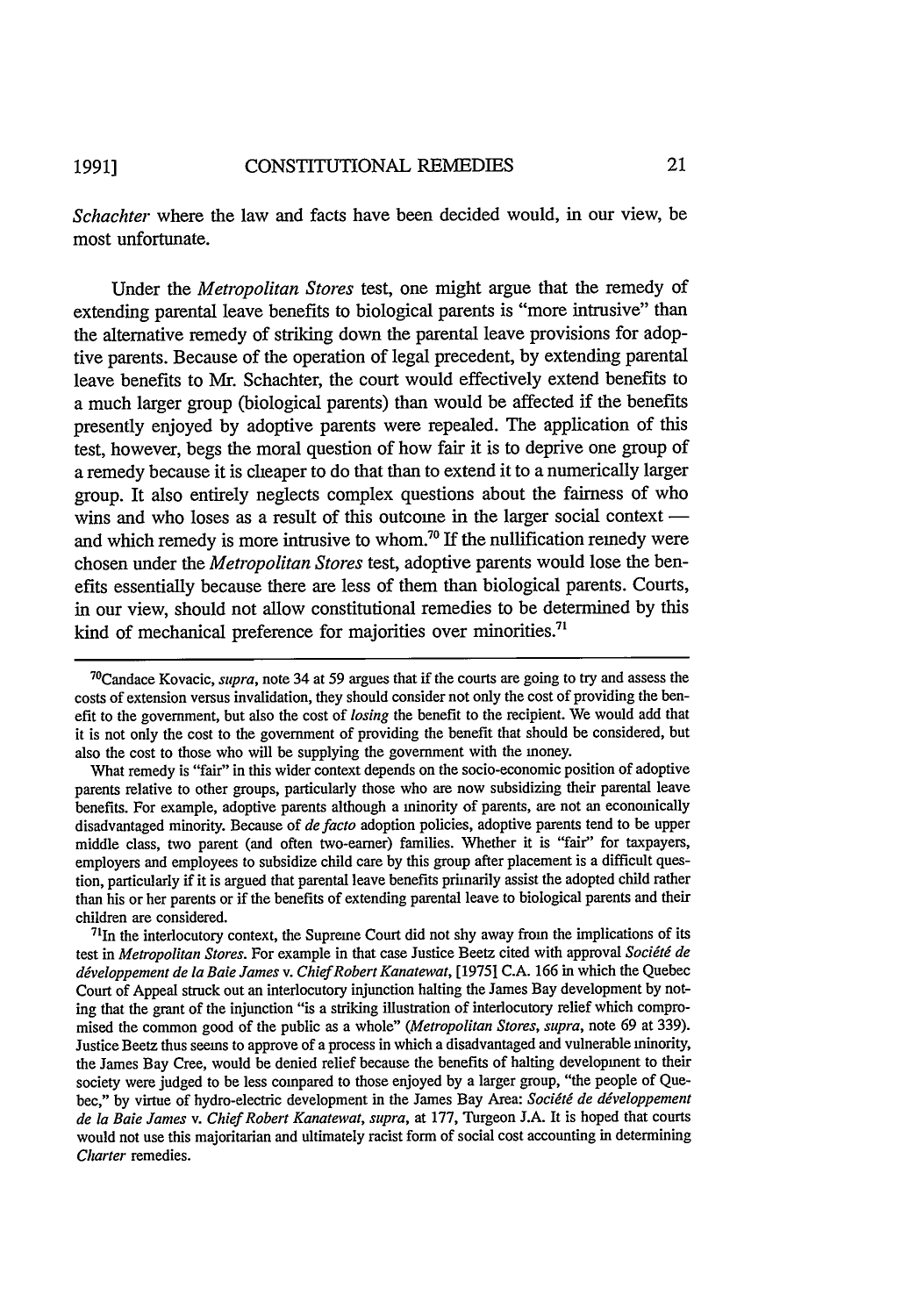Reliance on costs may also reflect a superficial kind of presumptive legislative intention, a general guess that if the legislature could not do what it wanted, it would select an alternative that was of roughly equivalent cost or one that would save it money. Such an approach is subject to all the criticisms we have levelled against an approach based on legislative intention.<sup>72</sup> Assessing the costs of various policies relative to other budgetary considerations is an integral part of the legislative process and courts are no more suited to second-guessing a legislature in this task than they are to anticipating what policy it will choose in general. In *Schachter,* for example, Strayer J. mentioned evidence estimating the costs of extension at \$502 million in 1986. To someone used to thinking on an individual scale, this sounds very expensive, but in reality this cost figure would only be relevant for the government when compared to other budgetary and revenue items.

A further problem with courts considering costs is that they will often unfairly devalue costs that are not easily quantifiable<sup>73</sup> or that they will value hard-to quantify factors in ways that reflect perspectives with which they are most comfortable. For example, in the context of the benefits in *Schachter,* it might be comparatively easy for judges to place a high value on the gains for "the family" in a gender-neutral parental leave benefit extended to all parents,<br>but harder for them to quantify the cost to women employees that an apparently but harder for them to quantify the cost to women employees to gender-neutral benefit might actually hide.<sup>74</sup> Courts are simply not equipped to conduct a sophisticated cost-benefit analysis, especially one that takes into account values that are not easily quantifiable or easily perceived by judges. In the face of these shortcomings, we believe both Strayer **J.** and the Federal Court of Appeal were wise to refrain from approaching the remedies issue with the remedial goal of minimizing costs and disruption.

In short, a remedial approach based solely on cost considerations does not guarantee progressive outcomes any more than does an approach based on legislative intention. Just as it is impossible to predict how a court will secondguess a legislature's policy choices, it is difficult for a court to attempt to cal-

<sup>&</sup>lt;sup>72</sup>See *supra*, part II(B).<br><sup>739</sup>se 77 Meetre tijd

 $^{73}$ See J.L. Mashaw, "The Supreme Court's Due Process Calculus for Administrative Adjudication in *Mathews v. Eldridge:* Three Factors in Search of a Theory of Value" (1976) 44 U. Chi. L. Rev. 28.

<sup>74</sup> 1f a new mother earns less than a new father (and women still tend to earn less than men), then the best decision, in economic terms, will be for her to cease work for the parental leave period rather than him. This adds a further economic incentive to ideologies of motherhood and other sex ist influences which have resulted in a pattern of interrupted work force participation (with adverse effects such as loss of job security and seniority) that has penalized women workers for some time. Thus, one cost of a facially neutral parental leave benefit might be the further entrenchment of women as primary care-givers to infants. See the most recent report on this subject by the National Council on Welfare, *Women and Poverty* (Toronto: National Council on Welfare, 1990) summa rized in S. Fine, "Motherhood too costly, report warns" *The Globe and Mail* (14 August 1990) A5.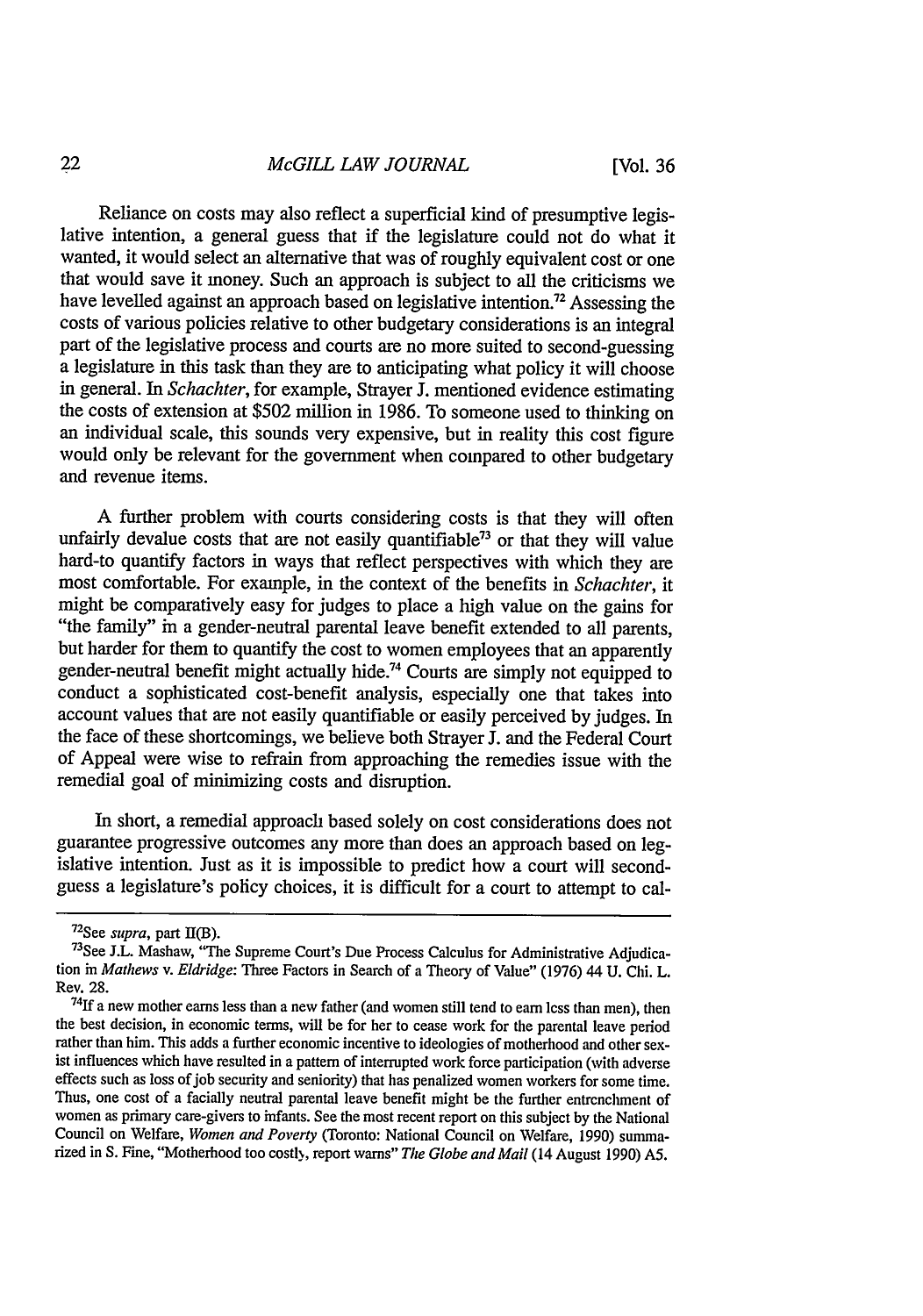#### CONSTITUTIONAL REMEDIES **1991]**

culate the budget or weigh social costs and benefits. In either case these remedial approaches make the outcome of litigation a gamble with the resultant disincentive to litigate. Moreover, these approaches fail to provide a constructive relationship between courts and legislatures, one which is respectful of their different institutional roles. Both attempt to substitute courts for legislatures, performing tasks for which they are ill-suited. The whole enterprise, conducted under the auspices of the *Constitution,* seems to us, at best unhelpful, since the legislature can conduct the same kinds of enquiries much better than the courts. At worst, it is misleading, since the constitutional patina of the case may lead the legislature erroneously to defer to a court's guesses about its own intent or budget.

## M. Constitutional Remedies as **"Constitutional Hints"**

We have criticized current approaches to *Charter* remedies on the basis that either they try to make remedies problems<sup>75</sup> disappear (the "always striking out" approach) or they require courts to engage in enquiries for which they are unsuited (the "second guessing" and "keeping it cheap" approaches). Our proposed alternative approach attempts to avoid these pitfalls.

We believe that the inadequacy of the current approaches stems from the courts' dichotomous vision of the *Constitution* in remedies issues and, consequently, of their role in ordering relief. The "always strike" approach views the *Constitution* as determinative of remedies problems. It tries, as we have said, to make the issue of remedial choice disappear by finding in the text of the *Constitution* a universal rule about what to do when a violation is found. As Mahoney J.A. says, "s.52(l) ... states a constitutional fact which no court can ignore."<sup>76</sup> Likewise, the Gibson view would require extension in all cases so that existing rights would be preserved as mandated by s. 26 of the *Charter.* The alternative view, expressed in the other two approaches, abandons the *Constitution. The Constitution* is exhausted once a violation is found and external sources, such as legislative supremacy or a cost-benefit principle, must step in to inform the court's disposition of the case. While both of these views attempt to formulate universal rules for remedies cases, they present sharply divergent visions of courts and the *Constitution.* The first has no room for judicial discretion about remedies, envisaging the court as executioner of the *Constitution's* blanket judgment. The second confers on courts absolute remedial discretion, free from any constitutional constraints, and guided solely by the kinds of considerations one normally expects to influence legislatures.

 $75$ By "remedies problems" in this discussion, we mean to restrict ourselves to cases in which statutes are found to infringe the *Constitution* in ways for which a single remedial outcome is not constitutionally mandated. *<sup>76</sup>*

*Schachter, supra,* note 9 at 143.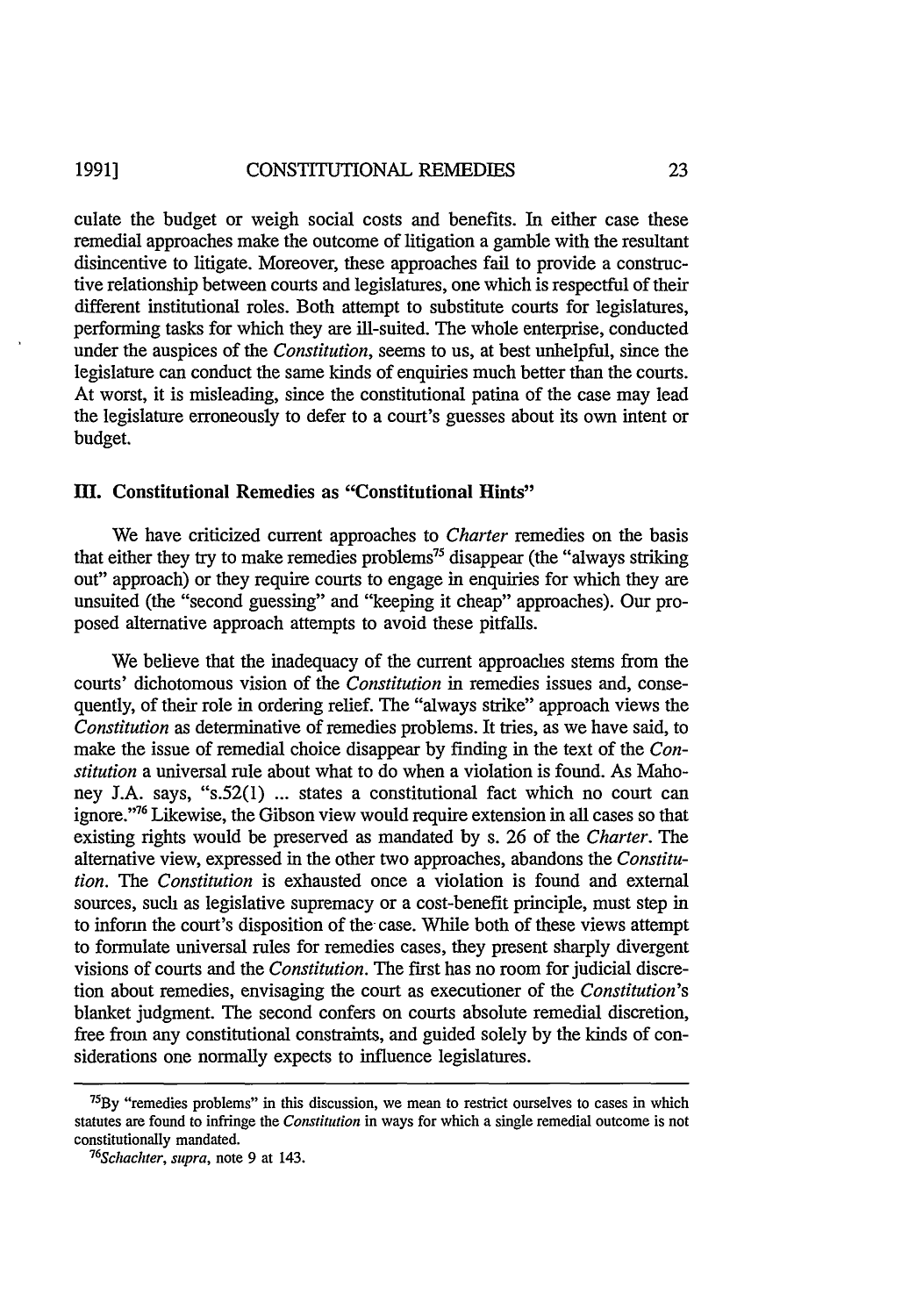We find it difficult to read the *Constitution* as either disposing of all remedies cases in the same way or remaining entirely neutral on the subject. We find more credible the view that the *Constitution,* while not often requiring one particular disposition to the exclusion of all others, nevertheless has much that is useful to say about what remedies are appropriate in any given case.<sup>77</sup> In other words, by returning to its analysis of the provisions of the *Constitution* which led the court to find a constitutional infringement, as well as other provisions, $78$ the court is likely to identify for itself "constitutional hints" about what kind of remedies would be appropriate and just in the particular case. This approach has the immediate advantage of involving the court in a task with which it is familiar, instead of trying to be something that it is not. It relates the remedies decision more closely to the rights violation by allowing the values and interests which were infringed to infuse the choice of relief.

Most importantly, requiring courts to justify their choice of remedy with reference to the values they believe are contained in the *Constitution* assists in the achievement of the objectives we previously identified. The values in the *Charter* that we think will be most helpful in selecting remedies are those which protect disadvantaged groups against oppression by legislatures.79 Conceding the institutional deficiencies of courts as allies of the oppressed, requiring these values to be implemented at the remedies stage goes some way to foreclose fulsome judicial expositions of rights which somehow end up hurting those they claim to protect. $80$  At the same time, judicial articulation of constitutional values through concrete remedies provides helpful hints to legislatures about what kinds of legislative action or inaction might trouble judges in the future. Rather than attempting to act as legislatures, a "constitutional hints" approach to remedies allows courts to respond to legislatures by providing them with information about how to make decisions in accordance with the *Constitution."'* We believe that legislative action informed by careful analysis not only of what judges think the *Constitution requires,* but also of what judges think it *prefers,* can foster a better institutional relationship between these branches of govern-

<sup>77</sup> 0f course, we do not mean to suggest that the *Constitution* actually speaks, but that by interpreting the *Constitution,* courts will find much that is useful to them in selecting remedies. *Contra:* D. Beatty & S. Kennett, "Striking Back: Fighting Words, Social Protest and Political Participation in Free and Democratic Societies" (1988) 67 Can. Bar Rev. 573 at 582ff.

<sup>&</sup>lt;sup>78</sup> For example, other sections of the *Charter* which were raised as alternative bases for relief, the various interpretive provisions of the *Charter* and other Constitutional provisions and conventions.

See generally ss. 15(1) and 15(2) of the *Charter, Andrews, and R. v. Turpin,* [1989] **1** S.C.R. 1296, 48 C.C.C. (3d) 8.<br><sup>80</sup>Phillips is a case in point. See also the regressive outcomes outlined in *Brodsky*.

<sup>&</sup>lt;sup>81</sup>Legislatures want such information. Recall, for example, how carefully the federal government scrutinized the various judgments in *Morgentaler,* and repeatedly declared that the new abortion bill (Bill C-43, *An Act Respecting Abortion,* 2d Sess., 34th Parl., 1989-90) avoided all of the judicially-identified flaws in the old law and was therefore constitutional.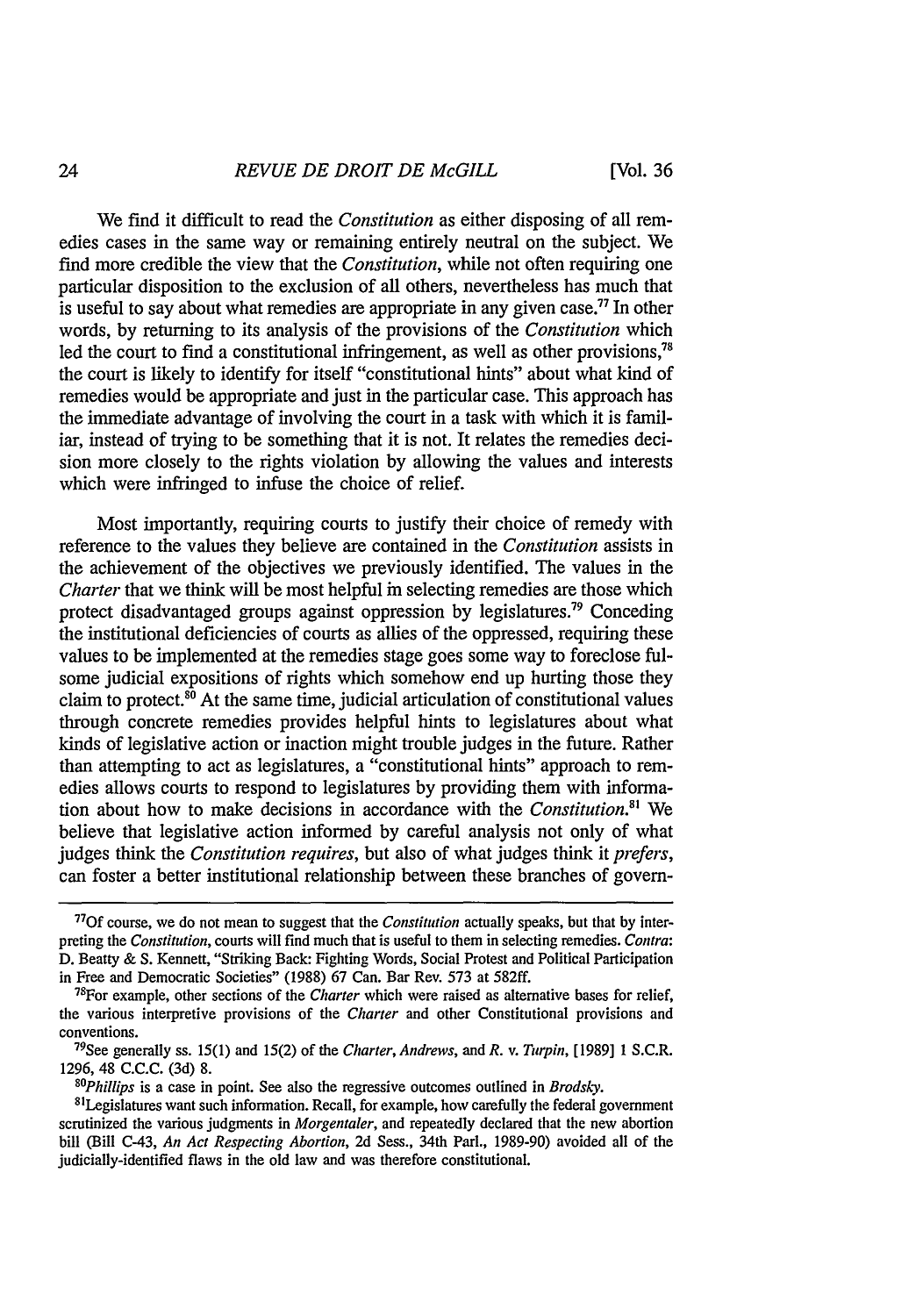ment than other remedial approaches. It can encourage legislatures to enact laws which are drafted with the *Constitution* in mind, reducing the need to test legislation in the courts. It may also diminish the likelihood of a vicious circle of courts second-guessing legislatures which in turn second-guess courts, with all the waste of time and resources that follows. $82$ 

The idea of looking to constitutional values in the remedial decisionmaking process is not entirely new to courts. It re-captures the connection between remedies and rights which Blackstone and Dicey<sup>83</sup> celebrated as a strength of the common law, but does so in a manner fitting to contemporary understandings of the nature and purpose of constitutional rights. Remedies are not formalistically deduced from the forms of actions or the scope of rights but rather are shaped with attention to the instrumental purposes and values which judges perceive that *Charter* rights are intended to protect.<sup>84</sup> The "purposive" approach to remedies taken by the Supreme Court in some cases is consistent with a "constitutional hints" approach in that the latter relates remedial decision-making under s. 24(1) to the values and interests that the judges find in other parts of the *Constitution.5* Such a remedial approach suggests that judges should carry their analysis of *Charter* rights in particular cases through to their discussion of *Charter* remedies.

The utility to legislatures of judicially articulated "constitutional hints" has not yet been recognized in Canada.<sup>86</sup> Both the court's chosen remedy and the reasons given to justify its remedial choice can influence legislative deliberations while allowing legislatures the opportunity to respond and revise remedies

In *Schachter, supra,* note 9 at 136, Heald J.A. reasoned that extension of parental leave benefits "appears to be the only remedy which respects the purposive nature of the *Charter* while at the same time giving effect to the equality rights enshrined in s. 15 of the *Charter."* **<sup>86</sup>**

**A** similar approach to remedies has been suggested in the United States. Evan Caminker argues that a court's candid discussion of why one remedy accords more fully with constitutional values than another "will inform the ensuing legislative deliberations and generate normative claims for leaving the court's starting point undisturbed; the legislature is therefore more likely to take account of both constitutional values and policy preferences when formulating its ultimate remedial response." E.H. Caminker, "A Norm-Based Remedial Model for Underinclusive Statutes" (1986) 95 Yale **L.J.** 1185 at 1205.

 $82$ This approach will not retard the movement towards the "legalization of politics" that Michael Mandel, *supra,* note 4 and others have criticized as a consequence of the entrenchment of the *Charter.* It does try to make the judiciary's role in politics more overt, honest and accessible. On the limits of "constitutional hints" see part IV *infra*.

See *supra,* note 14.

<sup>84</sup>For an example of this approach see *Hunter v. Southam.* Of course the progressive potential in this approach is still confined to the progressive potential of the judiciary.

<sup>1</sup>h *R.* v. *Gamble,* [1988] 2 S.C.R. 595 at 641, 638, 45 C.C.C. (3d) 204. Wilson J. stated that "[a] purposive approach should, in my view, be applied to the administration of *Charter* remedies as well as to the interpretation of *Charter* rights..." and that applicants should "be allowed a reasonable measure of flexibility in framing their claims for relief in light of the interests the *Charter* rights on which they rely were designed to protect."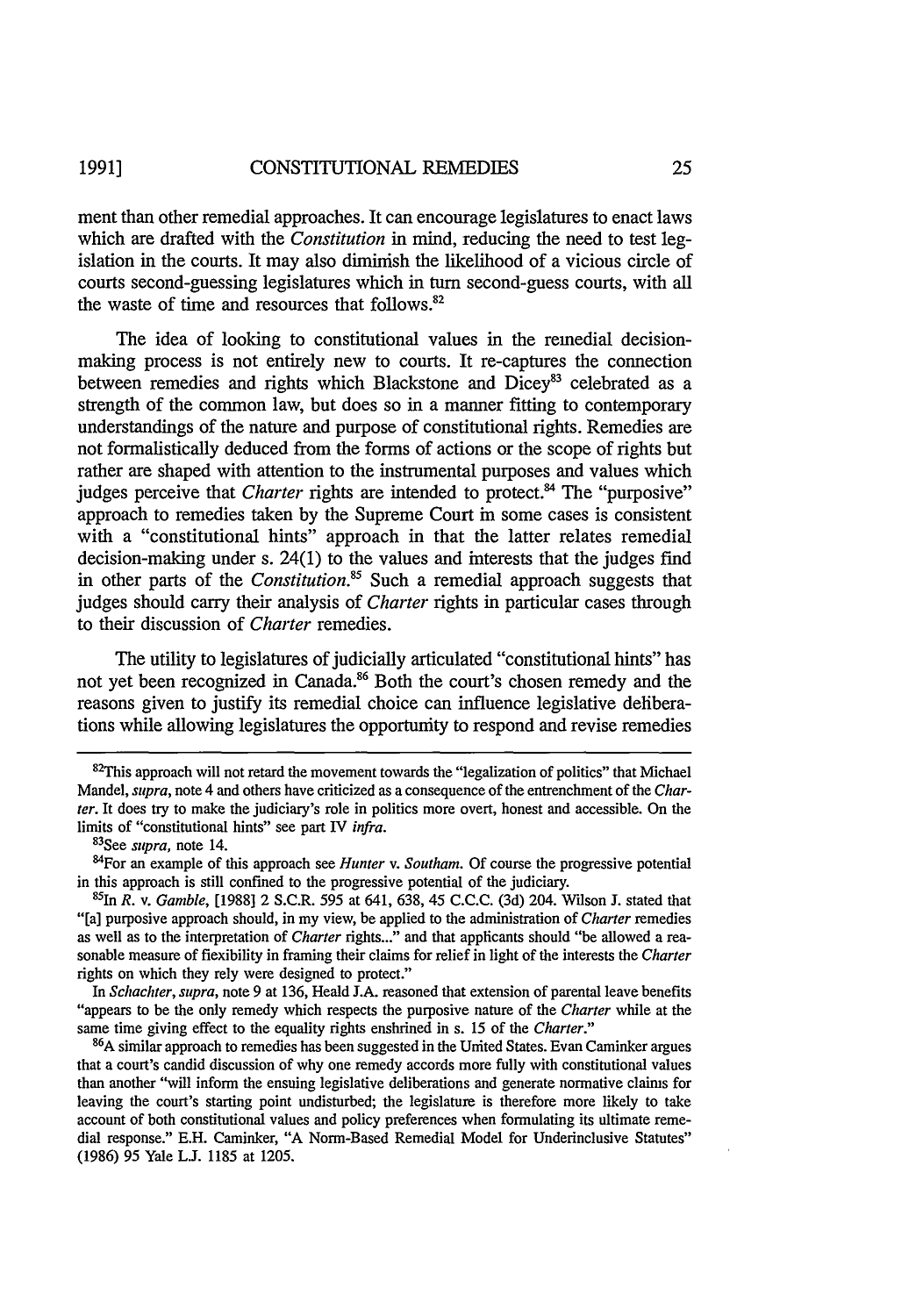that courts believe are supported, but perhaps not mandated, by the *Constitution.* Use of "constitutional hints" in selecting constitutional remedies is consistent with the relationship between courts and legislatures that is contemplated by the existence of ss. 1 and 33 of the *Charter* and the Canadian phenomenon of courts issuing advisory "reference" decisions. It moves beyond the dichotomy of government by judiciary and judicial abdication. This approach does, however, require reform energies to be directed at both the judicial and legislative arenas because it contemplates a continuing dialogue between courts and legislatures with no solutions that are necessarily final. This and other limitations of a "constitutional hints" approach will be examined below after our consideration of what the approach might achieve if directed to some of the remedial choices courts have already encountered.

In the recent case of *Hebb,* Judith Hebb was convicted of theft of a package of cigarettes and sentenced to a \$500.00 fine or 30 days imprisonment in default of payment. After two time extensions, a warrant of committal was issued which she sought to quash under the *Charter.* Most of her arguments rested on the principle that it is wrong to imprison a person because she is poor. Her counsel submitted that imprisoning someone for defaulting on a fine was a violation of s. 9 of the *Charter* prohibiting arbitrary detention and imprisonment; that it is contrary to human dignity protected by s. 7 to deprive someone of her liberty according to *aper diem* rate; and that s. 15 is infringed by differential treatment on the basis of economic condition. A separate and narrower s. 15 claim was also made. By requiring the court to obtain and consider a report concerning the conduct and means of accused persons who were between 16-22 years old to pay the fine before they were incarcerated for non-payment, s. 718(10) of the *Criminal Code* discriminated against Hebb on the basis of her age because she was 35 years old and not protected by that provision. Kelly J. accepted the latter argument as the basis of the *Charter* infringement because he felt it was "appropriate to deal only with as many constitutional issues as are necessary to dispose of the application before the court.""7 Thus, as in *Schachter,* with respect to the specific rights violation identified in the judgment, either invalidating the beneficial protection enjoyed by a subgroup or extending it to all persons was equally constitutionally permissible.

On the "always striking out" approach to remedies, the *Constitution* required Kelly J. to invalidate the provision because the law was, under s. 52(1) terms, "inconsistent" with the *Charter;* the protections that Parliament intended young people to receive would be nullified even though they were not in them-

<sup>8</sup> 7 The court in *Hebb, supra,* note 48 at 6 applied Estey J.'s direction to this effect in *Law Society of Upper Canada v. Skapinker,* [1984] 1 S.C.R. 357 at 383, 9 D.L.R. (4th) 161: "The development of the *Charter,* as it takes place in our constitutional law, must necessarily be a careful process. Where issues do not compel commentary on these new *Charter* provisions, none should be undertaken."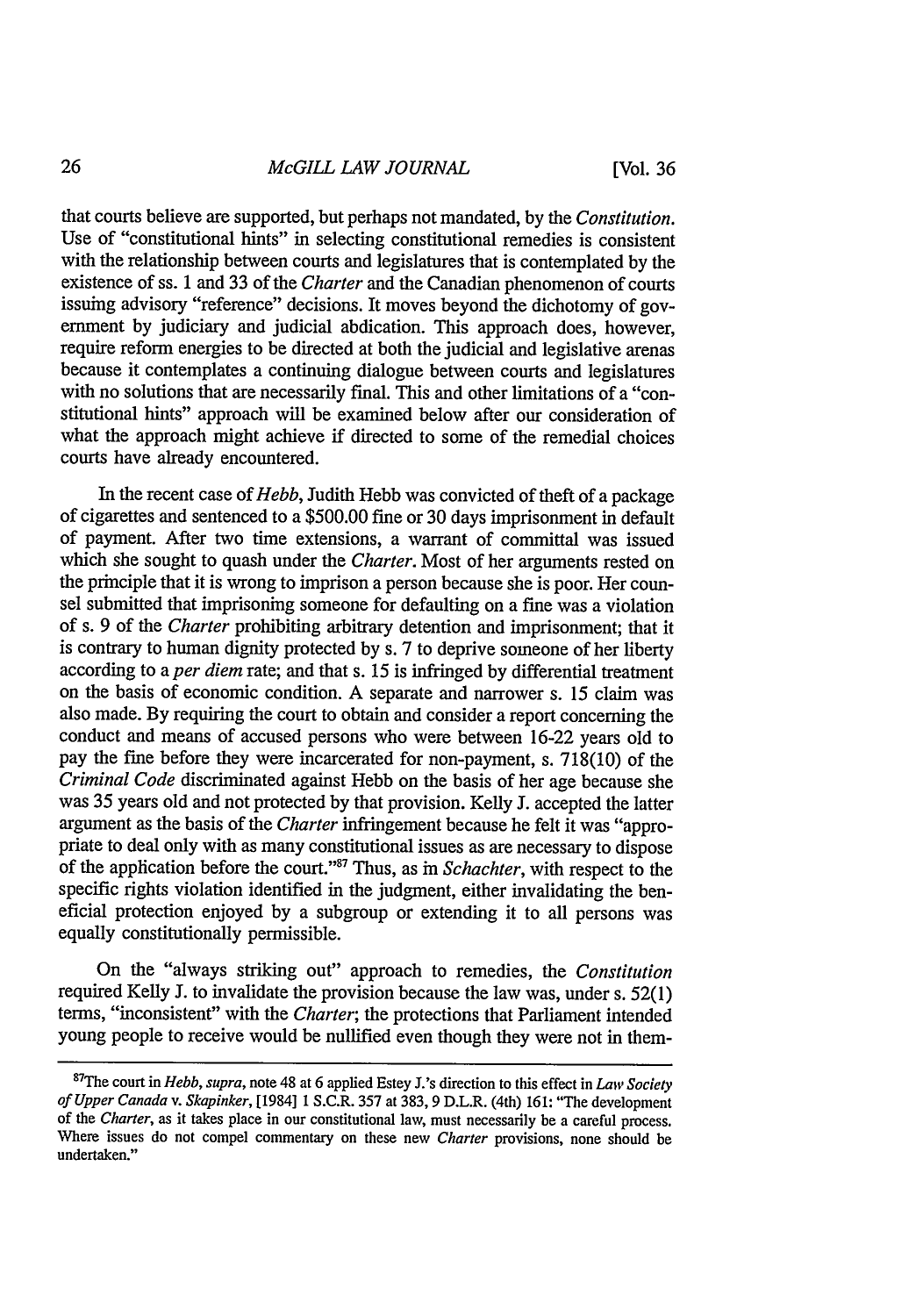selves unconstitutional but provided in an underinclusive manner. On the other two approaches the *Constitution* was neutral. The legislature originally intended to extend these protections only to young offenders covered by the *Juvenile Delinquents Act.*<sup>88</sup> Cost considerations were, not surprisingly, hazy. On the one hand, extension would require the judiciary to obtain reports before imprisoning all accused persons, not just 16-22 year olds. On the other hand, extension might save the provincial treasury money that is spent on our modem day "debtors prisons," not to mention the social and economic costs incurred by the imprisoned debtors.

Why then did Kelly J. effectively extend s. 718(10) of the *Criminal Code* rather than strike it out? An examination of his reasons reveals that despite his *dicta* about limiting the constitutional issues he would consider in this case, he did not consider the *Constitution* to be exhausted once the limited infringement of s. 15 was found. While he was not prepared at the rights violation stage of his analysis to find that the *Constitution requires* impecunious persons not to be imprisoned for their poverty, he was willing to select a remedy that would indicate to a legislature that the *Constitution* clearly *discourages* such a policy. As Kelly J. stated:

Where the result [of invalidation] is the removing of a protection that is constitutionally encouraged  $-$  that is, judicial consideration before incarceration  $-$  as opposed to the enlarging of such a protection, it is submitted that the court should favour a result that would expand the group of persons protected rather than remove that protection completely.<sup>89</sup>

*Hebb* is an easy case, in that the judge was clearly disturbed by the prospect of impoverished people being imprisoned because of their inability to pay their fines. It is not difficult to see that the values underlying various *Charter* provisions point strongly against imprisonment in default — probably to the point of prohibiting it.<sup>9</sup>

*In Morgentaler* both Dickson **C.J.** and Beetz **J.** declined to decide whether women have constitutional rights to abortion. They confined their judgments to the procedural defects of the therapeutic abortion committee system. Thus,

<sup>&</sup>lt;sup>88</sup>See A. MacDougall, "Are There No Prisons?' Hebb: Imprisonment in Default of Fine Payment and S. 7 of the *Charter"* (1989) 69 C.R. (3d) 23 at 26.

<sup>89</sup> Kelly J. concluded in *Hebb, supra,* note 48 at 21: "It would not be 'appropriate and just in the circumstances' to deprive 18 to 22 year-olds of such an important safeguard as the requirement of judicial review before incarceration."

<sup>90</sup>In an example of strong *dicta* intended to stimulate legislative reform, Kelly J., *supra,* note 48 at 22 declared: "Our *Constitution* enshrines a system of justice based upon a belief in the inherent dignity and worth of every individual... That a person should be imprisoned only because of his or her inability to pay a fine is inconsistent with such a system." On legislative reform in this area see Ontario Law Reform Commission, *Report on the Basis of Liability for Provincial Offences* (Toronto: Queen's Printer, 1990); K. Campbell, "Sentencing Reform in Canada" (1990) 32 Can. J. Crim. 387 at 391-92.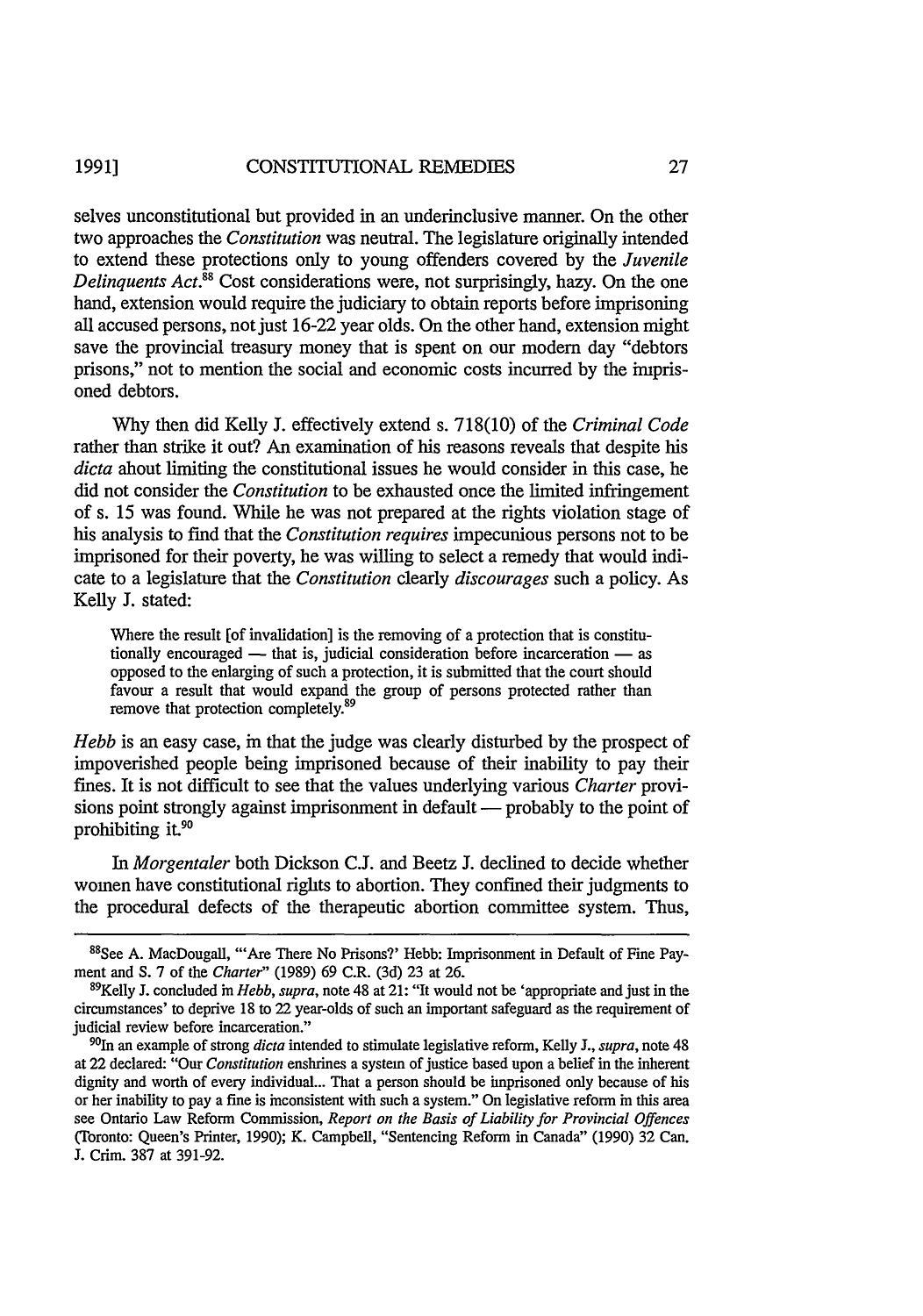[Vol. **36**

strictly speaking, a decision to invalidate only the procedurally defective exemption clause contained in the former s. 251(4) of the *Criminal Code* would not have violated any constitutional rights specified in the judges' opinions, although it would have violated the substantive rights to liberty, security and conscience that Wilson **J.** identified in her concurring judgment. When faced with the alternatives of making all abortions legal or illegal, the majority of the Court chose the former and did so as a matter of remedial discretion. What justified what was perhaps the most important (but least discussed) exercise of remedial discretion that a court has yet to make under the *Charter?*

As we have suggested, Dickson C.J.'s recourse to legislative intent was not persuasive." It is difficult to know what the 1969 Parliament would have done if brought "back to the future" to decide what to do with its procedurally defective reform legislation. If the Chief Justice's remedial choice was influenced by present political configurations, he certainly did not mention them in his judgment. More fundamentally, resort to the fiction of legislative intent allowed Dickson C.J. to eschew responsibility for the important remedial decision that *he* — not any Parliament — made. It allowed him to continue to avoid the substantive questions that were dodged in the judgment<sup>92</sup> and it provided precious little guidance when thought was directed to what, if any, prohibitions of abortions would be consonant with the values he saw in the *Constitution.* It is wrong to consider the crucial exercise of remedial discretion in *Morgentaler* as unproblematic or value neutral; it required much more justification.

The only reason for Beetz J.'s choice of remedy is found in the following passage:

[t]he violation of pregnant women's security of the person would be greater, not lesser, if s. 251(4) was severed leaving the remaining subsections of s. 251 as they were in the *Criminal Code93*

 $92$ The remedy was more consistent with the reasoning in Justice Wilson's judgment. See M.L. McConnell, "'Even By Commonsense Morality': *Morgentaler, Borowski* and the Constitution of Canada" (1989) 68 Can. Bar Rev. 765 at 792; L.E. Weinrib, "Abortion Policy on Demand: Constitutional Rights, Statutory Purposes and Institutional Design" U.T.L.J. [forthcoming].

*Morgentaler, supra,* note 8 at 125.

<sup>&</sup>lt;sup>91</sup>As with all decisions to nullify sections of statutes, the decision was circumscribed by the vagaries of legislative drafting. For example, if the former s. 251 of the *Criminal Code* had been drafted differently so that the provision in s. 251(4)(c) justifying abortions on the grounds the con- tinuation of pregnancy "would or would be likely to endanger [the woman's] life or health" was contained in a section apart from the abortion committee provisions, the Court would have had a third remedial option. Instead of either making all abortions legal (by striking all of s. 251) or making all abortions illegal (by striking the committee provisions but leaving s. 251(1) intact), it could have invalidated only the defective procedural provision but left the prohibition of abortions and the justifications on the grounds of life and health intact. Alternatively, the Court could have temporarily stayed its remedy in order to induce Parliament quickly to devise legislation that was a compromise between making all abortions legal or illegal.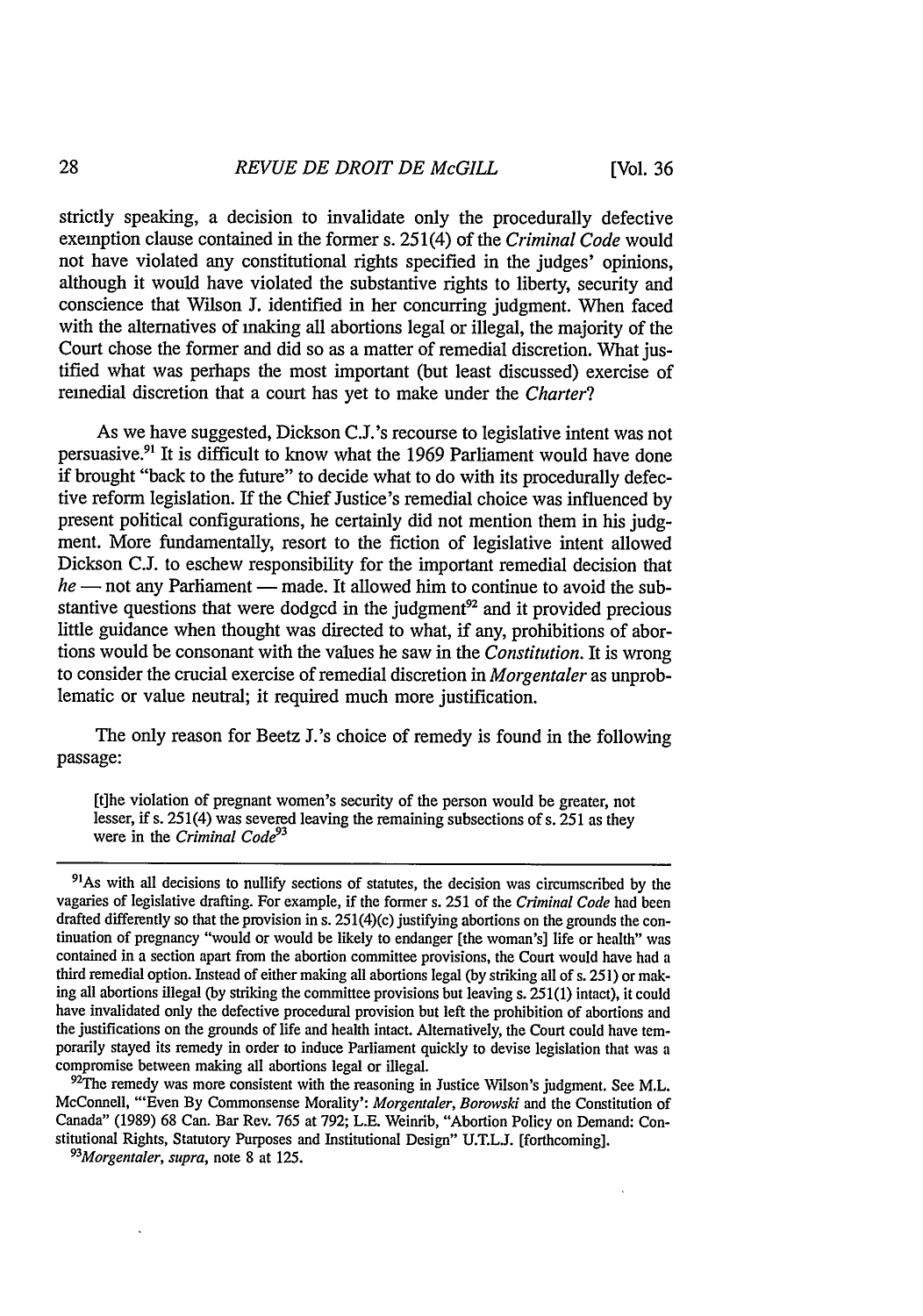#### CONSTITUTIONAL REMEDIES **1991]**

and his subsequent statement that "the objective of protecting the foetus would not justify the *complete* removal of the exculpatory provisions from the *Criminal Code."94* Although Justice Beetz also did not find that women had *Charter* rights to abortion, in these explanations for his exercise of remedial discretion he hints that making all abortions legal is constitutionally preferable to making them all illegal. By giving this "constitutional hint," he starts to ensure that remedial discretion is exercised in a manner consistent with the values he sees in the *Constitution* and he encourages Parliament to keep the rights of women to security of the person in mind in their response to the case. A much fuller discussion, including consideration of what is "in accordance with the principles of fundamental justice" could have helped both in justifying the decision and in informing the legislature and the wider polity.95 A full articulation of the values which support a particular remedy can help ensure that remedies advance rather than frustrate the values judges find in the *Constitution* and that they inform the legislature about which of its many options **find** support in the court's interpretation of the *Constitution.96*

The relevance of a "constitutional hints" approach in *Hebb and Morgentaler* is fairly obvious. Allowing all accused to be imprisoned regardless of their financial ability to pay their fines or making all abortions illegal are remedial alternatives that many people believe would offend *Charter* rights. What sort of role could a "constitutional hints" approach to remedies play in more difficult cases such as *Schachter?*

Looking back to what it has said about the constitutional values implicated in the case for hints about remedies may lead the court to reject some remedial requests as inconsistent with the values it sees in the *Constitution.* At trial, Strayer **J.** rejected Schachter's initial remedial request that he be able to share the 15 weeks of maternity benefits granted to his wife under s. 30 of the *Unemployment Insurance Act.* This proposed remedy was likely motivated by the plaintiff's prediction that the court would be inclined to grant only the least disruptive remedy and that this could be done by reading flexibility into existing benefits rather than expanding them. Strayer **J.** emphatically rejected this rem-

<sup>&</sup>lt;sup>94</sup>*Ibid.* at 128.

<sup>&</sup>lt;sup>95</sup>Even so, legislative debate surrounding subsequent amendments to the *Criminal Code* was influenced by hints in the judgments in *Morgentaler* about the constitutional status of abortion rights. If Dickson **C.J.** had articulated the reasons why he considered invalidating all of the former s. 251 to be the preferred remedy, or if Beetz J. had elaborated his reasoning in this regard, these comments likely would have figured in the ensuing legislative debate.

<sup>&</sup>lt;sup>96</sup>The new abortion legislation (Bill C-43) certainly avoids the procedural defects that were the basis for the *Charter* violation in *Morgentaler.* While it is very disappointing that the government has chosen to re-criminalize abortion, it is arguable that the new legislation does reflect an uneasy recognition that the *Constitution* prefers fewer rather than more state restrictions on abortion. For example, under the narrow *ratio in Morgentaler,* it would have been possible to impose a more onerous approval requirement such as a second opinion from another doctor.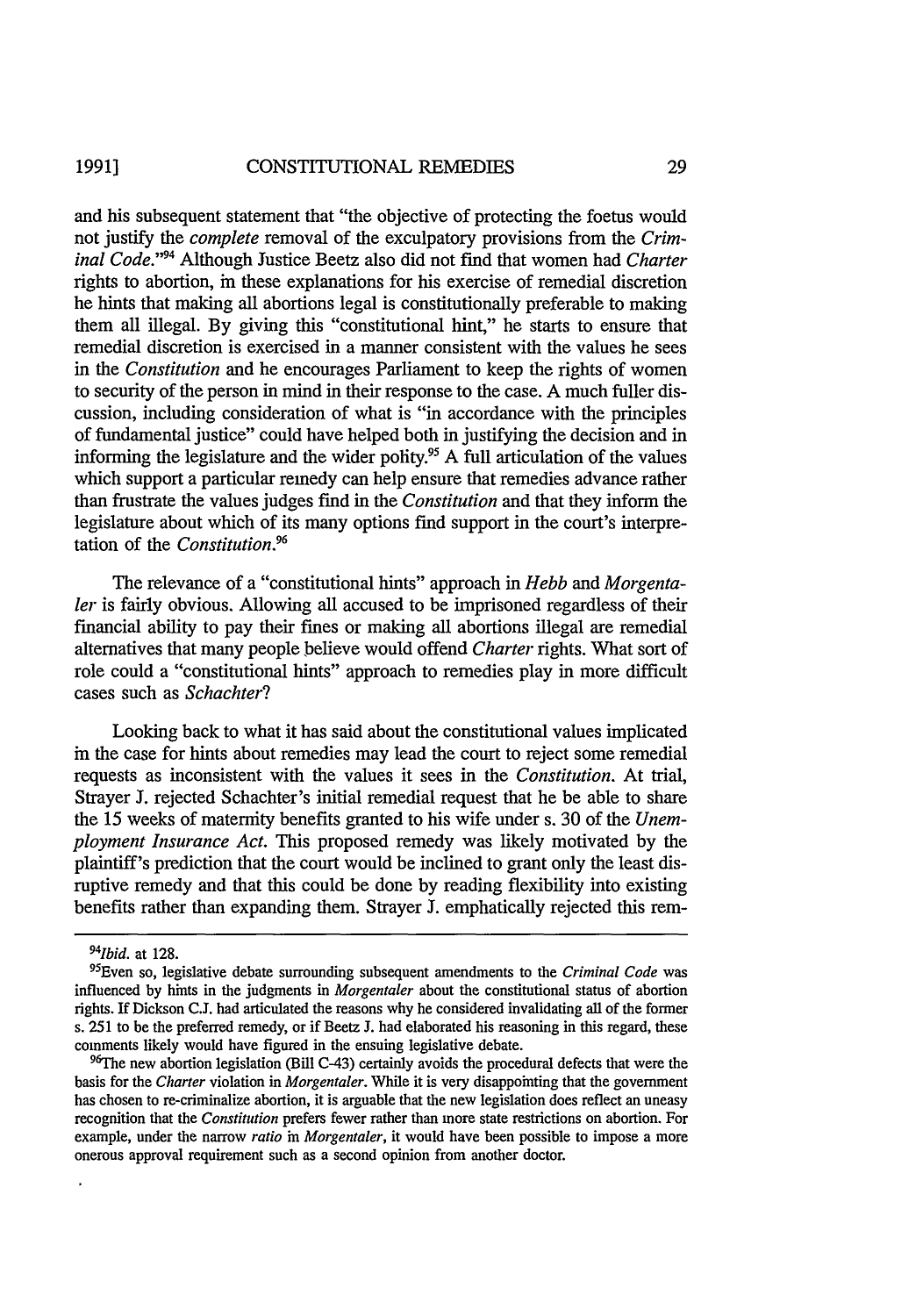edy as unjust and inappropriate on the basis that the maternity benefits provided in s. 30 "are essentially distinct in purpose and effect from parental benefits and the position of the father cannot be 'equalized' by depriving the natural mother of benefits the rationale for which can only apply to her." $\frac{97}{7}$  Strayer J. looked to the position of women as a disadvantaged group<sup>98</sup> in order to reject a remedy that would have diluted the benefits they have had since 1971 to protect them from the employment burdens of loss of time during the period just before and after giving birth. Protecting the disadvantaged from further disadvantage<sup>99</sup> is an important constitutional consideration that can help courts in deciding how to exercise their remedial discretion and ensuring that remedies for inequalities are not counterproductive. **0**

Strayer J. also rejected Schachter's alternative remedial request that should parental leave provisions be extended, they only be extended to biological fathers. Here Strayer J. reasoned that a gender neutral extension of parental leave benefits "is most consistent with s. 15(1) of the *Charter"* and that "in principle benefits should be available to the natural mother as well as the natural father."<sup>101</sup> It is possible to take issue with the judge's interpretation of constitutional principles as mandating gender neutrality in this context. Sexual stereotyping arguably might be more effectively combatted and men given an incentive to take their fair share of early child care responsibilities if parental leave benefits were only extended to them.<sup>102</sup> However, providing benefits only for men would disadvantage those women who left the workforce to care for their babies since they would not be compensated. Remedial choices are often controversial and will remain so under a "constitutional hints" approach to remedies. Nevertheless the articulation of "constitutional hints" by judges encour-

*97*

*' 01 Schachter, supra,* note 9 at 550-51.

<sup>102</sup>See supra, note 74. Whether this kind of benefit makes any real difference to women's economic oppression in employment is also open to doubt.

<sup>&</sup>lt;sup>97</sup>Schachter, supra, note 9 at 551

<sup>&</sup>lt;sup>98</sup>1t is significant that Strayer J. strengthened his decision to deny Schachter this remedy on the basis of its effects on women and not on the more abstract basis of its effects in diluting existing rights under s. 30 of the *Unemployment Insurance Act.* His reasoning centred on values in ss. 15 and 28 of the *Charter* and not on the generic savings provisions contained in s. 26 of the *Charter. Contra:* D. Gibson, *supra,* note 40.

<sup>&</sup>quot;For example, Chief Justice Dickson's statement that "[i]n interpreting and applying the *Charter,* I believe that the courts must be cautious to ensure that it does not simply become an instrument to roll back legislation which has as its object the improvement of the condition of less advantaged persons" *(Edwards Books and Art v. R., supra,* note 17 at 779). See also *Andrews* for a statement that s. 15 of the *Charter* shares the "remedial" purposes of human rights codes.

Figure 1.1 The other of the change and the controller perposes of name in figure codes.<br><sup>100</sup>This aspiration is necessarily qualified by the realistic possibilities of courts being able to identify the disadvantaged group in a particular context and to fashion a remedy which does not end up disadvantaging the same or another disadvantaged group. In the context of *Schachter,* as we have noted, it is difficult to characterize the new legislation as a progressive reform; however, it is also hard to assess how much the new federal unemployment insurance package was due to the decision in *Schachter.*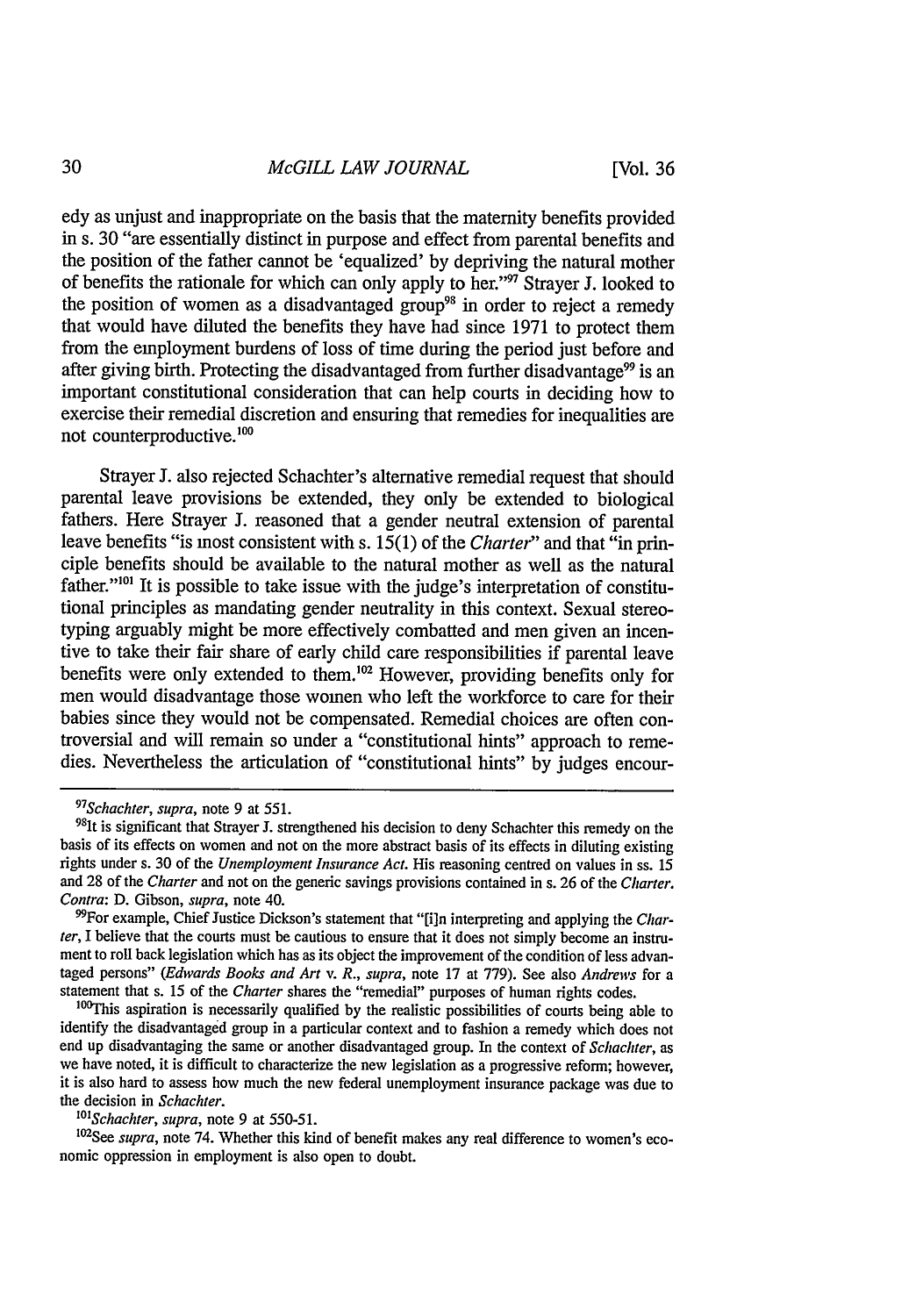ages a larger debate about the meaning of equality to inform and enrich the exercise of remedial discretion.<sup>103</sup>

Although Strayer J. made reference to values he saw in the *Constitution* to reject two of the plaintiff's remedial requests, he did not justify his ultimate remedial decision to extend rather than to nullify parental leave benefits through any discussion of what remedy he thought the *Constitution* preferred. In fact, Strayer J. tried to appear "neutral" about whether parental leave benefits should be extended, adjusted or nullified despite the fact that his own remedy was to extend the benefits.<sup>104</sup> He made no attempt to tie his exercise of remedial discretion to his findings that the provisions before him violated s. 15 of the *Charter.* On the basis of his own s. 15 analysis, Strayer J. could have attempted to justify his remedial decision to extend the benefits on the ground that nullifying parental leave benefits available on a gender neutral basis would perpetuate the sexual stereotype of women as primary care givers, forced to devote an inadequate period of maternity leave benefits to the care of young children, as well as to recovering from the physiological burdens of child birth. Nullification of the benefits would perpetuate a state of affairs in which women and men are unable to choose to have the male partner take a period of partially compensated leave to care for a newborn child.<sup>105</sup> This state of affairs may not have been found to violate s. 15 of the *Charter* but it could have been characterized as suspect under the *Charter* and as such a remedial alternative to be avoided.

In general, Strayer J. did not carry through his s. 15 analysis to attempt to show why he thought the remedy of extension was appropriate and just.<sup>106</sup> In many ways, this lack of substantive justifications made the remedy seem more problematic than it need have been. One reason why *Schachter* is a controversial remedies case is that the Federal Court at both the trial and appeal levels did not persuasively or carefully explain why their analysis of the s. 15 issues supported a decision to extend rather than nullify the parental leave benefits.

<sup>1</sup> 03 See for example R. Gold, *supra,* note 54 (comparing remedies supported by antidiscrimination and structural models of equality).

*<sup>1&#</sup>x27;4Schachter, supra,* note 9 at 548.

<sup>&</sup>lt;sup>105</sup>*Ibid.* at 539, 547. In his s. 15 analysis, Strayer J. also speculated that biological parents were being disadvantaged on the basis of immutable personal characteristics (at 540) and explored the general social benefits of parental leave (at 543-44). Therefore, he was certainly not reluctant to articulate values he thought might be judicially recognized in the *Charter before* he turned to the question of remedies.

**<sup>1</sup> 06 One** of the reasons for this may have been Strayer J.'s initial failure to specify precisely what was the basis for the s. 15 violation. He indicated, *supra,* note 9 at 539 that the legislation treated biological mothers and fathers as well as biological and adoptive parents differently, and that the statute used arbitrary distinctions, but did not expressly find which of these offended the *Charter.* The absence of a clear conception of what was wrong with the statute made the choice of remedies much harder.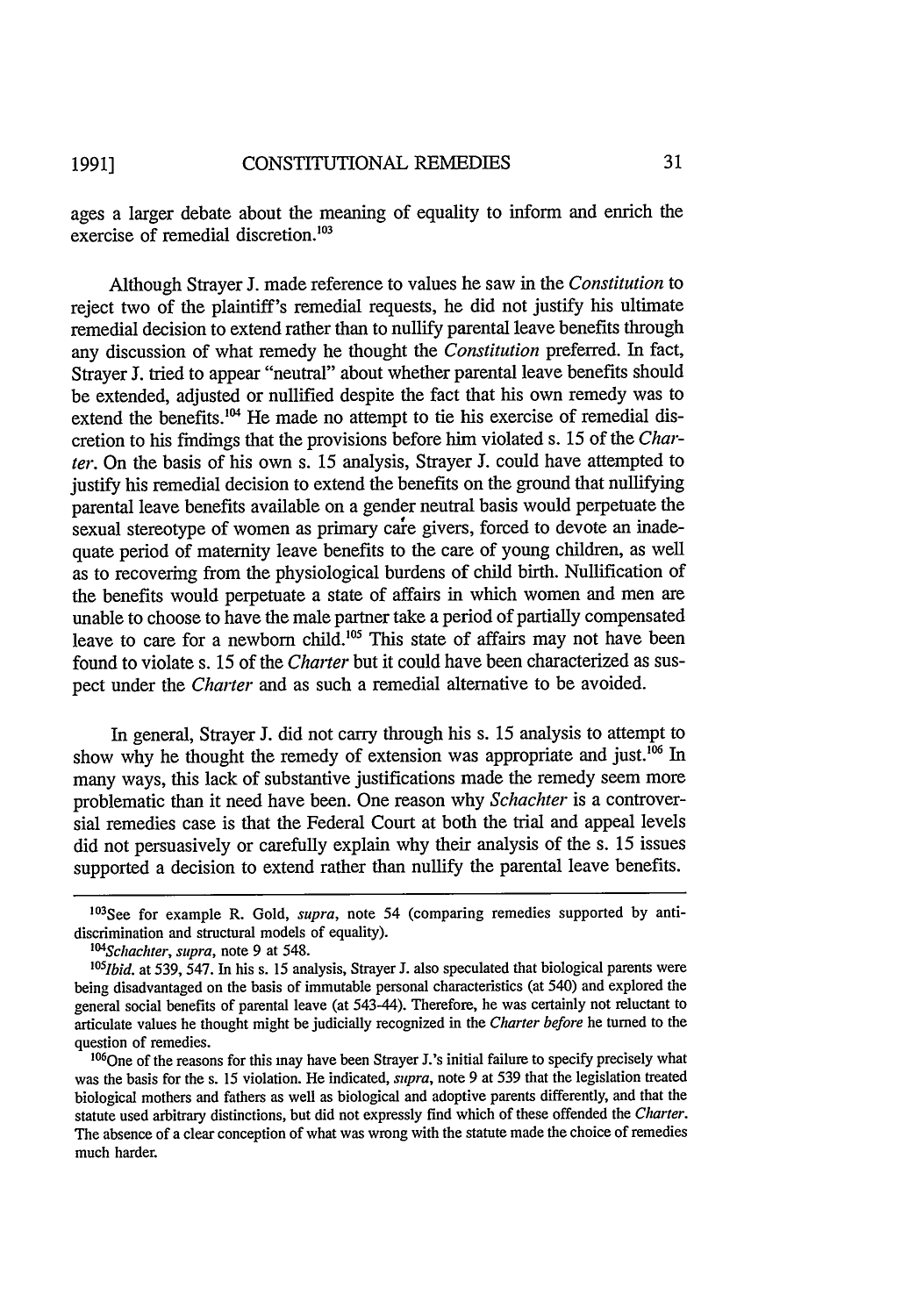*Schachter* was appealed only on the issue of remedies and this contributed to the Court of Appeal's treatment of the case as a "remedies" case based on rival textual interpretations of s. 24(1) of the *Charter* and s. 52(1) of the *Constitution.* In general, the judges did not attempt to justify the remedy of extension by reference to the trial judge's or their own s. 15 analysis, the Supreme Court's approach to the interpretation of equality rights, $^{107}$  or other constitutional values. Heald J.A. came closest to raising his gaze from the remedial trees to the larger constitutional forest when he stated:

The right to equality of result enshrined pursuant to s. 15 will be meaningless unless positive relief is provided in cases of underinclusive provisions such as those to be found in s. 32 ... The *Charter* deals with the protection of existing rights. The judgment of the Trial Division protects the existing rights of the respondent and others like him. On the other hand, the judgment proposed by the appellants will not protect those existing rights. Accordingly I think the remedy<br>prescribed is constitutionally permissible.<sup>108</sup>

Heald J.A.'s reference to remedies which protect existing rights may refer to s. 26 of the *Charter* which states that the guarantee of *Charter* rights should not be construed as denying the existence of any other rights and freedoms. As we have previously discussed, s. 26 of the *Charter* does not, in our view, mandate any particular remedial response. Even if it did, we fear it would be too inflexible in dictating extension of all benefits in order to preserve existing rights. Nevertheless, the reference to existing rights may suggest Heald J.A. considered that it would have been procedurally unfair to nullify the parental leave provisions of adoptive parents in the *Schachter* case given that they were not represented in the litigation. Although the extension of underinclusive legislation should not be the remedy in every case, nullification of legislation in the absence of participation from a group to be deprived of a benefit would, in our view, likely violate basic constitutional values of fairness and participation.' Heald J.A.'s reference to the right to "equality of results" provides a severely undeveloped constitutional hint that could have related his decision to extend parental leave benefits to an analysis of s. 15 of the *Charter.* His suggestion that equality will be meaningless and non-purposive unless positive relief in the form of an extension is awarded picks up on an argument made by the inter-

32

<sup>&</sup>lt;sup>107</sup> Andrews; Reference re Worker's Compensation Act, 1983 (Nfld.), ss. 32, 34, [1989] 1 S.C.R. 922, 56 D.L.R. (4th) 765; *R.* v. *Turpin.*

 $108$ Schachter, supra, note 9 at 134. Heald J.A., supra at 136 reasons that the extension of benefits<br>"appears to be the only remedy which respects the purposive nature of the *Charter* while at the "appears to be the only remedy which respects the purposive nature of the *Charter* while at the same time giving effect to the equality rights enshrined under s. 15 of the *Charter*."

<sup>&</sup>lt;sup>109</sup>These values could be protected if courts pro-actively used liberal intervention rules to ensure that groups which could be deprived of benefits are represented in the litigation. On intervention see J. Welch, "No Room at the Top: Interest Group Intervenors and *Charter* Litigation in the Supreme Court of Canada (1985) 43 U.T. Fac. L. Rev. 204; K. Swan, "Intervention and Amicus Curiae Status in Charter Litigation" in Sharpe, *supra,* note 32; P. Bryden, "Public Interest Intervention in the Courts" (1987) 66 Can. Bar Rev. 490.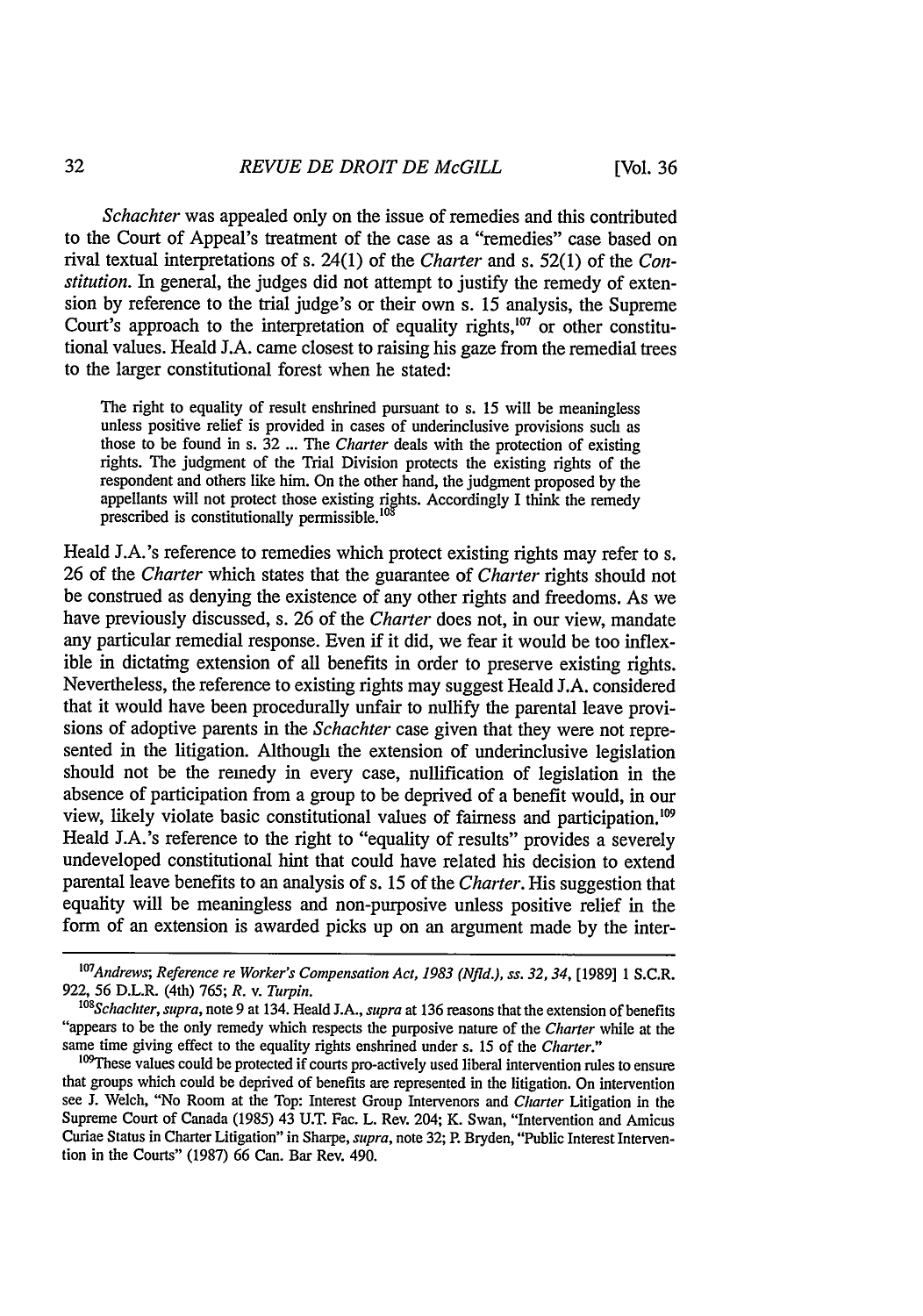venor, the Women's Legal Education and Action Fund (LEAF), that striking down the benefits of adoptive parents would only achieve similarity of treatment and not redress the disadvantaged position of women who have traditionally borne the burden of child care. Extending underinclusive legislation was presented in LEAF's argument as consistent with the emphasis on improving the position of disadvantaged groups articulated by the Supreme Court in Andrews.<sup>110</sup> This is a start towards justifying the exercise of remedial discretion by reference to the larger constitutional landscape.

In our view, there are other "constitutional hints" which the courts could have used to justify their remedy of extension of parental leave benefits.<sup>111</sup> Nullification of adoptive parents' benefits would have a disproportionate impact on female adoptive parents (relative to male adoptive parents) who would in many cases have to take an uncompensated period of leave from their jobs to provide care for a newly adopted child. Such a remedy would hurt those who are already disadvantaged in this narrow context.<sup>112</sup> Furthermore the extension of parental leave benefits to biological parents advances the values of equality by providing some compensation for those women who, after their maternity leave has expired, take time away from employment for child care. It also, on its face, combats sexual stereotyping by providing the same opportunities to men like Shalom Schachter who wish to assume, for a period of time, full time child care responsibilities. The use of "constitutional hints" about how equality requires minimization of disadvantage would also help courts discount the weight of the 1988 amendments which suggest a Parliamentary intent to provide benefits only to biological fathers on extremely limited grounds related to the woman's death or disability. This amendment promotes the stereotype of women as primary care givers which is inconsistent with the vision of equality articulated in *Andrews* and with the sexual equality guarantee in s. 28 of the *Charter.* Although the amendment is not the subject of direct challenge in the case, a rejection of its premises as inconsistent with constitutional visions of equality could guide the exercise of remedial discretion in this case, as well as send a message to Parliament.

The point of this discussion is not to prove that the remedy in *Schachter* was in fact the most progressive outcome for the litigation for, as we have said, the case is an extremely difficult one and the calculus of progressiveness is com-

 $110$ In their factum to the Federal Court of Appeal, LEAF compared the remedial decision to extend underinclusive legislation to the approach to equality enunciated in *Andrews, and Brooks v. Canada Safeway Limited,* [1989] 1 S.C.R. 1219, [1989] 4 W.W.R. 193 (see factum paragraphs 37-47).

<sup>&</sup>lt;sup>111</sup>There are, of course, other "constitutional hints" that could have supported nullification. See, for example, *supra,* note **70** and *supra,* note 74.

<sup>12&</sup>lt;sup>12</sup>If one takes a broader social perspective, which positions both male and female adoptive parents (who are employees) in relation to all parents, a different conclusion might follow. See *supra,* note 70.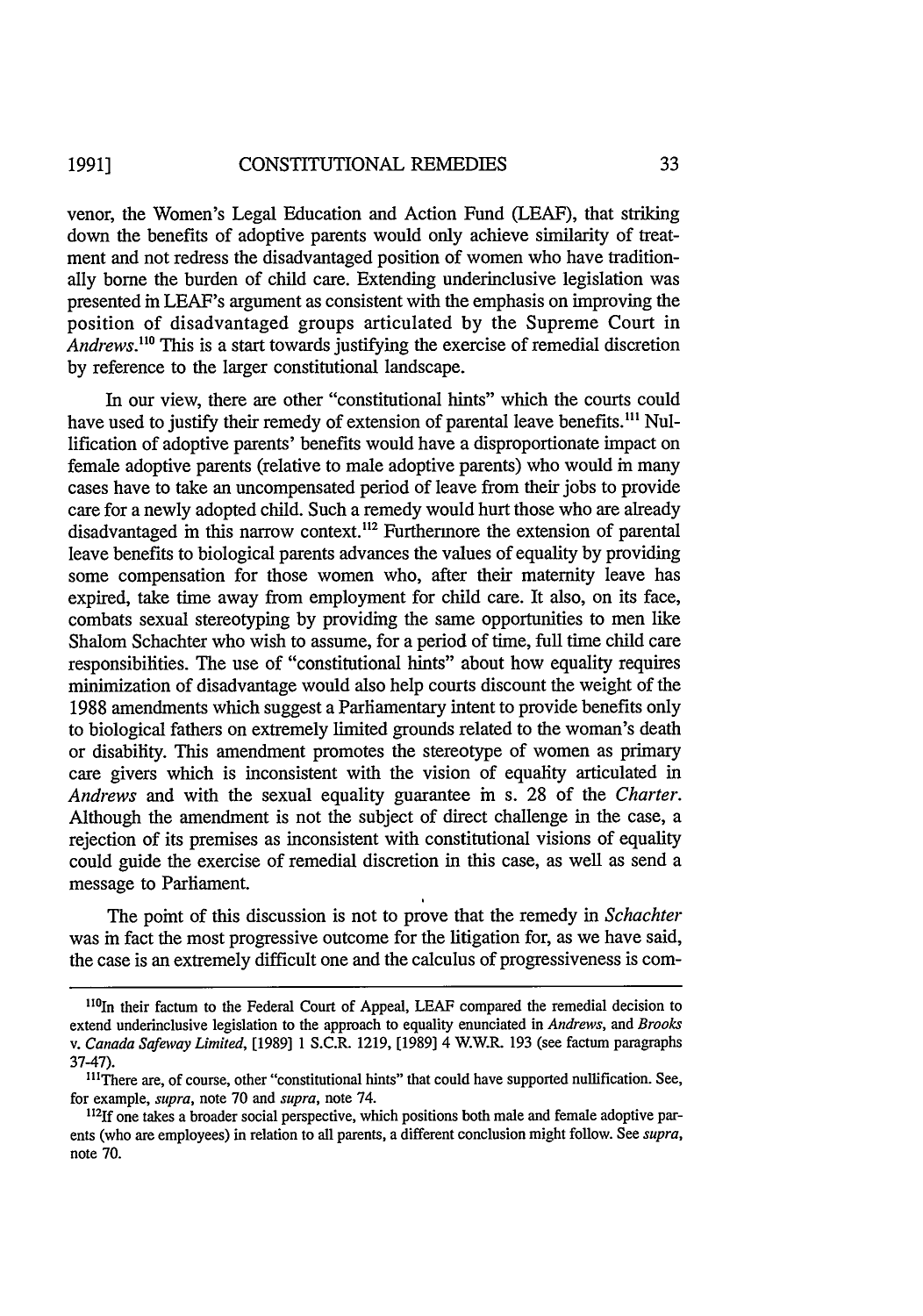plex. Our purpose is only to show that the trial and appellate courts could have used this approach to justify their remedial decisions, and to suggest that their judgments would have been better for it. The substantive justifications for the remedy, although open to question, would have made the form of the extension remedy less problematic. When the case is heard by the Supreme Court of Canada it should not, in our view, be thought of as simply a remedies case; well analyzed remedies cases should discuss the rights and the values that courts see in other parts of the *Constitution.*

Before we go on to explore the limitations of a "constitutional hints" approach to remedial decision-making, it is useful to review how attention to "constitutional hints" might have avoided a regressive outcome in one particularly egregious case. As previously discussed, Nova Scotia courts faced with what they saw as a s. 15 violation when allowances were provided for single mothers and single disabled fathers but not other single fathers, struck these benefits down.<sup>113</sup> The courts interpreted s. 52 as requiring that the benefits be struck down even though the judges at both the trial and appeal levels said they were uncomfortable with the perverse result of the litigation and urged the legislature to re-enact the benefit on a gender neutral basis. If they had realized that nullification of benefits, not in themselves unconstitutional, was just as much an intrusion into what has traditionally been seen as the legislative domain as their extension, the judges could not have presented themselves as forced into a situation where striking down single mothers' benefits was the only option. Had remedial choice been recognized, each court would have been forced to justify its intuitions and hopes that the benefits should be extended by reference to the larger constitutional context.<sup>114</sup>

A "constitutional hints" analysis in *Phillips* might be conducted as follows. The remedial option of nullification of the benefits would deprive a severely economically disadvantaged and politically vulnerable group (low-income single mothers) of vital benefits. Extension of the benefits would aid those men in comparable need and treat all single parents equitably without gender stereotypes. Thus, the remedy of extension could find support in the values courts see in ss. 15 and 28 of the *Charter.* This approach would also have provided an outlet for the Court's stated desire to influence legislative deliberations. Although perhaps not finding (in this case) that a constitutional right to social assistance for single parents exists, the Court could have made clear that withdrawal and reduction of these benefits was disfavoured on its reading of the Constitution.

*<sup>&</sup>quot;13 Phillips.*

I<sup>14</sup> and, if the court still considered invalidation of benefits to be the best remedy, it would have had to take responsibility for its decision by articulating why, on its interpretation of the *Consti*tution, this was the better outcome.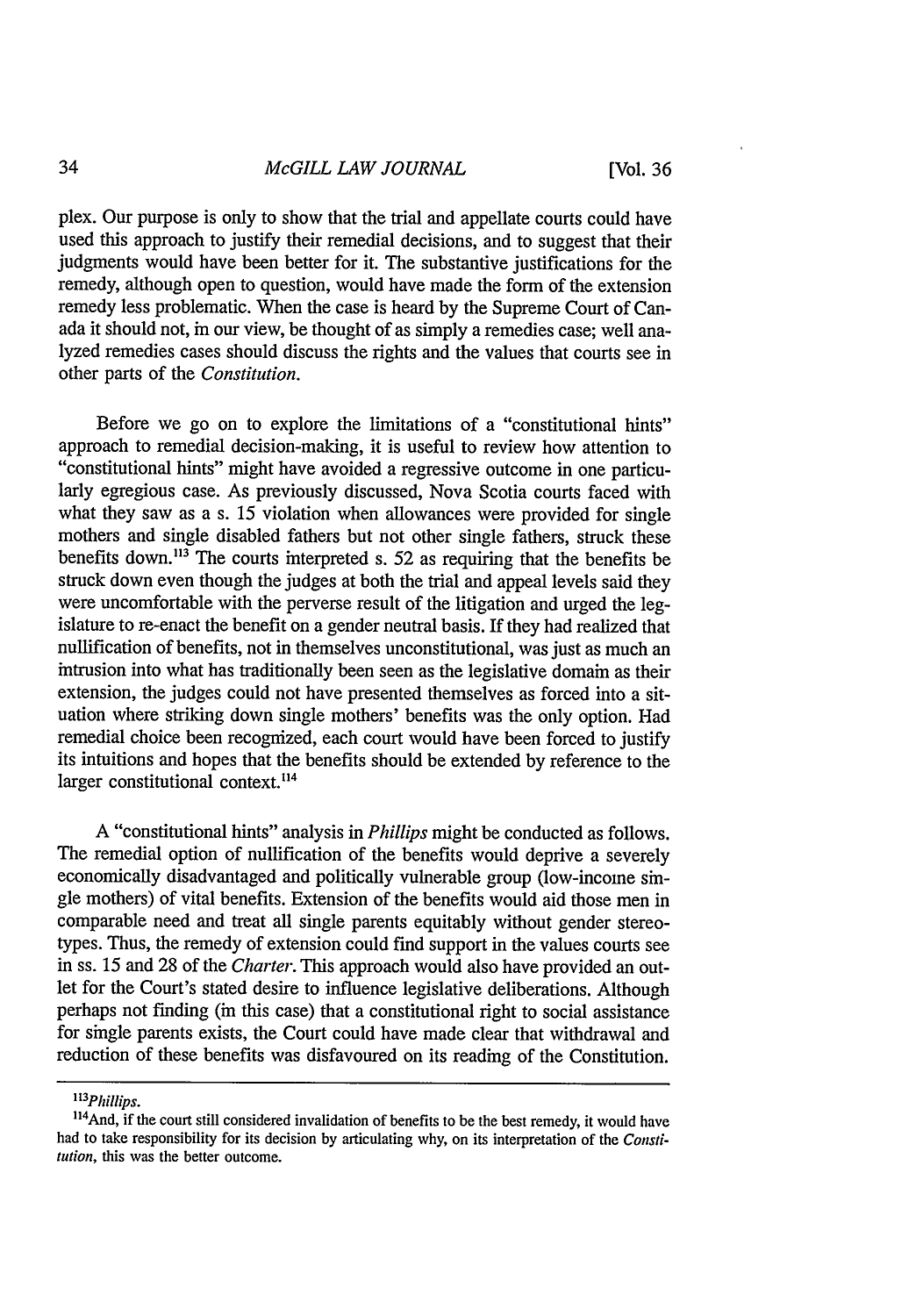#### **IV.** The Limits of "Constitutional Hints"

It is important not to overstate the power of "constitutional hints." We hope that our approach to remedial decision-making will help to prevent obviously regressive results such as that in *Phillips,* but we recognize that there are no guarantees. A "constitutional hints" approach requires judges not to regard their discretion to devise remedies as unfettered or as bound by the text of ss. 24, 26 of the *Charter* or s. 52 of the *Constitution,* but rather to justify remedies by going beyond what their finding of a rights violation strictly requires. This means they must express tentative views about why one remedial alternative finds support in their reading of the *Constitution.* Judges may be reluctant to give such hints, preferring to decide constitutional cases on the narrowest grounds possible.<sup>115</sup> Even if judges are willing to suggest "constitutional hints," their determinations of what is a "progressive" result in a particular case will always be controversial." 6 Some will argue that the *Charter* favours less rather than more governmental activity and as such is not a fertile source for hints to make remedies progressive.<sup>117</sup> Even if "constitutional hints" produce progressive judicial remedies, regressive governments may not "take the hint" and may act to amend the remedy.

Despite these dangers, we think that a "constitutional hints" approach is a good way to deal with the remedial discretion that judges inevitably exercise under the *Charter.* It forces judges to recognize and take responsibility for the remedial choices they continually make by preventing them from saying that they are precluded from extending legislation by the terms of the *Constitution* or from disguising their remedial choices in the fictions of legislative intent or cost-benefit analysis. Judges exercising remedial discretion should have to assess remedial options in terms of the values and interests they see in the *Constitution.*

A "constitutional hints" analysis provides language by which courts can explain and defend their remedial choices, but does not mandate any particular outcome. "Constitutional hints" are suggestions about the law, not declarations of it. Although two judges of the Federal Court of Appeal extended parental leave benefits in *Schachter,* they took pains to note that they were not finding

 $115$ Such action is not as "restrained" as it may appear because, with or without "constitutional hints," judges still have to decide on an appropriate and just remedy. Because of the important role that the *Charter* plays in much policy-making, governments will, as the aftermath of *Morgentaler* indicates, be left to speculate on what judges really mean by their remedies.

See *supra,* note 8.

**<sup>17</sup> A.** Petter, "The Politics of the *Charter"* (1986) 8 Sup. Ct L. Rev. 473. But see P. Macklem, "Of Texts and Democratic Narratives" (1991) 41 U.T.L.J. [forthcoming] on the progressive potential of the textual indeterminacy of the *Charter.* And see Bakan, *supra,* note 5.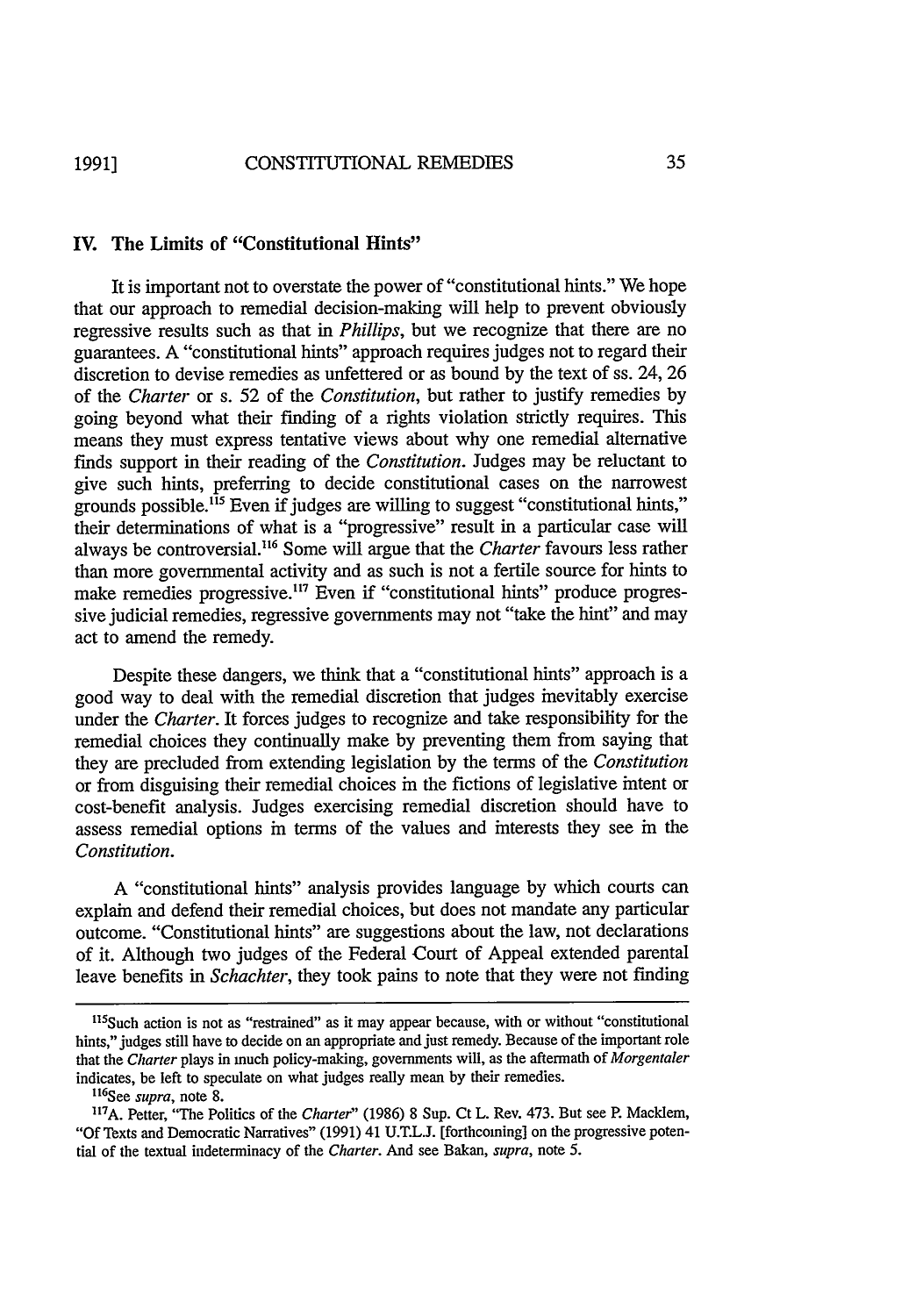that a s. 15 right existed to the 15 weeks of parental leave they extended to biological parents or, indeed, to any period of parental leave. As Heald J.A. noted:

The remedy given by Mr. Justice Strayer does not in any way impinge on Parliament's prerogative to choose among constitutionally valid policy options in enacting legislation which conforms to the requirement of the *Charter.* Since the remedy is a temporary one, it is unlikely that Parliament would find it necessary to rely upon section 33 of the *Charter.!* **<sup>1</sup>**

A remedy determined on a "constitutional hints" approach would be temporary in the sense that the court would not conclude that the remedial result was mandated by its reading of the scope of constitutional rights. The court could indicate, perhaps in strong terms, that it was close to such a finding but a legislature could always revise the constitutionally preferred remedy. Thus judicial articulation of "constitutional hints" is important in a tactical sense because the legislature retains the policy option of re-adjusting or retracting the benefits that the court has extended. Remedies backed by "constitutional hints" provide a constitutionally preferred starting point; they do not guarantee that the legislature will not move away from it.

It is, of course, possible for courts to base their remedies on findings that they are required by constitutional rights. For example, in *Morgentaler* the remedy of making all abortions legal could have been mandated by the rights of women; in *Hebb* the court could have concluded that imprisonment because of financial inability to pay fines was unconstitutional, and in *Schachter* extension of parental leave benefits could have been a "final""9 as opposed to a "temporary" remedy, if the court concluded there was a constitutional right to 15 weeks of parental leave. Such final remedies tied to explicit conclusions about the scope of rights may be desirable and appropriate in some contexts.<sup>120</sup> As a practical matter, however, courts may not (and probably should not) be quick to say that what they see as progressive remedial results are *required* on their reading of constitutional rights. For courts cautiously treading into new areas and innovative forms of relief, remedies informed by "constitutional hints" are an attractive means of testing the waters. The "constitutional hints" approach allows a court to implement the remedy it believes is favoured by the *Constitution* with the comfort of knowing that should the legislature have strong preferences, find the remedy too costly or consider that the remedy is regressive in effect, it can displace the court's remedy by ordinary legislation. Our limited faith in courts makes us wary of strategies which require innovative remedial results to be backed by declarations of constitutional rights to specific remedies.

<sup>&</sup>lt;sup>118</sup>Schachter, supra, note 9 at 135.

<sup>&</sup>lt;sup>119</sup> Absent the use of s. 33 in applicable cases.<br> $\frac{120 \text{Roth}}{200 \text{Roth}}$  the "easy" cases of *Morgantaler* and *H* 

<sup>&</sup>lt;sup>120</sup>Both the "easy" cases of *Morgentaler* and *Hebb* are candidates for such an approach. In other contexts, findings of rights and even the language of rights may be less appropriate. *Schachter* perhaps exemplifies the latter situation.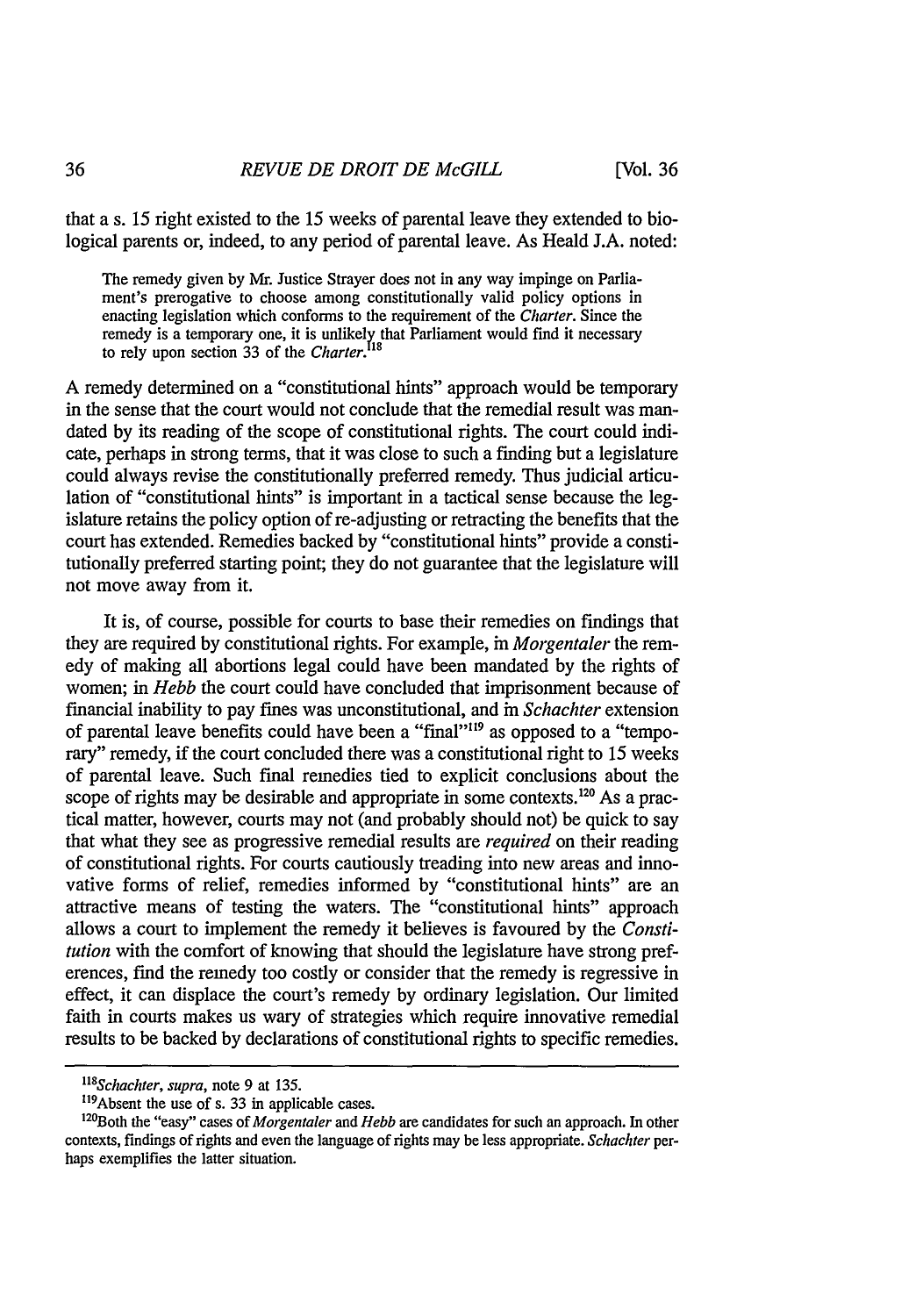#### CONSTITUTIONAL REMEDIES **1991]**

At the same time, our hopes for the democratic process in the context of an entrenched bill of rights leads us to be cautiously optimistic about the role that "constitutional hints" could play in legislative deliberations. If legislators decide to ignore "constitutional hints," they will have to overcome the burden of legislative inertia and defend deviations from what the courts have explained is a constitutionally preferred state of affairs. And unless the legislature seeks to end dialogne through the use of s. 33, their responses may again be subjected to judicial review.

"Constitutional hints," we believe, can contribute to a more constructive relationship between legislatures and courts. As Allan Hutchinson has noted, courts and legislatures often speak different languages.<sup>121</sup> We do not think, however, that this difference makes communication impossible. In fact, trying to understand someone who speaks in another language often leads to a better understanding of self and others. Governments already devote substantial resources to trying to understand what the courts mean in their *Charter* decisions. Communication between courts and legislatures is, of course, not a very democratic form of discourse. But it is one that is bound to occur again and again given the reality of the entrenchment of the *Charter.* The "constitutional hints" approach at least tries to make the conversation clearer and more accessible.

In concluding, the utility and limits of "constitutional hints" can be usefully reviewed by examining a controversial case. In *Silano* v. *R*.<sup>122</sup> a provision which gave people 26 years of age and older an additional \$25 a month in social assistance was held to violate s. 15 of the *Charter* by denying younger people the equal benefit of the law. The court found the legislative assumption that those under 26 would be able to draw on their families for financial support, would be more mobile in finding employment, and would not have dependent children, untenable. Thus, they rejected the age distinction as being arbitrary with respect to need. The Court then struck down a regulation providing that those under 26, would receive \$25 less than those who were older.<sup>123</sup> The actual judicial decision had the progressive effect of increasing the benefits received by those under 26 but shortly after the decision the British Columbia legislature readjusted the benefits by raising the benefits of younger recipients \$19 while reducing those of older recipients by \$6 in order to keep the-net total outlay the

**<sup>1</sup> 21 A.** Hutchinson, "Redressing Wrongs Done Under the *Charter of Rights"* The Globe and Mail (14 March 1990) A8.

**<sup>122(1987),</sup>** 42 D.L.R. (4th) 406 (B.C.S.C.).

<sup>123</sup>Note that the remedy of striking out could only obtain that result because of the way the provision was drafted. The regulation could just as easily have provided that older people receive an additional \$25. Therefore, in order to reach the same remedial result, the court would have had to extend rather than strike down the regulation. See, *supra,* part H(A)(2).